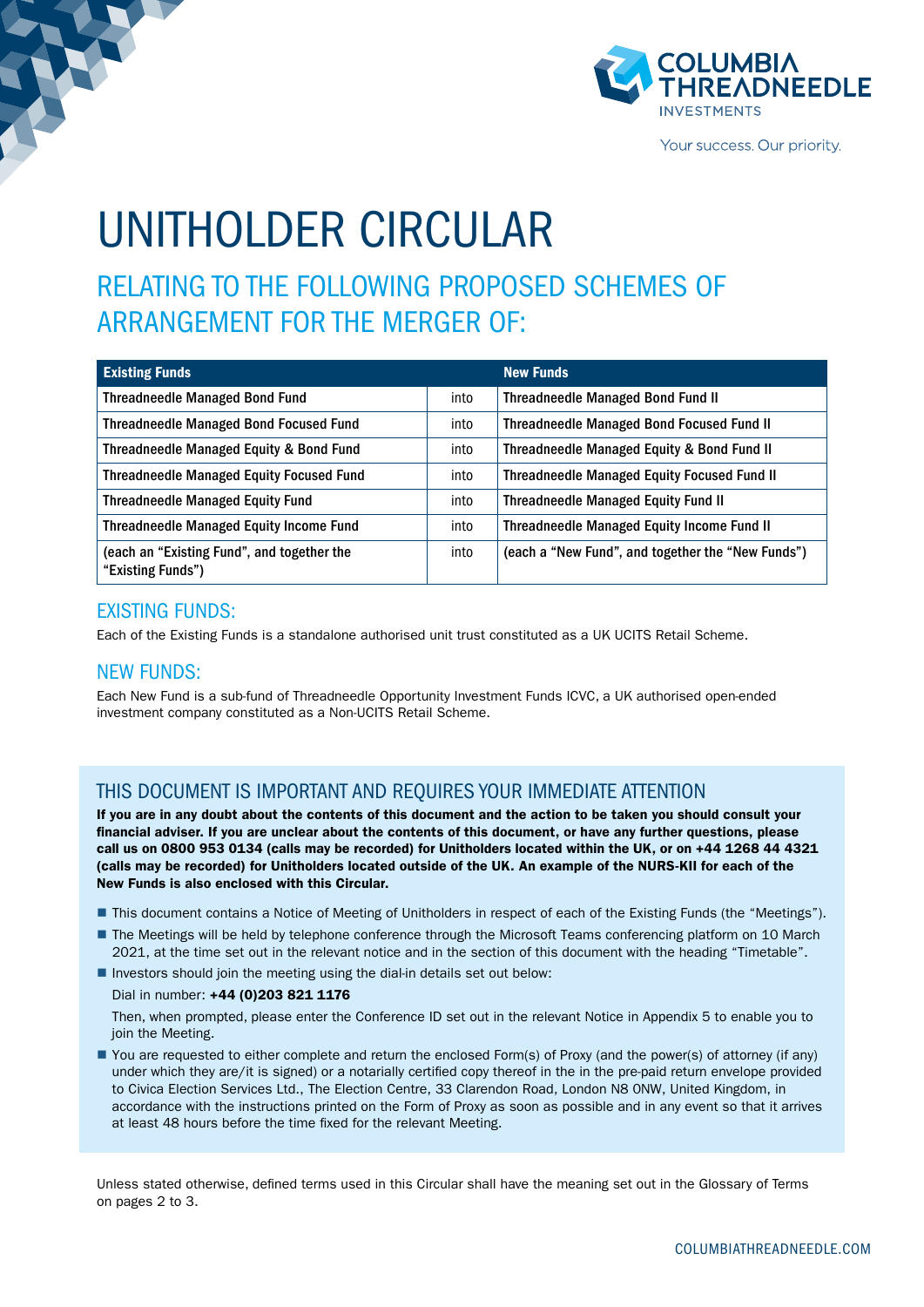# TABLE OF CONTENTS

| <b>Appendix 1</b><br><b>Comparison between the Existing Funds and the New Funds</b>                        |
|------------------------------------------------------------------------------------------------------------|
| Part A: Differences between Unit Trusts and OEICs 13                                                       |
| Part B: Comparison of the main features of the                                                             |
|                                                                                                            |
| <b>Appendix 2</b><br>Schemes of Arrangement for the Mergers of the<br>Existing Funds into the New Funds 29 |
| <b>Appendix 3</b>                                                                                          |
| <b>Appendix 4</b>                                                                                          |
| <b>Appendix 5</b>                                                                                          |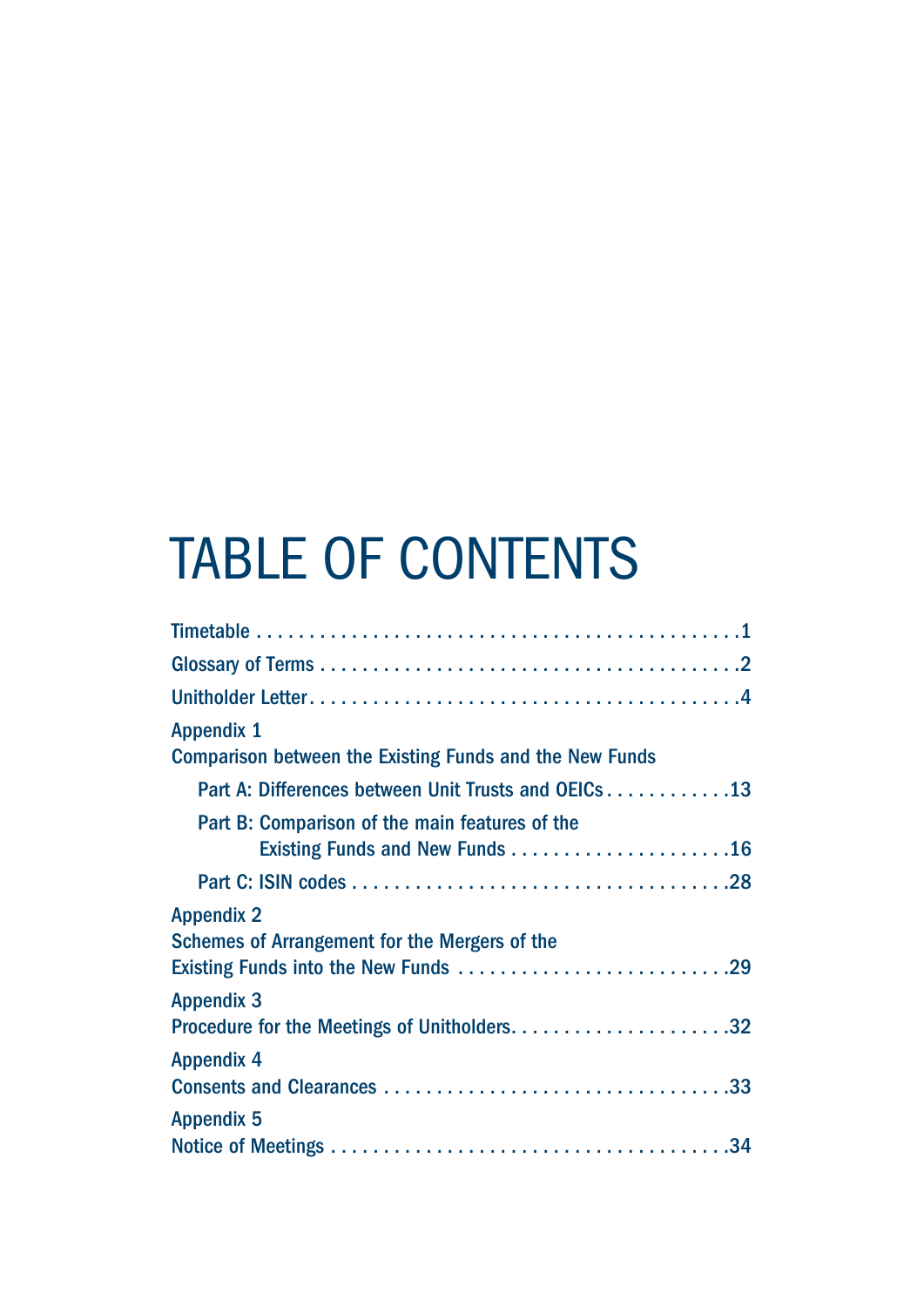# **TIMETABLE**

Below is our proposed timetable for the Schemes in relation to the Existing Funds.

| <b>Action</b>                                                                                                                                   | <b>Date</b>                                                |
|-------------------------------------------------------------------------------------------------------------------------------------------------|------------------------------------------------------------|
| Qualification date for Unitholder voting                                                                                                        | 1 February 2021                                            |
| Documentation to be sent to Unitholders                                                                                                         | 11 February 2021                                           |
| Forms of Proxy to be returned by Unitholders                                                                                                    | by no less than 48 hours before the time<br>of the Meeting |
| Meeting of the Threadneedle Managed Bond Fund                                                                                                   | 10:00am UK time on 10 March 2021                           |
| Meeting of the Threadneedle Managed Bond Focused Fund                                                                                           | 10:20am UK time on 10 March 2021                           |
| Meeting of the Threadneedle Managed Equity & Bond Fund                                                                                          | 10:40am UK time on 10 March 2021                           |
| Meeting of the Threadneedle Managed Equity Focused Fund                                                                                         | 11:00am UK time on 10 March 2021                           |
| Meeting of the Threadneedle Managed Equity Fund                                                                                                 | 11:20am UK time on 10 March 2021                           |
| Meeting of the Threadneedle Managed Equity Income Fund                                                                                          | 11:40am UK time on 10 March 2021                           |
| If the relevant resolution for the Scheme is passed at the Meeting for the Existing Fund, the timetable<br>for the Mergers is set out as below: |                                                            |
| Last Dealing Day before the Effective Date                                                                                                      | 8 April 2021                                               |
| Suspension of dealing in Units of the Existing Funds                                                                                            | 12 noon on 8 April 2021                                    |
| Valuation for the purpose of the Merger, and end of<br>accounting period for final distribution of income in relation<br>to the Existing Funds  | 12 noon on 9 April 2021                                    |
| Effective Date of the Merger                                                                                                                    | 9 April 2021                                               |
| First day of dealing in New Shares in the New Funds                                                                                             | 12 April 2021                                              |
| Dispatch confirmation of number of New Shares                                                                                                   | By 26 April 2021                                           |
| Final distribution payment for income paying Existing Units                                                                                     | Within 3 months of the Merger                              |

The Effective Dates are subject to change at the discretion of Threadneedle Investment Services Limited, with the agreement of Citibank Europe plc, UK Branch.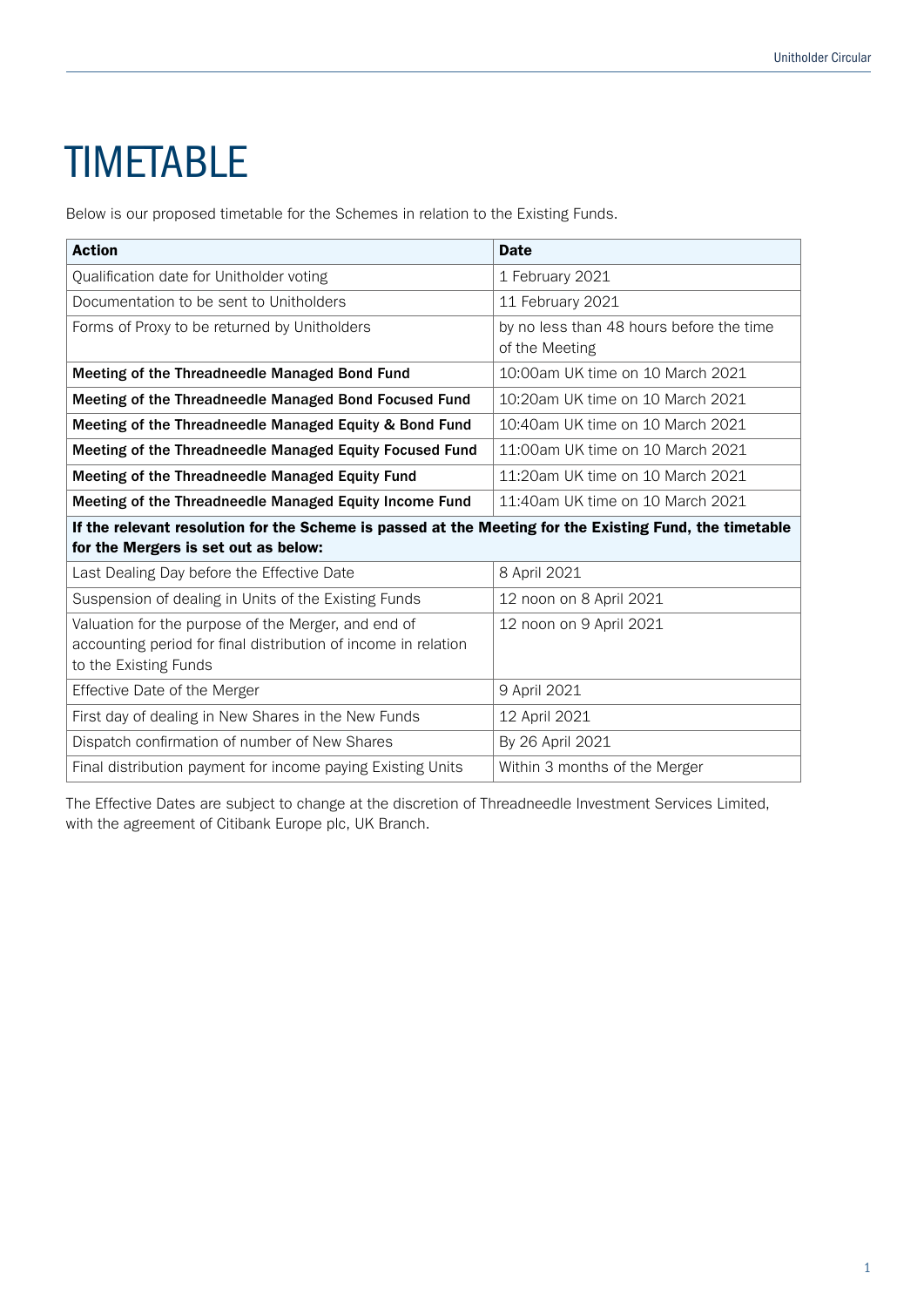# GLOSSARY OF TERMS

The following definitions apply throughout this document unless the context otherwise requires.

| <b>Authorised Corporate</b><br><b>Director (ACD)</b> | TISL is the authorised corporate director (ACD) of the Company                                                                                                                                                                                                                                                                                                                                                                                                         |
|------------------------------------------------------|------------------------------------------------------------------------------------------------------------------------------------------------------------------------------------------------------------------------------------------------------------------------------------------------------------------------------------------------------------------------------------------------------------------------------------------------------------------------|
| <b>Business Day</b>                                  | For the Existing Funds and the New Funds: Monday to Friday excluding public<br>holidays and bank holidays in England and Wales and any other days at TISL's<br>discretion                                                                                                                                                                                                                                                                                              |
| <b>Citibank UK</b>                                   | Citibank Europe plc, UK Branch, the depositary of the Company and the trustee<br>and depositary of the Existing Funds                                                                                                                                                                                                                                                                                                                                                  |
| <b>COLL</b>                                          | The Collective Investment Schemes Sourcebook which forms part of the<br><b>FCA Rules</b>                                                                                                                                                                                                                                                                                                                                                                               |
| <b>Company</b>                                       | Threadneedle Opportunity Investment Funds ICVC                                                                                                                                                                                                                                                                                                                                                                                                                         |
| <b>Dealing Day</b>                                   | Monday to Friday excluding public holidays and bank holidays in England and<br>Wales and any other days at TISL's discretion                                                                                                                                                                                                                                                                                                                                           |
| <b>Effective Date</b>                                | The effective date of the relevant Scheme, which shall be the date set out in<br>the Timetable for the relevant Fund, or such other date as may be agreed in<br>accordance with paragraph 12 (contained in Appendix 2 of this document)<br>of the Scheme                                                                                                                                                                                                               |
| <b>Existing Fund(s)</b>                              | Threadneedle Managed Bond Fund, a standalone authorised unit trust<br>Threadneedle Managed Bond Focused Fund, a standalone authorised unit trust<br>Threadneedle Managed Equity & Bond Fund, a standalone authorised unit trust<br>Threadneedle Managed Equity Focused Fund, a standalone authorised unit trust<br>Threadneedle Managed Equity Fund, a standalone authorised unit trust<br>Threadneedle Managed Equity Income Fund, a standalone authorised unit trust |
| <b>Existing Fund's Value</b>                         | The value of the property of the Existing Fund calculated in accordance with the<br>Trust Deed on the Effective Date, less the Retained Amount                                                                                                                                                                                                                                                                                                                         |
| <b>Extraordinary</b><br><b>Resolution(s)</b>         | An extraordinary resolution set out in a Notice of Meeting for the relevant Existing<br>Fund (contained in Appendix 5 of this document) approving the Scheme                                                                                                                                                                                                                                                                                                           |
| <b>FCA</b>                                           | The Financial Conduct Authority, the financial services regulator for funds in the<br>United Kingdom                                                                                                                                                                                                                                                                                                                                                                   |
| <b>FCA Rules</b>                                     | The FCA Handbook of Rules and Guidance as amended or re-enacted from time<br>to time, including the rules contained in COLL                                                                                                                                                                                                                                                                                                                                            |
| <b>Form of Proxy</b>                                 | The form enclosed with this Unitholder Circular, which are to be completed by<br>Unitholders and returned to TISL                                                                                                                                                                                                                                                                                                                                                      |
| <b>Funds</b>                                         | The Existing Funds and the New Funds                                                                                                                                                                                                                                                                                                                                                                                                                                   |
| <b>ICVC</b>                                          | Investment Company with Variable Capital                                                                                                                                                                                                                                                                                                                                                                                                                               |
| <b>Investment Manager</b>                            | Threadneedle Asset Management Limited, the investment manager of the Existing<br>Funds and the New Funds                                                                                                                                                                                                                                                                                                                                                               |
| Meeting(s)                                           | The extraordinary general meetings of Unitholders of the Existing Funds to be held<br>on 10 March 2021 to consider and vote on the proposal for the Scheme (or any<br>adjourned meeting for those purposes)                                                                                                                                                                                                                                                            |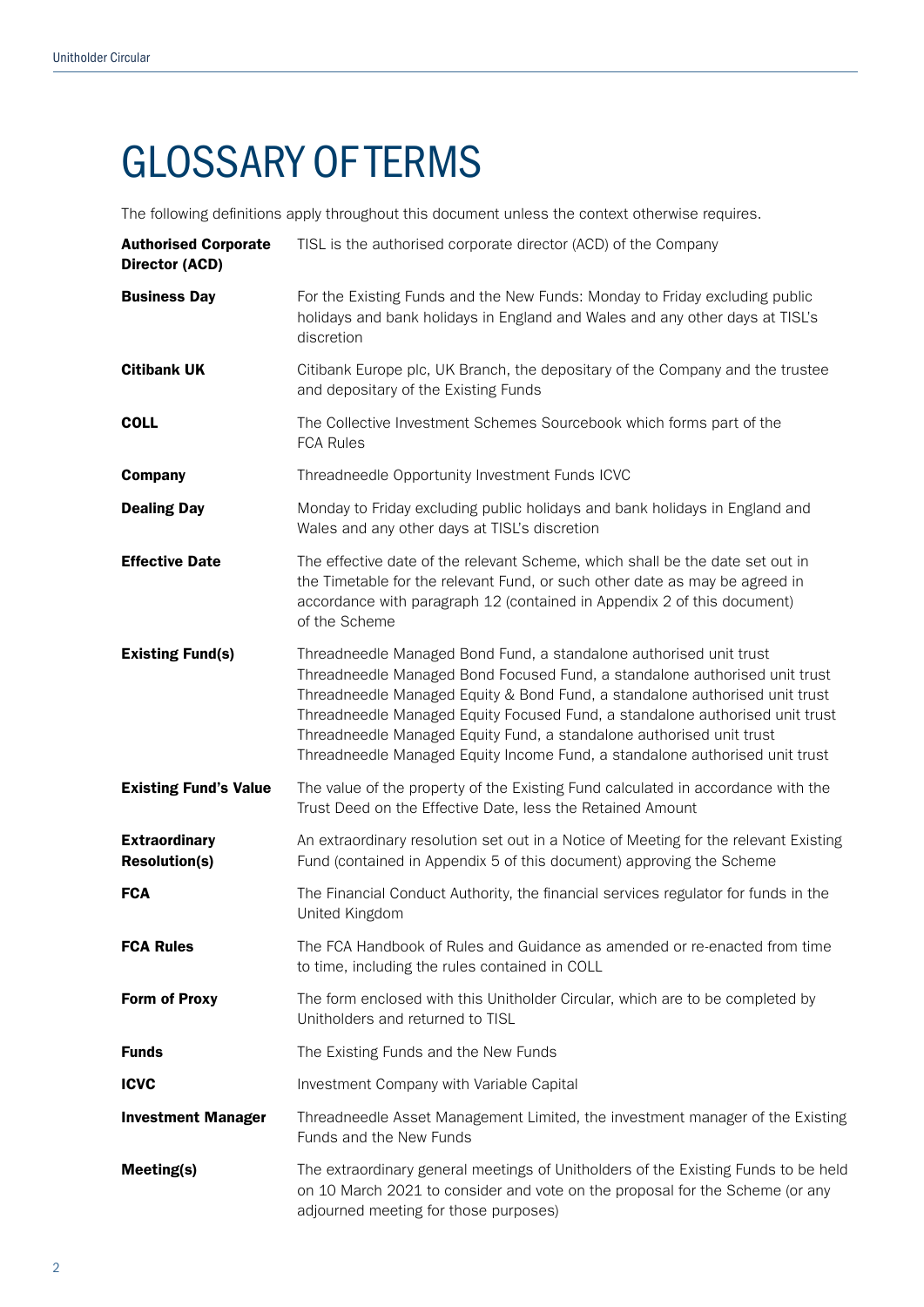| <b>Merger</b>                           | The merger of the relevant Existing Fund with the corresponding New Fund, in<br>accordance with the Scheme                                                                                                                                                                                                                                                                                                                         |
|-----------------------------------------|------------------------------------------------------------------------------------------------------------------------------------------------------------------------------------------------------------------------------------------------------------------------------------------------------------------------------------------------------------------------------------------------------------------------------------|
| <b>New Fund(s)</b>                      | Threadneedle Managed Bond Fund II, a sub-fund of the Company<br>Threadneedle Managed Bond Focused Fund II, a sub-fund of the Company<br>Threadneedle Managed Equity & Bond Fund II, a sub-fund of the Company<br>Threadneedle Managed Equity Focused Fund II, a sub-fund of the Company<br>Threadneedle Managed Equity Fund II, a sub-fund of the Company<br>Threadneedle Managed Equity Income Fund II, a sub-fund of the Company |
| <b>New Shares</b>                       | Shares in the New Funds to be issued to Unitholders in the Existing Funds<br>pursuant to the transfer of the Existing Funds on the terms set out in the Scheme                                                                                                                                                                                                                                                                     |
| <b>NURS</b>                             | Non-UCITS Retail Scheme                                                                                                                                                                                                                                                                                                                                                                                                            |
| <b>NURS-KII</b>                         | NURS Key Investor Information document                                                                                                                                                                                                                                                                                                                                                                                             |
| <b>OEIC</b>                             | Open-Ended Investment Company                                                                                                                                                                                                                                                                                                                                                                                                      |
| <b>OEIC Regulations</b>                 | The Open-Ended Investment Companies Regulations 2001 (as amended)                                                                                                                                                                                                                                                                                                                                                                  |
| <b>Prospectus</b>                       | The current prospectus of the Existing Funds or the Company, as appropriate                                                                                                                                                                                                                                                                                                                                                        |
| <b>Retained Amount</b>                  | A retention from the value of the Existing Funds, which is a sum estimated by TISL<br>and agreed with Citibank UK to be necessary to meet all the actual and contingent<br>liabilities of that Existing Fund. The retention is to be retained by Citibank UK as<br>attributable to the relevant Existing Fund for the purposes of discharging such<br>liabilities                                                                  |
| <b>Scheme</b>                           | The scheme of arrangement for the transfer of the Existing Funds to the New<br>Funds as set out in Appendix 2 in this document                                                                                                                                                                                                                                                                                                     |
| <b>Shareholder</b>                      | A holder of Shares                                                                                                                                                                                                                                                                                                                                                                                                                 |
| <b>Shares</b>                           | Shares in the New Funds                                                                                                                                                                                                                                                                                                                                                                                                            |
| <b>TISL</b>                             | Threadneedle Investment Services Limited                                                                                                                                                                                                                                                                                                                                                                                           |
| <b>Trust Deed</b>                       | The Trust Deed of the relevant Existing Fund                                                                                                                                                                                                                                                                                                                                                                                       |
| <b>UK UCITS Retail</b><br><b>Scheme</b> | An undertaking for collective investment in transferable securities under the UK<br><b>UCITS Rules</b>                                                                                                                                                                                                                                                                                                                             |
| <b>UK UCITS Rules</b>                   | COLL and the Collective Investment Schemes (Amendment etc) (EU Exit)<br>Regulations 2019 No.325.                                                                                                                                                                                                                                                                                                                                   |
| UK                                      | The United Kingdom of Great Britain and Northern Ireland                                                                                                                                                                                                                                                                                                                                                                           |
| <b>Units</b>                            | Units in the Existing Funds                                                                                                                                                                                                                                                                                                                                                                                                        |
| <b>Regulations</b>                      | The FCA Rules, the Financial Services and Markets Act 2000, the Collective<br>Investment Schemes (Amendment etc) (EU Exit) Regulations 2019 No.325 and/or<br>the Open-Ended Investment Companies Regulations 2001 as amended                                                                                                                                                                                                       |
| <b>Unitholders</b>                      | A holder of Units                                                                                                                                                                                                                                                                                                                                                                                                                  |
| <b>Valuation Point</b>                  | The point at which the valuation of a Fund is determined for the purposes of<br>determining the price at which Units, or Shares as appropriate, of a class may be<br>issued, cancelled, sold, redeemed, or transferred                                                                                                                                                                                                             |

In addition, where relevant in the context, terms which are defined in the Regulations have the same meaning in this document and the Scheme.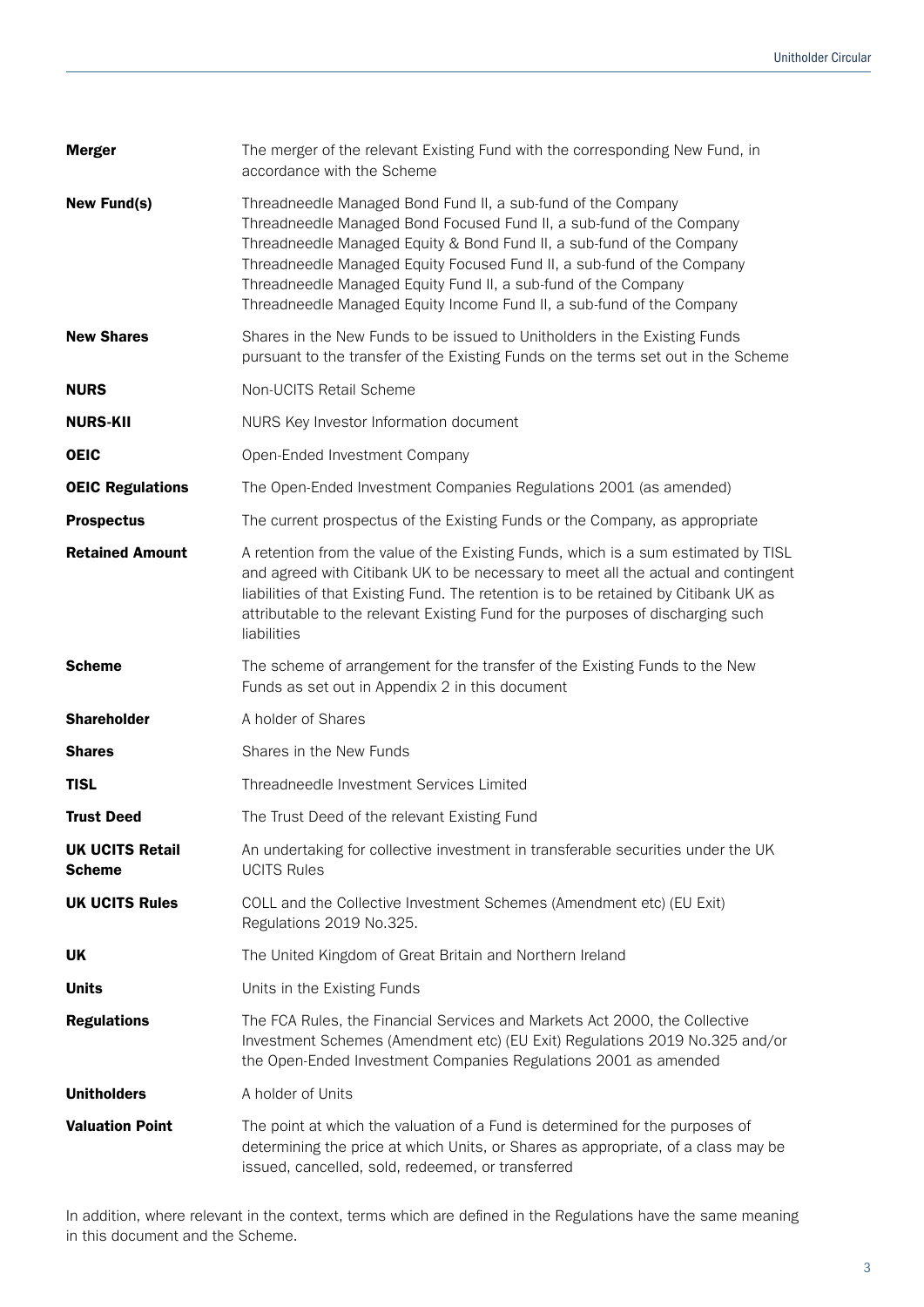

Threadneedle Investment Services Limited PO Box 10033 Chelmsford CM99 2AL

T: +44 (0)800 953 0134\* F: +44 (0)845 113 0274 (for non-UK residents): T: +44 (0)1268 44 4321\* F: +44 (0)1268 44 1520 columbiathreadneedle.com

11 February 2021

To: Unitholders in the Existing Funds

Dear Unitholder

#### Proposed schemes of arrangement for the mergers of the Existing Funds into the New Funds.

We are writing to you as a Unitholder in one or more of the Existing Funds to explain our proposal to convert these funds into New Funds of an existing open-ended investment company managed by us, Threadneedle Opportunity Investment Funds ICVC (the "**Proposal**"). In practice, this is done through the merger of the Existing Funds into the New Funds, by way of schemes of arrangement (each a "Scheme").

The proposed Mergers are set out in the table below. This Circular describes the background to the Mergers, the procedure by which the proposed Scheme will be carried out, the options available to you, and the implications of the Proposal for you as a Unitholder in one or more of the Existing Funds.

| <b>Existing Fund</b>                                            |      | <b>New Fund</b>                                    |
|-----------------------------------------------------------------|------|----------------------------------------------------|
| <b>Threadneedle Managed Bond Fund</b>                           | into | <b>Threadneedle Managed Bond Fund II</b>           |
| <b>Threadneedle Managed Bond Focused Fund</b>                   | into | <b>Threadneedle Managed Bond Focused Fund II</b>   |
| Threadneedle Managed Equity & Bond Fund                         | into | Threadneedle Managed Equity & Bond Fund II         |
| <b>Threadneedle Managed Equity Focused Fund</b>                 | into | <b>Threadneedle Managed Equity Focused Fund II</b> |
| <b>Threadneedle Managed Equity Fund</b>                         | into | Threadneedle Managed Equity Fund II                |
| <b>Threadneedle Managed Equity Income Fund</b>                  | into | <b>Threadneedle Managed Equity Income Fund II</b>  |
| (each an "Existing Fund", and together the<br>"Existing Funds") | into | (each a "New Fund", and together the "New Funds")  |

#### Why are we proposing these changes?

Columbia Threadneedle Investments and its affiliates, including TISL, will become subject to U.S. federal banking laws, including certain parts of the U.S. Bank Holding Company Act (the "US Banking Laws"), from the end of May 2021. This is because their ultimate parent company, Ameriprise Financial, Inc., has become a savings and loan holding company and a financial holding company. Please note that Columbia Threadneedle Investments continues to operate as an asset management group of companies and its primary regulator in the UK remains the FCA.

The Existing Funds are structured as 'fund of funds', which invest in a number of other underlying Columbia Threadneedle funds to gain investment exposure. At the end of May 2021, it is likely that TISL will be deemed to control the Existing Funds under the US Banking Laws, and as a result the Existing Funds will be restricted in their ownership levels of certain Columbia Threadneedle funds or cause such underlying funds to be limited in their equity investments.

We believe that the Existing Funds, following the Mergers, would not be considered controlled under the US Banking Laws in their new structure. As a result, the Existing Funds would effectively be able to continue to be managed in the same way as they are currently, without the need for additional restrictions to be considered with respect to the extent of their ownership of other Columbia Threadneedle funds.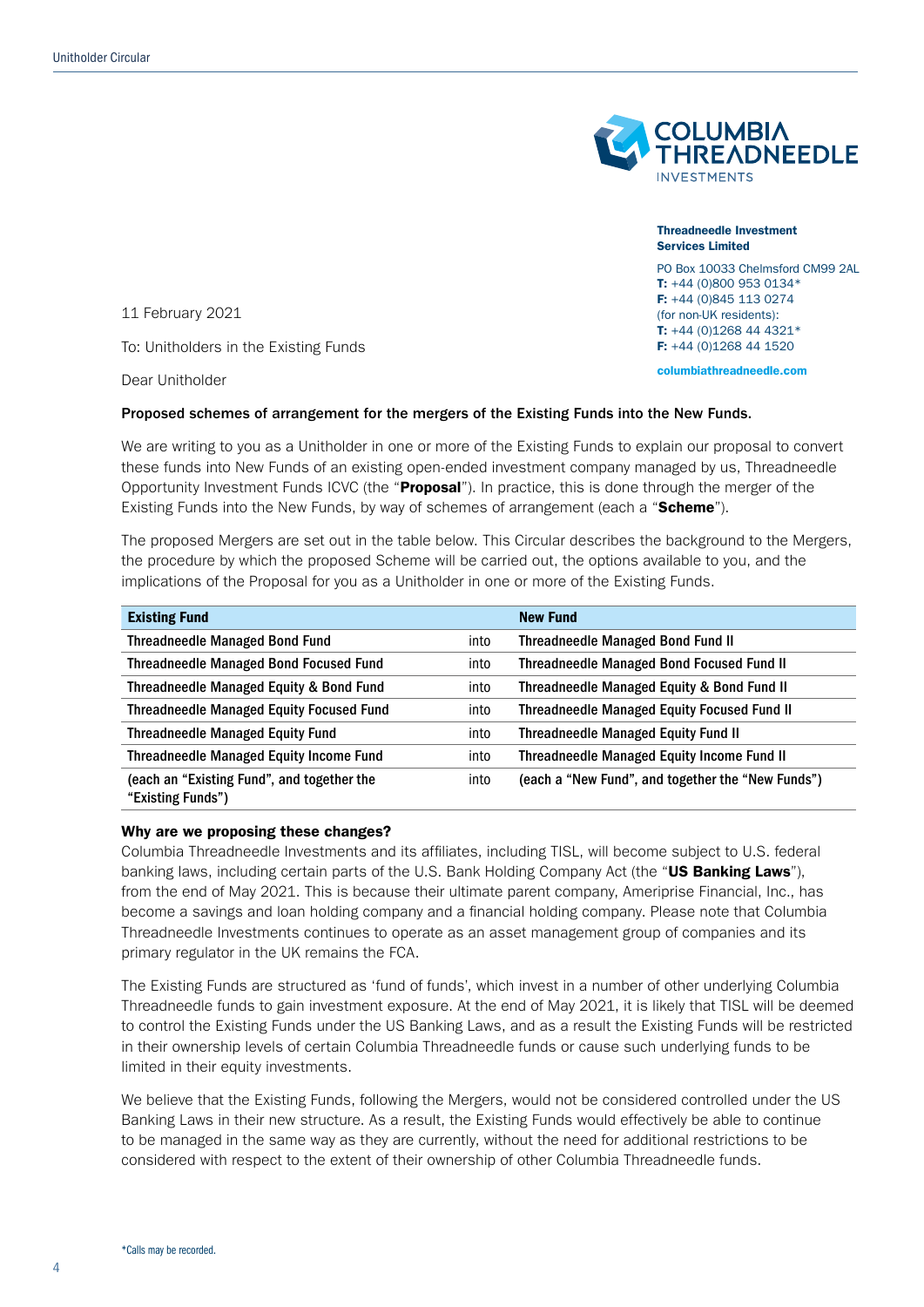We believe the proposed Mergers are in the best interests of Unitholders and provide a sensible way to effectively allow the Existing Funds to continue to be managed in the same way as they are currently, whilst retaining the greatest possible investment flexibility for the portfolio managers to pursue the investment objectives of each Fund. If you are a Unitholder in the Threadneedle Managed Equity Income Fund, however, you may also notice we have taken the opportunity to make some changes to the corresponding New Fund (see page 26).

In addition, the Existing Funds will move from a UK UCITS structure to a NURS which may provide some additional portfolio management benefits in the future.

### What does this mean for my investment(s)?

If the Merger for each Existing Fund is approved, each New Fund will be managed in the same way as its corresponding Existing Fund, but within an umbrella NURS OEIC structure rather than as a stand-alone unit trust. The Existing Funds would be wound-up once the Mergers have taken place and the New Funds are launched.

If the Merger of an Existing Fund is not approved, that Existing Fund will remain a unit trust but is likely to be considered controlled by TISL under the US Banking Laws and therefore subject to the investment restrictions described above. In such instance, the Existing Fund would be prevented from owning more than 5% of the shares of certain Columbia Threadneedle funds, and portfolio management of the Existing Fund could be impacted. In these circumstances, should it be necessary to invest in alternative funds, the Existing Fund may incur higher overall costs.

### Will there be any cost to me as an investor?

There will be no change to the fees and charges that you currently pay. All costs associated with the Mergers will be borne by Columbia Threadneedle Investments.

#### Can I redeem or switch my holding to another fund?

If you do not wish to participate in the Merger and do not wish to hold shares in a New Fund, you may redeem your units or alternatively you may switch your investment from the Existing Fund to another fund within our UK range free of charge, including any of our other UK UCITS funds.

Any redemption or switch made up to and including the 12 noon (UK time) valuation point on 8 April 2021 will be free of initial or redemption charges.

In order to redeem your units or switch your holding before the Merger we must receive your instructions by 12 noon (UK time) on 8 April 2021. Instructions received after this time will be deemed to apply to your shares in the New Fund. If you do wish to redeem or switch your units, please contact us on 0800 953 0134 for Unitholders located in the UK or on 0044 1268 444 321 for Unitholders located outside of the UK (calls may be recorded).

If the vote in favour of the Merger is passed, and you take no action to redeem or switch you holding in an Existing Fund, you will receive shares in the corresponding New Fund from the Effective Date.

### Please note that a redemption or switch will be treated as a disposal of units for tax purposes and you may be liable to capital gains tax on any gains arising from the redemption or switch of your units.

### What action is required?

You are able to vote on the Proposal for each Existing Fund in which you are a Unitholder. The Proposal is set out in detail in Appendix 2. The proposed Mergers each require the passing of an Extraordinary Resolution at an extraordinary general meeting of Unitholders of the relevant Existing Fund (the "Meeting"). To be passed, each Extraordinary Resolution requires a majority in favour of not less than 75% of the votes cast. The Notices of the Meetings and resolution for each of the Existing Funds are set out in Appendix 5.

We would encourage you to read the NURS Key Investor Information document(s) (NURS-KII) enclosed with this Circular for the New Fund(s) that correspond(s) to the Existing Fund(s) you are invested in.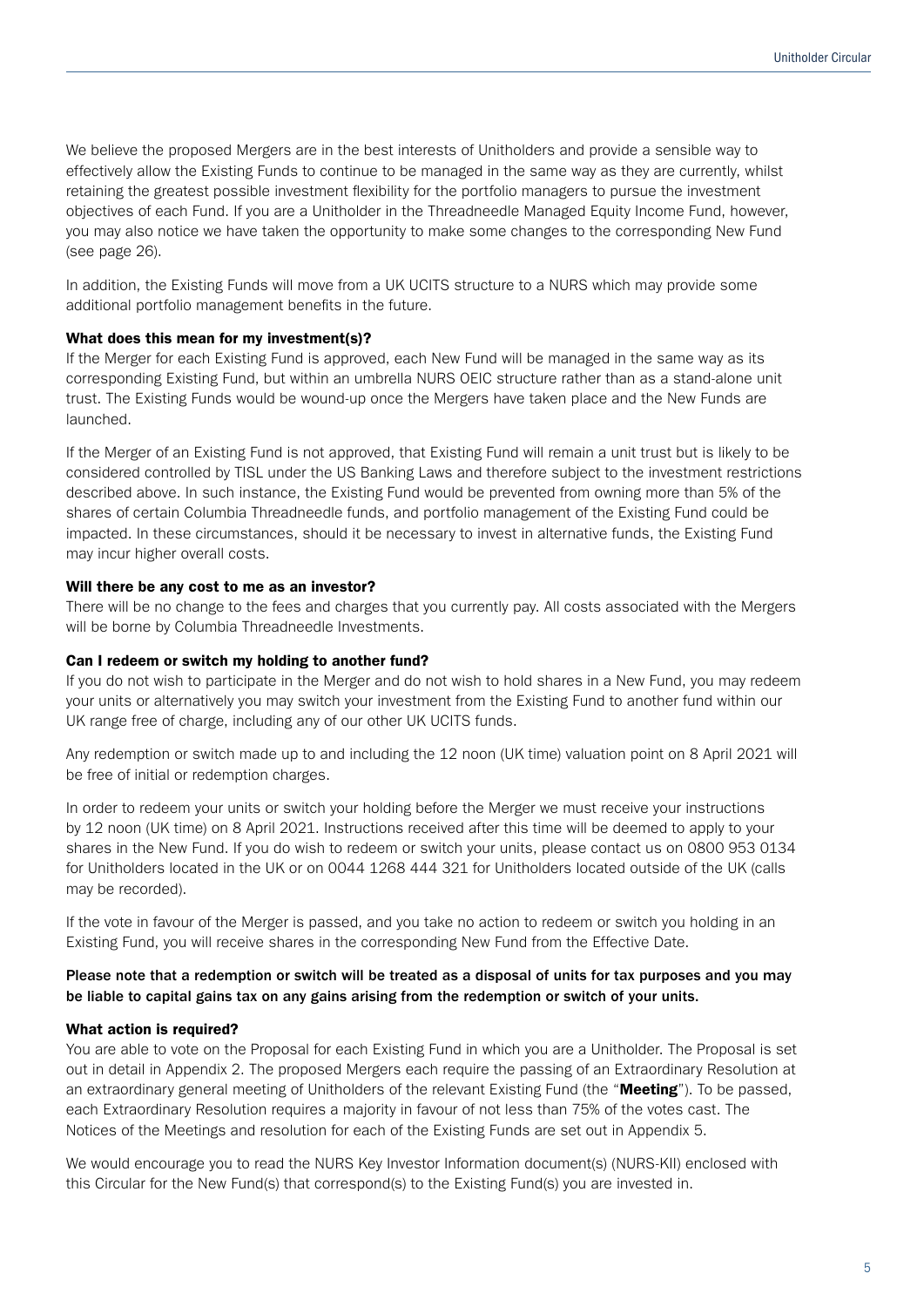#### How to vote:

You can vote for or against the Proposals for the Existing Fund(s) you are invested in, by completing the enclosed Form of Proxy. Please note that due to the exceptional circumstances resulting from the ongoing COVID-19 public health crisis, voting cannot take place in person. Instead the Chair of the Meeting can vote on your behalf as instructed by you on the Form of Proxy. Unitholders may join the meeting virtually if they wish to do so, as set out on the cover to this Circular, and the Chair will take questions.

If you wish to vote, please complete the Form of Proxy, and return it/them in the pre-paid return envelope enclosed with this document, to enable your vote to be counted.

You should return the completed Form of Proxy in the pre-paid return envelope provided to Civica Election Services Ltd, The Election Centre, 33 Clarendon Road, London N8 0NW, United Kingdom, to reach us no less than 48 hours before the time of the relevant Meeting. The Form of Proxy can be found enclosed with this Circular.

Failure to return the Form of Proxy by the required time will result in it being void, which means the Chair will not be entitled to vote on your behalf as directed.

#### Next steps

If you are in any doubt about the contents of this Circular and the action to be taken you should consult your financial adviser. If you are unclear about the contents of this Circular, or have any further questions, please call us on 0800 953 0134 (calls may be recorded) for Unitholders located within the UK or on +44 1268 444 321 (calls may be recorded) for Unitholders located outside of the UK.

### 1. WHY ARE WE PROPOSING THE MERGERS?

| <b>Existing Fund</b>                                            |      | <b>New Fund</b>                                    |
|-----------------------------------------------------------------|------|----------------------------------------------------|
| <b>Threadneedle Managed Bond Fund</b>                           | into | <b>Threadneedle Managed Bond Fund II</b>           |
| <b>Threadneedle Managed Bond Focused Fund</b>                   | into | Threadneedle Managed Bond Focused Fund II          |
| Threadneedle Managed Equity & Bond Fund                         | into | Threadneedle Managed Equity & Bond Fund II         |
| <b>Threadneedle Managed Equity Focused Fund</b>                 | into | <b>Threadneedle Managed Equity Focused Fund II</b> |
| <b>Threadneedle Managed Equity Fund</b>                         | into | Threadneedle Managed Equity Fund II                |
| Threadneedle Managed Equity Income Fund                         | into | Threadneedle Managed Equity Income Fund II         |
| (each an "Existing Fund", and together the<br>"Existing Funds") | into | (each a "New Fund", and together the "New Funds")  |

The proposed Mergers are shown in the following table:

#### US Banking Laws

Columbia Threadneedle Investments and its affiliates, including TISL, will become subject to U.S. federal banking laws, including certain parts of the U.S. Bank Holding Company Act (the "US Banking Laws"), at the end of May 2021. This is because their ultimate parent company, Ameriprise Financial, Inc., has become a savings and loan holding company and financial holding company. Please note that Columbia Threadneedle continues to operate as an asset management group of companies, and its primary regulator in the UK remains the FCA.

The Existing Funds are structured as 'fund of funds', which invest in a number of other Columbia Threadneedle funds to gain investment exposure. At the end of May 2021, it is likely that TISL will be deemed to control the Existing Funds under the US Banking Laws, and as a result, the Existing Funds will be restricted in their ownership levels of certain Columbia Threadneedle funds or cause such underlying funds to be limited in their equity investments. These restrictions could impact the way in which the Existing Funds are currently managed.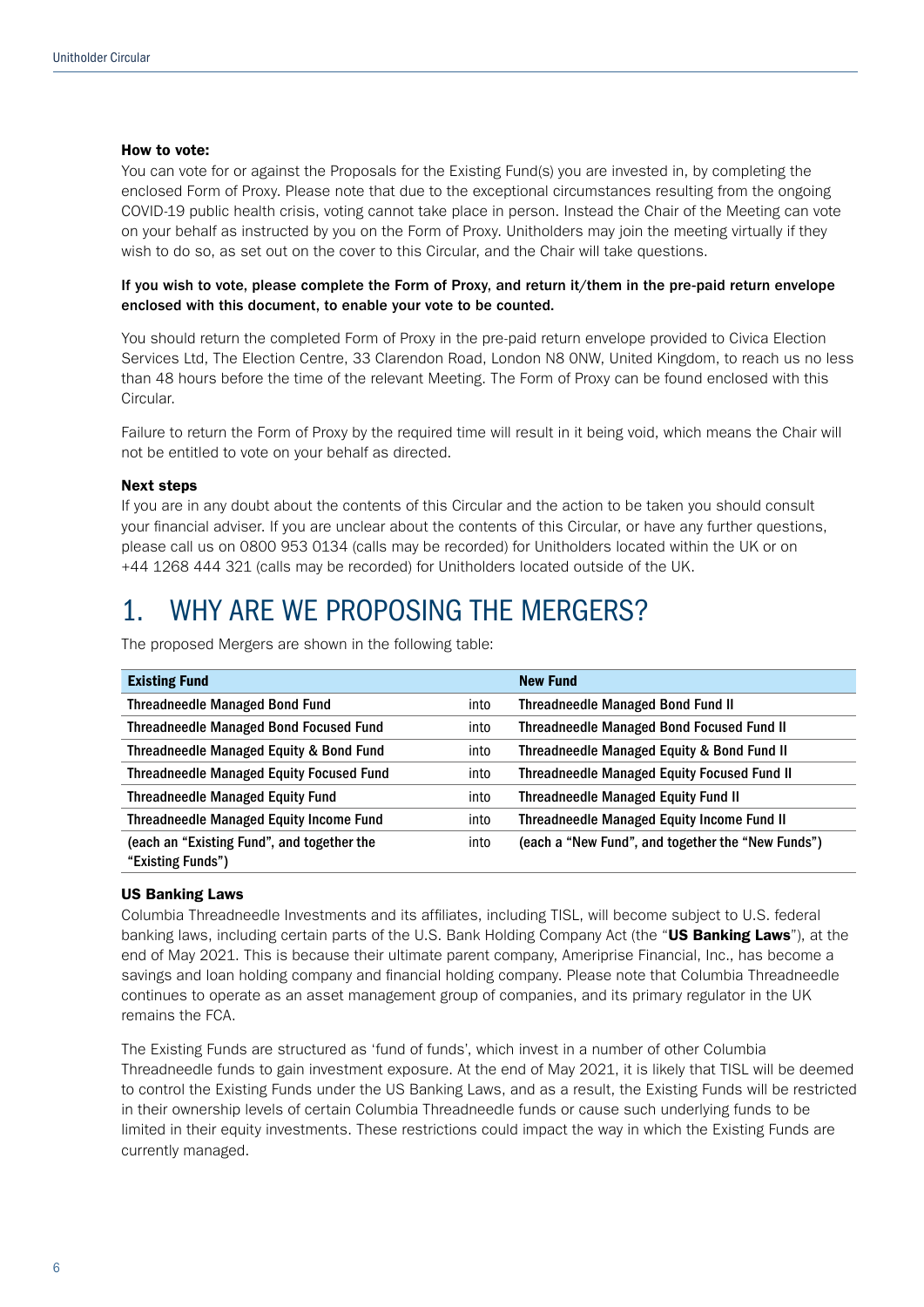We believe that the Existing Funds, following the Mergers, will not be considered controlled under US Banking Laws in their new structure. As a result, the Existing Funds will effectively be able to continue to be managed in the same way as they are currently, without the need for additional restrictions to be considered with respect to the extent of their ownership of other Columbia Threadneedle funds.

In addition, the structure of an OEIC has advantages for investors over that of an authorised unit trust in that it is a more modern and transparent structure whilst containing many of the best elements of an authorised unit trust such as daily dealing and good investor protection.

If the Merger of an Existing Fund is not approved, that Existing Fund will remain a unit trust but is likely to be considered controlled by TISL under US Banking Laws, and therefore become subject to the investment limitations described above. In such instance, the Existing Fund would be prevented from owning more than 5% of the shares of certain Columbia Threadneedle funds, and portfolio management of the Existing Fund could be impacted. In these circumstances, should it be necessary to invest in alternative funds, the Existing Fund may incur higher overall costs.

### NURS structure

The Existing Funds are constituted as 'UK UCITS Retail Schemes'. As a result, the Existing Funds are subject to the investment restrictions set out in the UK UCITS Rules, such as to the spread and concentration of investments which can be held within a UK UCITS.

In the United Kingdom, a second type of authorised fund is available, known as a Non-UCITS Retail Scheme or a "NURS". A NURS has a slightly more flexible set of investment and borrowing powers and restrictions than a UK UCITS. TISL already operates a NURS that accommodates other funds of funds: Threadneedle Opportunity Investment Funds ICVC. TISL believes this is the most appropriate structure in which to operate the New Funds through the proposed Mergers.

Please note, however, that it is not intended that the New Funds would take full advantage of all the additional flexibility offered by a NURS. The New Funds will continue to be managed in the same way and to the same strategy as the Existing Funds – save for the Threadneedle Managed Equity Income Fund II (as further described at section 2 below), but will simply be subject to certain less restrictive requirements, for instance in relation to the use of money-market instruments. A UK UCITS may invest only in approved money-market instruments (within the meaning of the definition provided in the FCA Rules). A NURS on the other hand, may invest in approved money-market instruments (within the meaning of the same definition) but also up to a maximum of 20% in a broader range of money-market instruments, provided that these are liquid and have a value which can be determined accurately at any time.

We believe the proposed Mergers are in the best interests of Unitholders and will effectively allow the Existing Funds to continue to be managed in the same way and to retain the greatest possible investment flexibility for the portfolio managers.

There are, however, some changes resulting from the Mergers. They are explained in the next section, which you should read carefully.

## 2. WHAT ARE THE MAIN SIMILARITIES AND DIFFERENCES BETWEEN THE EXISTING FUNDS AND THE NEW FUNDS?

The New Funds are newly established sub-funds of Threadneedle Opportunity Investment Funds ICVC, an existing investment company with variable capital that is a Non-UCITS Retail Scheme (NURS). Currently, the New Funds have no assets and no investors and have been established specifically to act as the receiving funds for the Mergers with the Existing Funds.

Each New Fund has the same name as its corresponding Existing Fund with the addition of "II" to distinguish it from the Existing Fund. For example, the Threadneedle Managed Bond Fund's corresponding New Fund is called Threadneedle Managed Bond Fund II. However, if the proposed Mergers take place, TISL will then windup the Existing Funds and rename the New Funds. The end result is that your investment will have the same name as it does currently.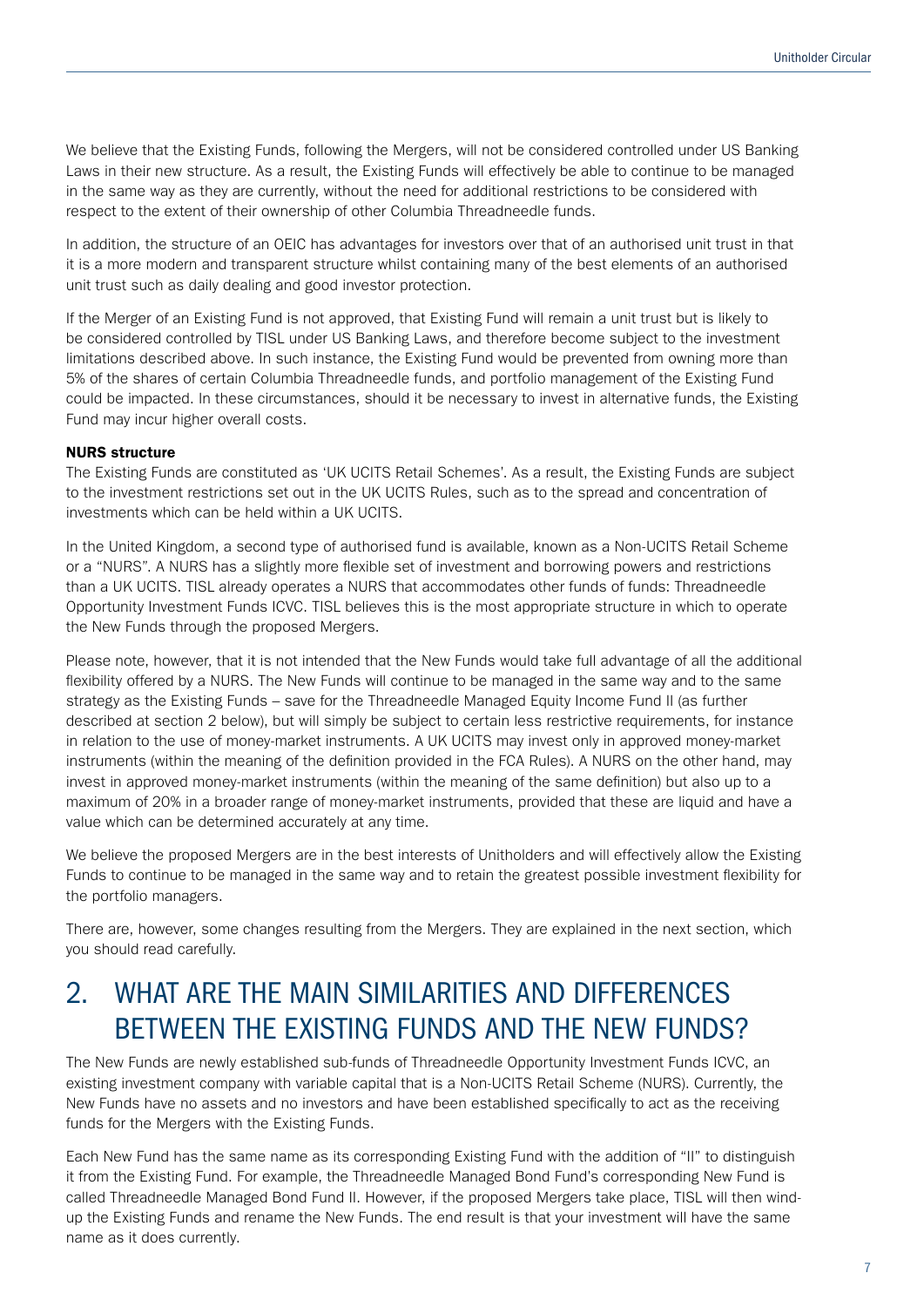Although the New Funds will be able to take some advantage of the greater flexibility available to a NURS, in practice, they will be restricted in their investment powers as described in the investment objective and policy of each New Fund. A comparison of each of the investment objectives and policies is set out in Appendix 1. There is no current intention to take full advantage of all the additional flexibility offered by a NURS, such as investment into commodities or property.

The New Funds are very similar to the Existing Funds and will be managed by the same portfolio manager who will use the same investment process that is used currently to manage your investment. This means the New Funds will have the same investment strategy and associated risks as the Existing Funds. The fees and charges payable by you in the New Fund will remain at the same level as your Existing Fund.

However, the investment objective and policy of the Threadneedle Managed Equity Income Fund's corresponding New Fund has been rewritten. The New Fund's investment objective includes a target benchmark to provide a more readily measurable investment objective for Shareholders. The other changes are clarificatory in nature and have been made to more clearly describe how the New Fund is managed. It follows that the investment strategy and risk profile of the New Fund is substantially the same as that of the Existing Fund.

There are also some differences between the operational and administrative features of the Existing Funds and the New Funds. These are described below.

The portfolio of the Funds will not be re-balanced as a result of the Mergers. All costs associated with the Mergers will be borne by Columbia Threadneedle Investments.

For a detailed comparison of the Existing Funds and the New Funds, please refer to the relevant section of Appendix 1.

### 2.1. COMPARISON OF INVESTMENT OBJECTIVES AND POLICIES

The investment objective and policy for each of the Existing Funds and the New Funds are set out in Appendix 1.

With the exception noted above, the investment objectives of the New Funds are the same, and the risk profile of each New Fund is unchanged from that of its corresponding Existing Fund.

### 2.2. RISK FACTORS

The risks relating to the Existing Funds are the same as the risks relating to their corresponding New Funds. As evidence of this, the New Funds will have the same Synthetic Risk Reward Indicator (SRRI) as the Existing Funds. The enclosed NURS Key Investor Information document (NURS-KII) for the New Funds discloses the key fund risks.

### 2.3. COMPARISON OF OPERATIONAL FEATURES

### 2.3.1. Fee structure

The Annual Management Charge for your New Shares will be the same as for your Existing Units.

### 2.3.2. Dealing cut-off

For both the Existing Funds and the New Funds, all subscriptions, redemptions, conversions or switches will be applied using the Net Asset Value calculated after the order is received (e.g. an unknown Net Asset Value).

For the Existing Funds, if we receive your instructions before 12 noon UK time on a Business Day, we will process your order using the price for Units for that day. This is known as the "Dealing Cut-Off Time". For the New Funds, the Dealing Cut-Off Time is also 12 noon UK time on each Business Day.

### 2.3.3. Valuation Point

The price for the Units or Shares of each Fund is determined using that Fund's "Valuation Point". The Valuation Point for the Existing Funds is 12 noon UK time. The Valuation Point for the New Funds is also 12 noon UK time.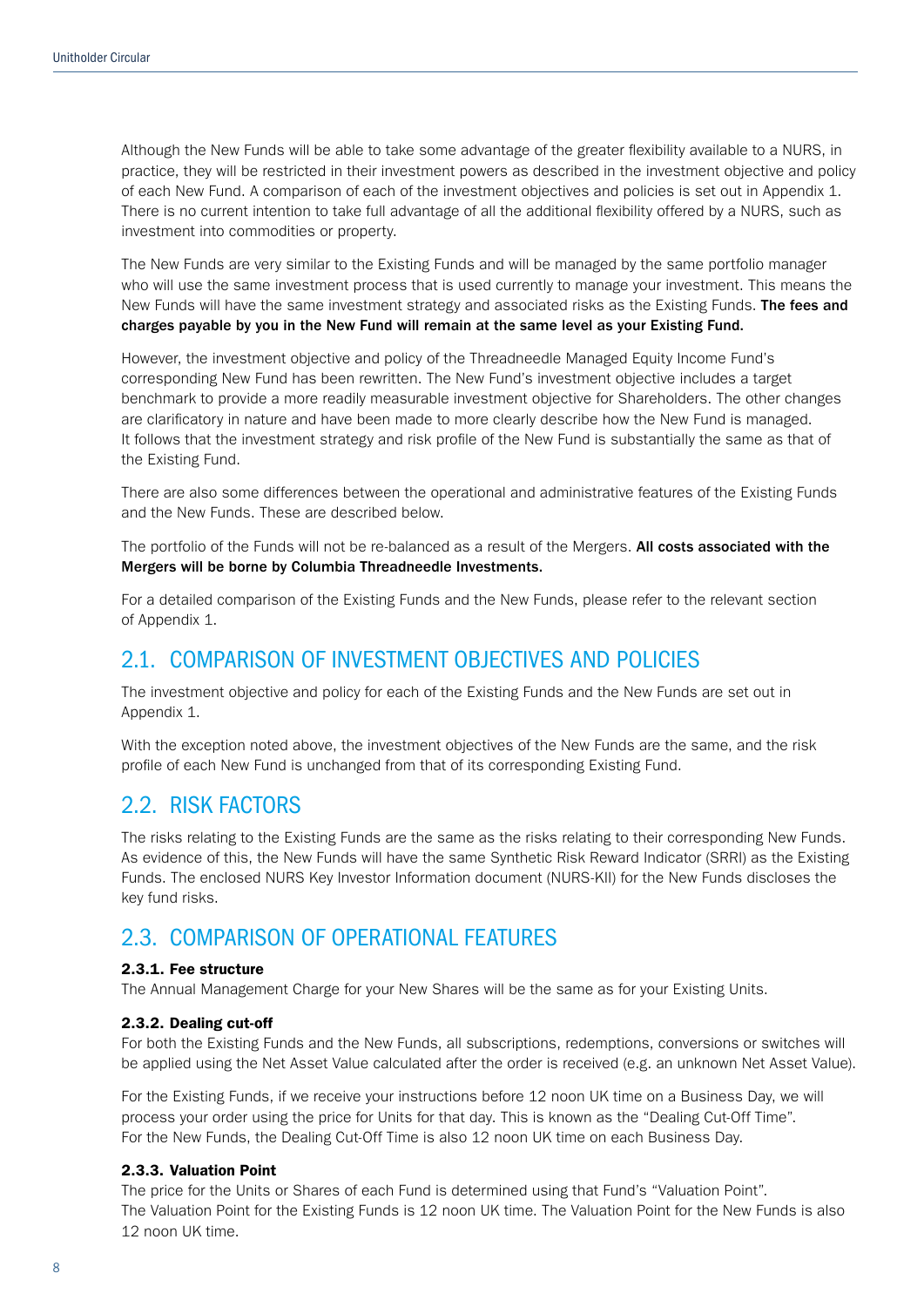### Accounting dates and income allocation dates

There will be different accounting dates, and dates on which income will be paid for each New Fund, as set out below:

| <b>Existing Fund</b>                                                         |                                      |                                                    |                                                    | <b>New Fund</b>                                                          |                                      |                                                    |                                                    |
|------------------------------------------------------------------------------|--------------------------------------|----------------------------------------------------|----------------------------------------------------|--------------------------------------------------------------------------|--------------------------------------|----------------------------------------------------|----------------------------------------------------|
| <b>Fund name</b>                                                             | <b>Annual</b><br>accounting<br>dates | <b>XD</b> dates                                    | <b>Income</b><br>payment<br>date                   | <b>Fund name</b>                                                         | <b>Annual</b><br>accounting<br>dates | <b>XD</b> dates                                    | <b>Income</b><br>payment<br>date                   |
| <b>Threadneedle</b><br><b>Managed Bond</b><br><b>Fund</b>                    | 15 May                               | 16 May<br>(annual)<br>16 November<br>(semi-annual) | 15 July<br>(annual)<br>15 January<br>(semi-annual) | <b>Threadneedle</b><br><b>Managed Bond</b><br>Fund II                    | 25 May                               | 26 May<br>(annual)<br>26 November<br>(semi-annual) | 25 July<br>(annual)<br>25 January<br>(semi-annual) |
| <b>Threadneedle</b><br><b>Managed Bond</b><br><b>Focused Fund</b>            | 15 May                               | 16 May                                             | 15 July                                            | <b>Threadneedle</b><br>Managed<br><b>Bond Focused</b><br>Fund II         | 25 May                               | 26 May                                             | 25 July                                            |
| <b>Threadneedle</b><br>Managed<br><b>Equity &amp; Bond</b><br><b>Fund</b>    | 15 May                               | 16 May<br>(annual)<br>16 November<br>(semi-annual) | 15 July<br>(annual)<br>15 January<br>(semi-annual) | <b>Threadneedle</b><br>Managed<br>Equity & Bond<br>Fund II               | 25 May                               | 26 May<br>(annual)<br>26 November<br>(semi-annual) | 25 July<br>(annual)<br>25 January<br>(semi-annual) |
| <b>Threadneedle</b><br>Managed<br><b>Equity Focused</b><br><b>Fund</b>       | 15 May                               | 16 May                                             | 15 July                                            | <b>Threadneedle</b><br>Managed<br><b>Equity Focused</b><br>Fund II       | 25 May                               | 26 May                                             | 25 July                                            |
| <b>Threadneedle</b><br>Managed<br><b>Equity Fund</b>                         | 15 May                               | 16 May<br>(annual)<br>16 November<br>(semi-annual) | 15 July<br>(annual)<br>15 January<br>(semi-annual) | <b>Threadneedle</b><br>Managed<br><b>Equity Fund II</b>                  | 25 May                               | 26 May<br>(annual)<br>26 November<br>(semi-annual) | 25 July<br>(annual)<br>25 January<br>(semi-annual) |
| <b>Threadneedle</b><br><b>Managed</b><br><b>Equity Income</b><br><b>Fund</b> | 25 February                          | 26th day of<br>each month                          | 21st day of<br>each month                          | <b>Threadneedle</b><br>Managed<br><b>Equity Income</b><br><b>Fund II</b> | 25 May                               | 26th day of<br>each month                          | 21st day of<br>each month                          |

### 2.3.4. Base currency

The base currency (the currency in which the funds are accounted) of the Existing Funds and the New Funds is sterling.

### 2.3.5. Settlement periods

Trades for the Existing Funds and the New Funds settle four Business Days after a buy or sell transaction is placed.

### 2.3.6. ISA investments

The Existing Funds and the New Funds are eligible as ISA investments.

### 2.3.7. Income equalisation

The Existing Funds and the New Funds apply income equalisation.

Where income equalisation is applied, investors who buy Shares in the New Funds during a distribution period will have their first distribution on those Shares split between an income amount and an equalisation amount. The equalisation amount represents an estimate of the income that has been accrued in the relevant fund before the investor purchased the Shares. As such, this income has not been "earned" by the investor.

The equalisation portion of the distribution is not treated as income that may be subject to income tax. Instead, it is considered as a return of capital for UK capital gains tax purposes. Where investors have held their Shares for the entire distribution period, they will receive the same amount of distribution as those who bought their Shares during the distribution period. However, the entire amount of their distribution will be treated as income for UK tax purposes, and no portion of it will be treated as capital.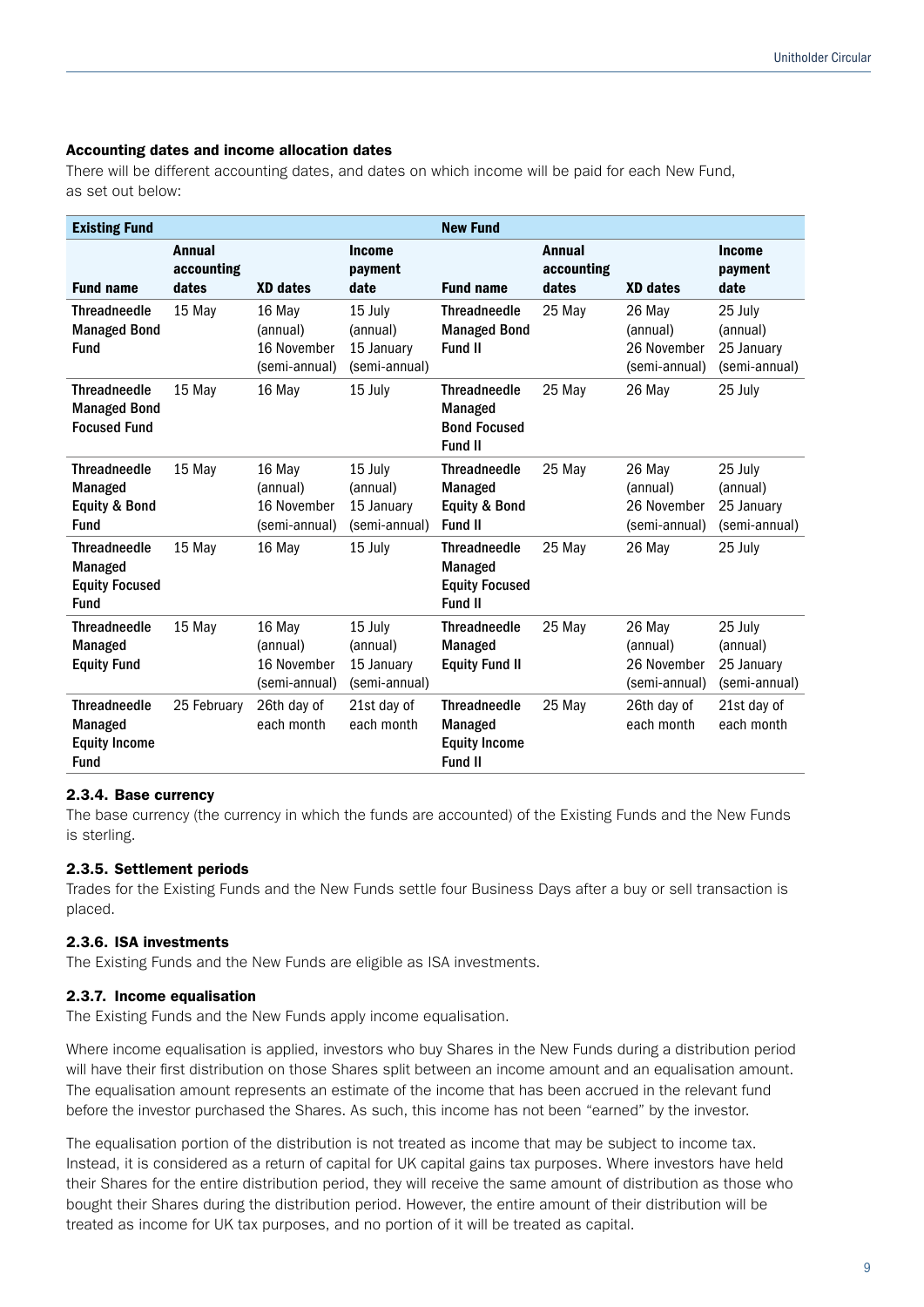### 2.3.8. Unit Classes in the Existing Funds and corresponding Share Classes in the New Funds

There are some differences to note between the unit class names in the Existing Funds and the shares class names in the New Funds.

The Existing Funds issue:

- Class A Units (Class 1 Shares in the Company) all investors not precluded by law or by the terms of the Prospectus, and typically where rebates are paid to the investor or commission is paid to an intermediary.
- Class B Units (Class 2 Shares in the Company) Institutional investors and retail investors at TISL's discretion. At the discretion of TISL, to eligible distributors who have entered into separate fee arrangements with their clients.
- Class T Units (Class T Shares in the Company) All investors not precluded by law or by the terms of the Prospectus in the Threadneedle Managed Bond Fund, Threadneedle Managed Equity & Bond Fund and Threadneedle Managed Equity Fund.
- Class Z Units (Class Z Shares in the Company) all investors not precluded by law or the terms of the Prospectus. At the discretion of TISL, to eligible distributors that have entered into fee arrangements with their clients.
- **n** The Existing Funds issue income and accumulation units, except for the Threadneedle Managed Equity Focused Fund which issues accumulation units only and the Threadneedle Managed Equity Income Fund which issues income units only.

| <b>Existing Units (unit class type)</b>      |                             | <b>New Shares (share class type)</b>    |                             |  |
|----------------------------------------------|-----------------------------|-----------------------------------------|-----------------------------|--|
| <b>Threadneedle</b><br><b>Managed Bond</b>   | Class A Accumulation        | <b>Threadneedle</b>                     | Class 1 Accumulation        |  |
|                                              | <b>Class B Accumulation</b> | <b>Managed Bond</b>                     | Class 2 Accumulation        |  |
| <b>Fund</b>                                  | Class T Income              | Fund II                                 | Class T Income              |  |
|                                              | <b>Class Z Accumulation</b> |                                         | <b>Class Z Accumulation</b> |  |
| <b>Threadneedle</b>                          | <b>Class A Accumulation</b> | <b>Threadneedle</b>                     | Class 1 Accumulation        |  |
| <b>Managed Bond</b>                          | Class A Income              | <b>Managed Bond</b>                     | Class 1 Income              |  |
| <b>Focused Fund</b>                          | <b>Class B Accumulation</b> | <b>Focused Fund II</b>                  | <b>Class 2 Accumulation</b> |  |
|                                              | Class Z Accumulation        |                                         | <b>Class Z Accumulation</b> |  |
|                                              | Class Z Income              |                                         | Class Z Income              |  |
| <b>Threadneedle</b>                          | <b>Class A Accumulation</b> | <b>Threadneedle</b><br>Managed Equity & | Class 1 Accumulation        |  |
| Managed Equity &<br><b>Bond Fund</b>         | <b>Class B Accumulation</b> |                                         | Class 2 Accumulation        |  |
|                                              | Class T Income              | <b>Bond Fund II</b>                     | Class T Income              |  |
|                                              | Class Z Accumulation        |                                         | Class Z Accumulation        |  |
| <b>Threadneedle</b><br><b>Managed Equity</b> | Class A Accumulation        | <b>Threadneedle</b>                     | Class 1 Accumulation        |  |
|                                              | <b>Class B Accumulation</b> | <b>Managed Equity</b>                   | Class 2 Accumulation        |  |
| <b>Focused Fund</b>                          | <b>Class Z Accumulation</b> | <b>Focused Fund II</b>                  | Class Z Accumulation        |  |
| <b>Threadneedle</b>                          | <b>Class A Accumulation</b> | <b>Threadneedle</b>                     | Class 1 Accumulation        |  |
| <b>Managed Equity</b>                        | <b>Class B Accumulation</b> | <b>Managed Equity</b>                   | Class 2 Accumulation        |  |
| <b>Fund</b>                                  | Class T Income              | Fund II                                 | Class T Income              |  |
|                                              | Class Z Accumulation        |                                         | Class Z Accumulation        |  |
| <b>Threadneedle</b>                          | Class A Income              | <b>Threadneedle</b>                     | Class 1 Income              |  |
| <b>Managed Equity</b>                        | Class B Income              | <b>Managed Equity</b>                   | Class 2 Income              |  |
| <b>Income Fund</b>                           | Class Z Income              | <b>Income Fund II</b>                   | Class Z Income              |  |

Unitholders in the Existing Funds will receive New Shares as set out in the following table: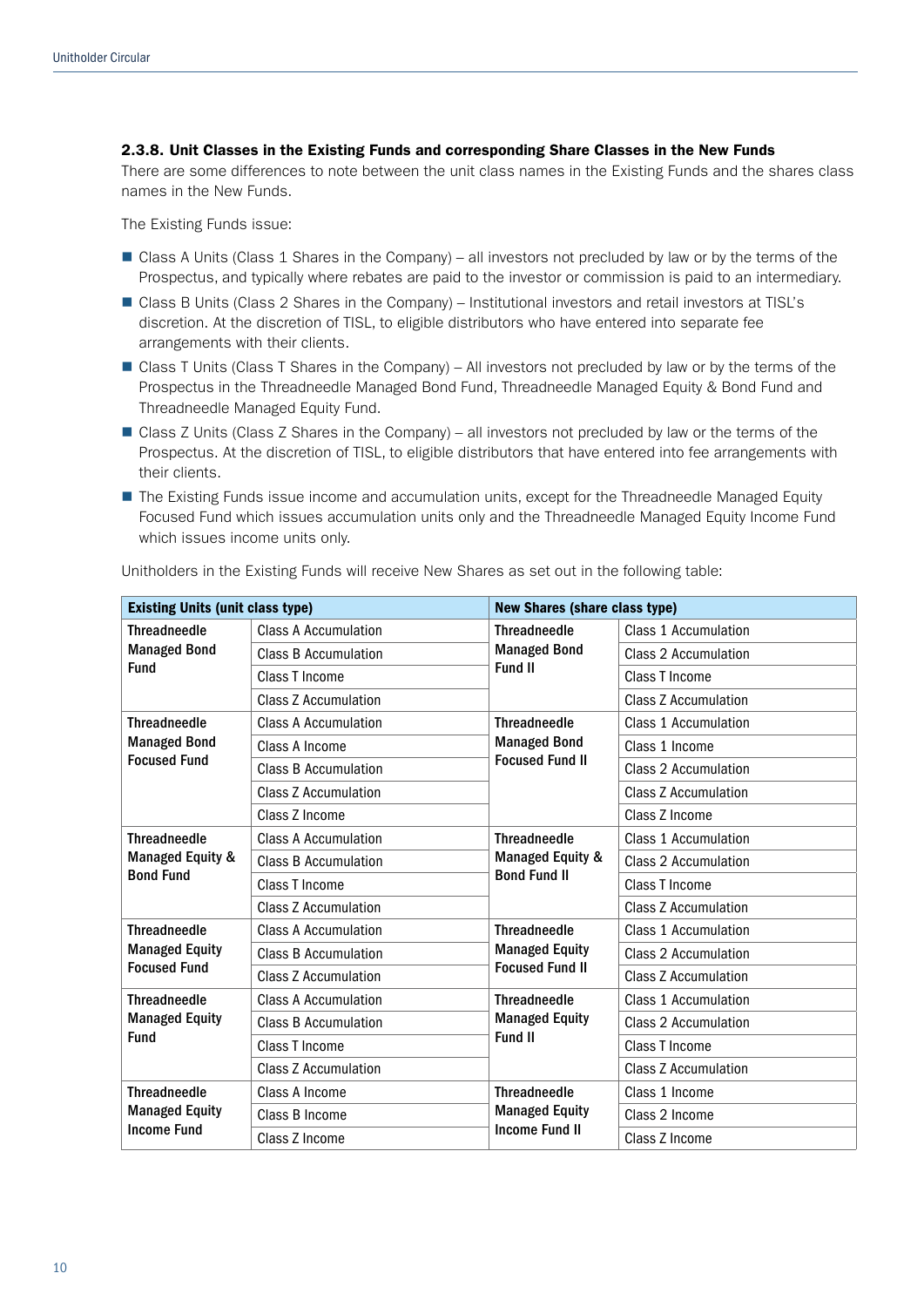### 2.3.9. ISIN codes

There are differences in the unit or share class codes of the Existing Funds and the New Funds, as set out in Appendix 1.

### 2.4. COMPARISON OF SERVICE PROVIDERS AND ADMINISTRATIVE FEATURES

The key service providers of the Existing Funds will remain the same in the New Funds, as set out in Appendix 1.

## 3. TERMS OF THE PROPOSAL

Each Merger will only take place if the relevant Extraordinary Resolution in the respective Existing Fund is approved. The Scheme is set out in full in Appendix 2 to this Circular. If the resolution is passed at a Meeting for any of the Existing Funds, it is intended that the relevant Merger will be implemented in accordance with the terms of the Scheme. If the Proposal is not approved by the requisite majority of votes, the Scheme will not go ahead in respect of that Existing Fund and it will continue to operate as a unit trust, but may be subject to the investment limitations under US Banking Laws described in Section 1.

If the Proposals are approved, Unitholders in the Existing Funds will receive New Shares in the corresponding New Funds in exchange for the transfer of the assets of the Existing Fund to the New Fund on the terms set out in the Scheme. No initial charge or switching charge will be applied on the issue of New Shares as part of the transfer.

Units in the relevant Existing Fund will then be deemed to have been cancelled and will cease to be of any value and the Existing Fund will be wound up. New Shares will be issued in place of Existing Units.

There will be a Valuation Point for each of the Existing Funds, as detailed in the proposed timetable for the relevant Merger, to facilitate the transfer of assets. Any income available for allocation to income Units from the end of the previous accounting period to the Effective Date will be transferred to the distribution account of the relevant Existing Fund and will be distributed to holders of income Units within 3 months. In the case of accumulation Units, income allocated will be accumulated and reflected in the value of those Units before the transfer is implemented.

Shares of the Company will be valued in accordance with the Instrument of Incorporation of the Company.

Unitholders will receive New Shares in the New Fund in place of the Units they hold in the corresponding Existing Fund on a "one for one" basis.

## TAX CONSEQUENCES OF THE PROPOSAL

Based on our understanding of the tax legislation and the tax clearances that have been obtained from HM Revenue & Customs, for UK resident investors the Scheme will not involve a disposal of Units for capital gains tax purposes, whatever the size of your holding.

The above reflects our understanding of current UK legislation and HM Revenue & Customs practice relevant to UK resident investors regarding the issue of New Shares under the Scheme. It may be subject to change. The tax consequences of implementation of the Scheme may vary depending on the law and regulations of your country of residence, citizenship or domicile. If you are in any doubt about your potential liability to tax you should seek professional advice.

For details on the taxation of the Existing Fund and the New Fund, please see Appendix 1.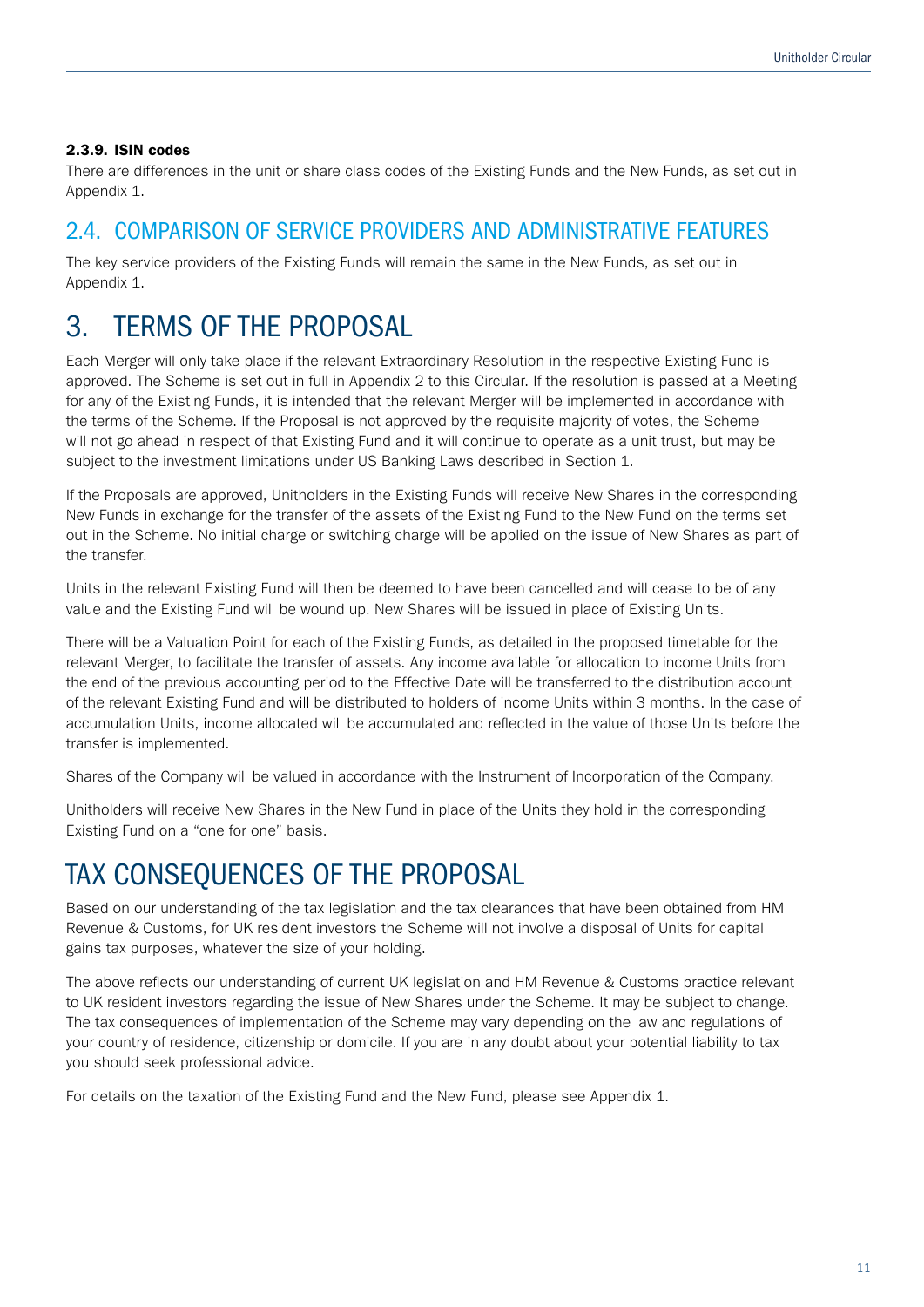## 4. PROCEDURE FOR THE MEETINGS

The procedure for the Meetings is set out in Appendix 3. Details of the various consents, clearances and a list of the documents relating to the Proposals which are available for inspection are set out in Appendix 4.

The Extraordinary Resolution proposed for each Existing Fund in relation to the Scheme is set out in the Notice of Meeting of Unitholders in Appendix 5. If the resolution is passed at a Meeting for an Existing Fund, it is intended that the transfer will be implemented in accordance with the terms of the Scheme. If the Proposal is not approved by the requisite majority of votes, the Scheme will not go ahead in respect of the relevant Existing Fund.

### 5. COSTS

The costs of convening and holding the Meetings and any adjourned meetings, and of implementing the Proposal, will be met by TISL and not by the Existing Funds. TISL will also cover the costs associated with the subsequent wind-up of the Existing Funds. There will be no initial charge or switching charge applied as part of the Mergers.

## 6. REMINDER OF THE ACTION TO BE TAKEN

If you have any queries concerning the Proposal, or would like to receive a copy of the Depositary's report following the Mergers, please contact us on 0800 953 0134\* for Unitholders located in the UK or on 0044 1268 444 321\* for Unitholders located outside of the UK. You may also wish to consult your professional adviser if you are uncertain about the contents of this document.

The Extraordinary Resolution requires at least 75% of the votes cast at the Meeting to be in favour of the resolution in order to be passed, so it is important that you exercise your right to vote.

Please note that if you choose not to exercise your vote, and the Extraordinary Resolution is passed, your Existing Units will automatically transfer to the relevant New Fund on the Effective Date.

We recommend that you exercise your right to vote on the Proposals by completing and returning the enclosed Form of Proxy in the pre-paid return envelope provided, to arrive by no later than 48 hours prior to the time of the relevant Meeting on 10 March 2021.

As noted above, due to the extraordinary circumstances resulting from the ongoing COVID-19 public health crisis, it is not possible for you to attend and vote at a Meeting in person. Instead the Chair of the Meeting can vote on your behalf as instructed by you on the Form of Proxy.

Please note that we cannot accept returns by fax, email or any other electronic medium.

Yours sincerely

mil

Richard Vincent Director

For and on behalf of Threadneedle Investment Services Limited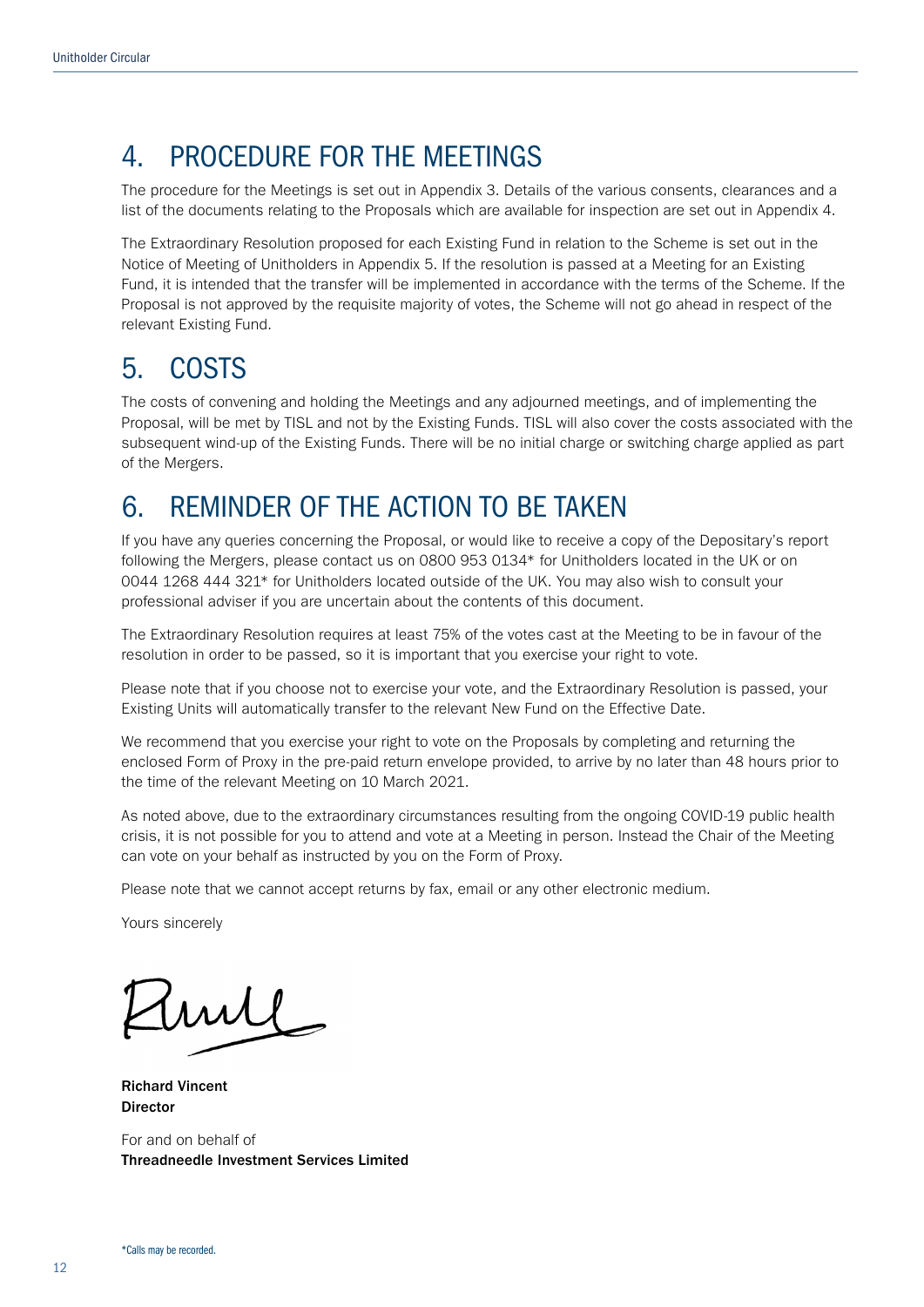# APPENDIX 1 COMPARISON BETWEEN THE EXISTING FUNDS AND THE NEW FUNDS

The Existing Funds are UK UCITS Retail Schemes structured as standalone authorised unit trusts. The New Funds are structured as NURS sub-funds of an umbrella UK Investment Company with Variable Capital, a type of investment company sometimes also known as an Open-Ended Investment Company (OEIC). Both the Existing Funds and the New Funds are authorised and regulated by the FCA. There are, however, some relatively minor differences in the way that unit trusts and OEICs operate.

## Part A – Differences between Unit Trusts and OEICs

| <b>LEGAL STRUCTURE AND REGULATION</b> |                                                                                                                                                                 |                                                                                                                                                                                   |  |
|---------------------------------------|-----------------------------------------------------------------------------------------------------------------------------------------------------------------|-----------------------------------------------------------------------------------------------------------------------------------------------------------------------------------|--|
| <b>Feature</b>                        | <b>Unit Trust</b>                                                                                                                                               | <b>OEIC</b>                                                                                                                                                                       |  |
| <b>Legal Structure</b>                | Trust                                                                                                                                                           | Company                                                                                                                                                                           |  |
| <b>Fund Structure</b>                 | Single trust or umbrella unit trust                                                                                                                             | Single fund company or umbrella company                                                                                                                                           |  |
| Regulator                             | <b>Financial Conduct Authority</b>                                                                                                                              | <b>Financial Conduct Authority</b>                                                                                                                                                |  |
| <b>Regulations</b>                    | Financial Services and Market Act 2000 and COLL                                                                                                                 | The OEIC Regulations and COLL                                                                                                                                                     |  |
| <b>Investor's Interest</b>            | Units                                                                                                                                                           | <b>Shares</b>                                                                                                                                                                     |  |
| Management and<br>Administration      | Manager                                                                                                                                                         | Authorised Corporate Director (plus additional director(s)<br>if desired)                                                                                                         |  |
| Investments held by                   | Trustee                                                                                                                                                         | Depositary                                                                                                                                                                        |  |
| <b>Switching facility</b>             | Unitholders in a single unit trust are generally permitted to<br>switch their units for units in any other trust managed by the<br>same manager.                | Shares can be switched between sub-funds of an umbrella<br>OEIC, and into shares of a sub-fund of a different umbrella<br>OEIC managed by the same authorised corporate director. |  |
| Pricing                               | Dual pricing (most commonly)                                                                                                                                    | Single pricing (most commonly)                                                                                                                                                    |  |
| <b>Taxation</b>                       | Exempt from capital gains tax within the unit trust. Investors<br>personally liable to income tax and capital gains tax unless<br>units are held within an ISA. | Broadly, the same as for a unit trust.                                                                                                                                            |  |

We set out a comparison of the main features of unit trusts and OEICs in the table below.

### Legal structure

A unit trust is governed by a trust deed made between its manager and trustee. The money invested by Unitholders in the unit trust is pooled together and invested in a range of investments. These investments are the property of the unit trust and are held on trust by the trustee for the benefit of Unitholders. Unitholders have a right to participate in the property of the unit trust and any income which arises from it. The nature of this right is a beneficial interest under the trust.

An authorised unit trust is authorised by the FCA under the Financial Services and Markets Act 2000.

An OEIC differs from a unit trust in that it is structured as a company and is governed by an Instrument of Incorporation. This means it has many of the usual characteristics of a company such as a separate corporate identity, directors and shareholders. Shareholders in the OEIC do not themselves own the property of the OEIC but, instead, they own shares in the OEIC.

An OEIC is incorporated as an investment company with variable capital under the OEIC Regulations. These regulations establish a separate corporate regime for the operation of open-ended investment companies which is different from the laws which govern other UK companies. For example, the share capital of other UK companies may only be reduced restrictively out of surplus on distribution and share premium accounts or by buy-ins in the market, whereas an OEIC's share capital has no par value and may be increased and decreased, at net asset value, to reflect investor demand.

An OEIC is authorised by the FCA under the OEIC Regulations.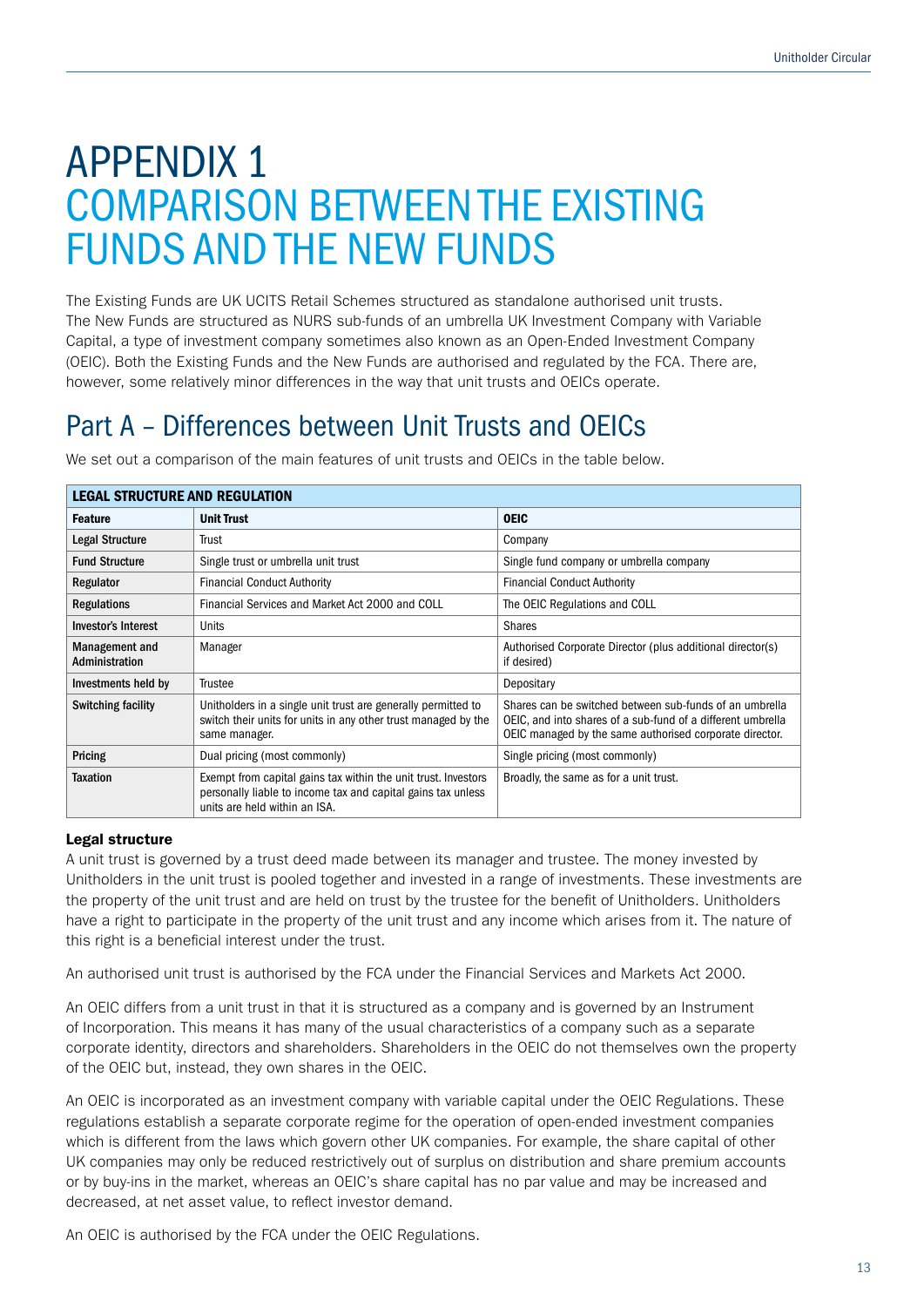#### Regulators and regulations

The FCA is the body which regulates the authorisation, establishment and administration of both OEICs and authorised unit trusts in the UK. The FCA has made regulations which govern the operation of OEICs and authorised unit trusts. TISL, as manager of the Existing Funds and as ACD of the Company, Citibank UK as Trustee of the Existing Funds and Depositary of the Company, are authorised persons under the Financial Services and Markets Act 2000.

#### Fund structure

A unit trust may have one underlying fund or may be structured as an umbrella unit trust with a number of different funds, each with its own portfolio of underlying assets invested in accordance with the investment objective and policy applicable to that fund. Similarly, an OEIC may have only one underlying fund or may be an umbrella OEIC with a number of different funds.

Each fund of an umbrella OEIC has a specific portfolio of securities to which its assets and liabilities are attributable. So far as shareholders are concerned, each fund is generally treated as a separate entity. Each fund is treated as bearing the liabilities, expenses, costs and charges attributable to it (plus a share of any general liabilities, expenses and costs which are not attributable to any particular fund).

In the event that a unit trust manager is unable to fulfil its financial obligations to an investor, that investor may, in certain circumstances, be entitled to compensation under the Financial Services Compensation Scheme. An investor in an OEIC will be entitled to the same protection in respect of the financial obligations of the authorised corporate director.

The investment and borrowing restrictions and efficient portfolio management powers applicable to unit trusts and OEICs are very similar.

#### Investors' interests

Unit trusts issue units. Each unit represents the right or interest of the unitholder in the underlying assets of the unit trust. In contrast an OEIC issues shares which represent a shareholder's interest in the OEIC itself and not in the underlying assets of the company.

### Management of the fund

A unit trust is managed by a manager. The manager's main function is to select and manage the portfolio of investments of the unit trust in accordance with the trust deed, its most recently published prospectus and the FCA Rules. In addition to administering the unit trust, the manager also buys and sells units in the unit trust.

Each OEIC appoints an authorised corporate director (ACD), who is responsible for managing the OEIC on a day-to-day basis. Like the manager of a unit trust, the ACD is responsible for the investment management function and also buys and sells shares issued by the OEIC.

#### Custody of investments

Unit trusts have a trustee. The trustee must be independent from the manager and has a duty to take reasonable care to ensure that the manager complies with its obligations in relation to the management of the unit trust in accordance with the FCA Rules. The trustee is also required to take into its custody or under its control the investments of the unit trust and is responsible for the collection of the income produced by these investments.

In the case of an OEIC, instead of a trustee, there is a depositary who is responsible for the safekeeping of the scheme property of the OEIC entrusted to it. The depositary also has a duty to take reasonable care to ensure that the OEIC is being managed in accordance with certain of the FCA Rules which govern OEICs.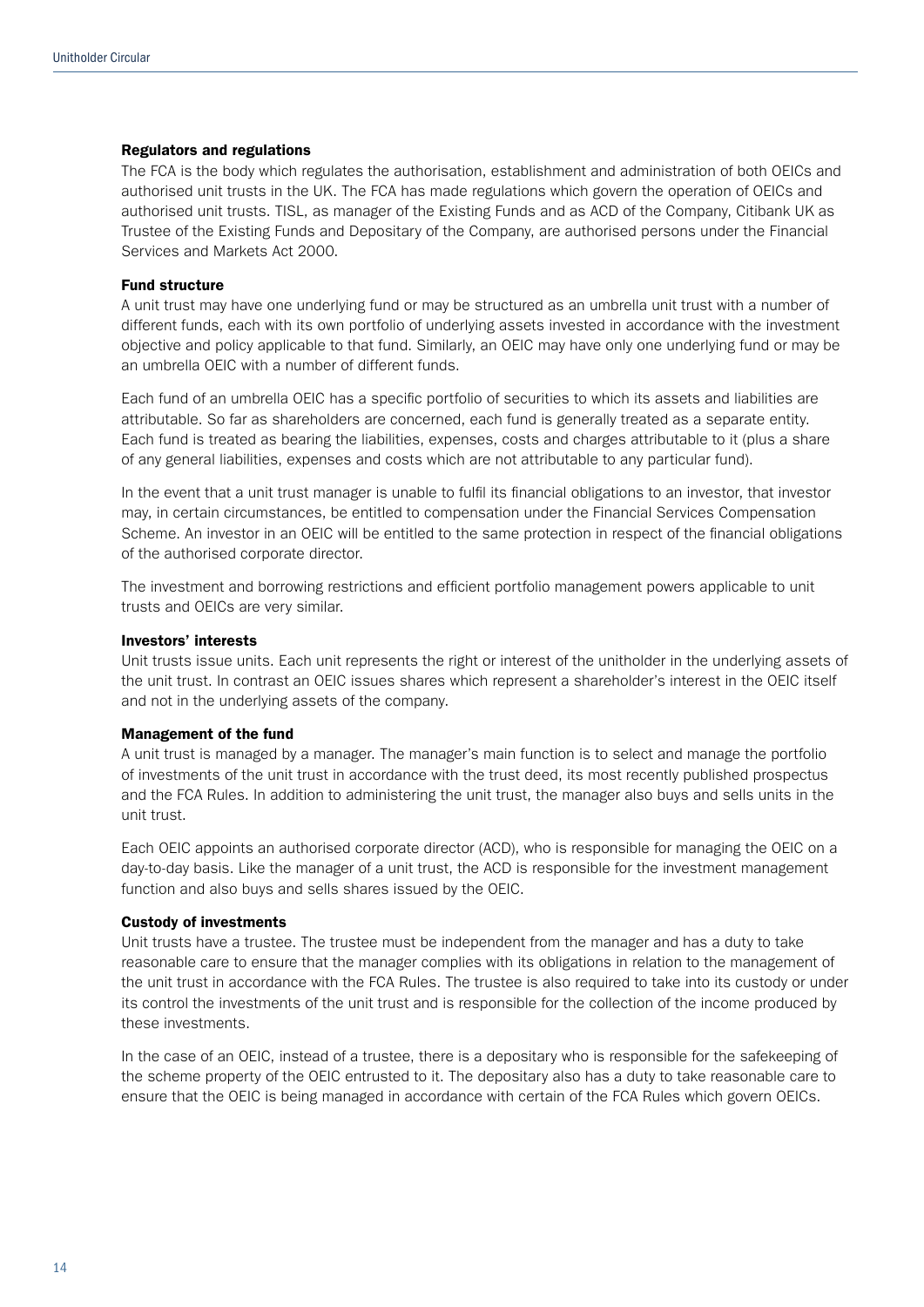### Pricing

For unit trusts, the prices of units may be calculated on the dual pricing system (i.e. units are bought and sold at different prices) or on a single pricing basis as explained below. The manager of the unit trust decides which system is to be adopted. In the dual pricing system, the offer price is calculated on the basis of the offer value of the underlying investments after adding a provision for dealing expenses and includes the initial charge. The bid price is calculated on the basis of the bid value of the underlying investments, after deducting a provision for dealing expenses and stamp duty.

Shares in an OEIC are usually issued and redeemed at a single price. The single price is based on the mid-market valuation of a fund's underlying investments (less any liabilities), the Net Asset Value (NAV). The NAV is calculated in accordance with the FCA Rules and the company's Instrument of Incorporation. The price of a share is the NAV of each fund and share class divided by the number of shares in issue in that class. This has the effect that both the issue and the redemption price of a share at a particular valuation point will be the same. However, the cost of shares purchased will be increased by any applicable initial charge and any dilution adjustment (see below). Similarly, the proceeds from selling shares will be reduced by any applicable redemption charge and by any dilution adjustment.

For both purchases and redemptions of shares in an OEIC no provision is made in the price for any spread on the OEIC's underlying investments, dealing costs, stamp duty or any other foreign transfer taxes. However, a dilution adjustment may be imposed in certain circumstances, for example, where there are large volumes of deals or where an OEIC is in continual growth or decline, which may have an adverse effect on continuing shareholders' interests in the OEIC. In order to reduce or prevent this effect, called dilution, a dilution adjustment may be applied to the NAV on the purchase and/or redemption of shares. When applied, a dilution adjustment affects the price for all investors dealing at a particular valuation point. In practical terms, where an OEIC is experiencing net acquisitions of its shares a dilution adjustment increases the price of shares above their mid-market value. Where an OEIC is experiencing net redemptions, a dilution adjustment decreases the price of shares to below their mid-market value.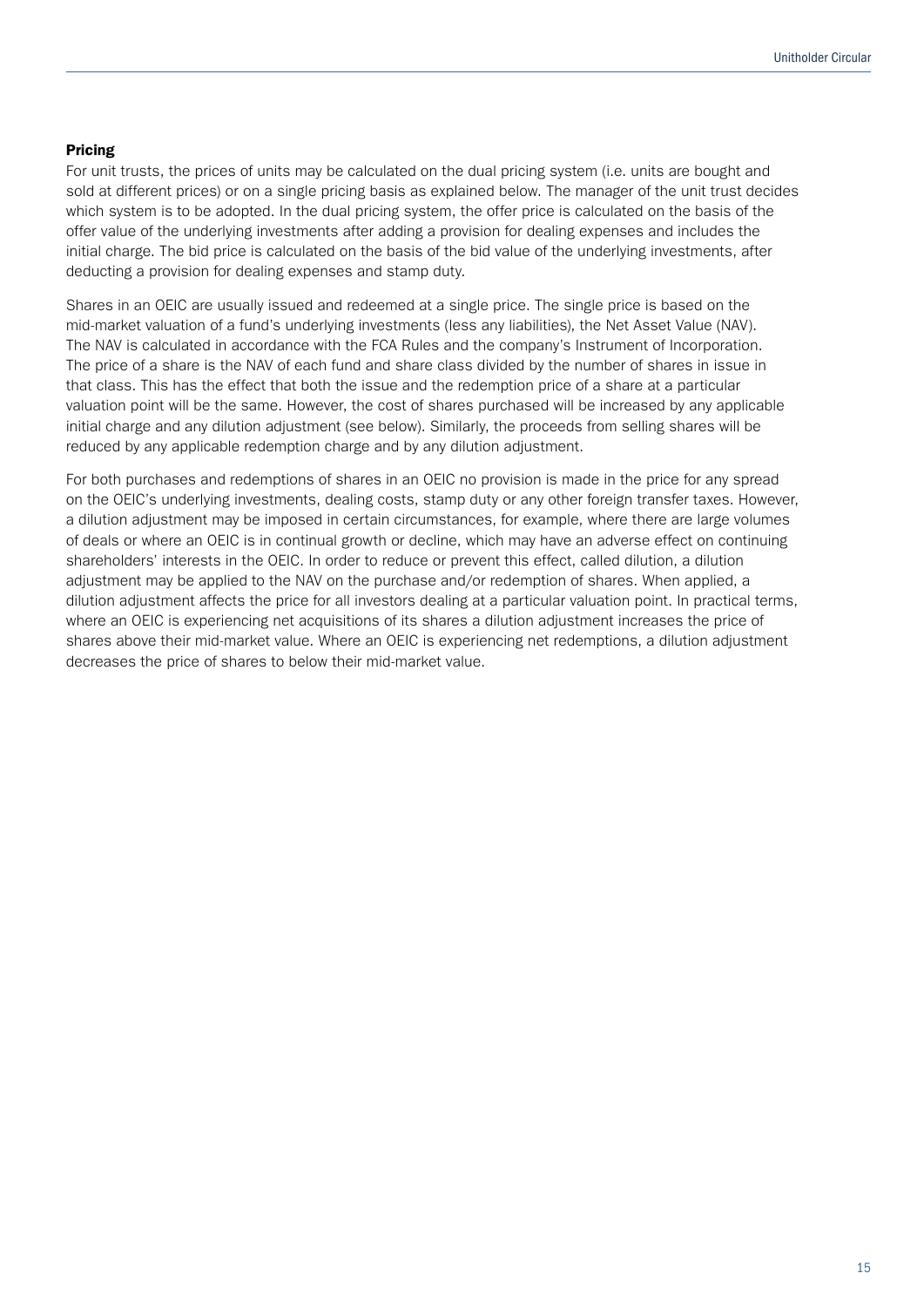# COMPARISON BETWEEN THE EXISTING FUNDS AND THE NEW FUNDS

## Part B – Comparison of the main features of the Existing Funds and New Funds

## THREADNEEDLE MANAGED BOND FUND INTO THREADNEEDLE MANAGED BOND FUND II

Threadneedle Managed Bond Fund II is a newly established sub-fund of Threadneedle Opportunity Investment Funds ICVC and will launch on 9 April 2021.

The table below provides a comparison of the main features of the Existing Fund and the New Fund.

For further details of the Threadneedle Managed Bond Fund II, please refer to the NURS-KII enclosed with this Circular. The respective prospectuses of the Existing Fund and the New Fund are also available free of charge upon request to TISL or at columbiathreadneedle.com.

|                             | <b>EXISTING FUND</b>                                                                                                                                                                                                                                                                                                                                                | <b>NEW FUND</b>                                                                                                                                                                                                                                                                                                                                                     |
|-----------------------------|---------------------------------------------------------------------------------------------------------------------------------------------------------------------------------------------------------------------------------------------------------------------------------------------------------------------------------------------------------------------|---------------------------------------------------------------------------------------------------------------------------------------------------------------------------------------------------------------------------------------------------------------------------------------------------------------------------------------------------------------------|
|                             | <b>Threadneedle Managed Bond Fund</b>                                                                                                                                                                                                                                                                                                                               | <b>Threadneedle Managed Bond Fund II</b>                                                                                                                                                                                                                                                                                                                            |
| Investment objective        | The Fund aims to provide income with potential for long term<br>capital growth. It looks to outperform a composite index over<br>rolling 3-year periods, after the deduction of charges.                                                                                                                                                                            | The Fund aims to provide income with potential for long term<br>capital growth. It looks to outperform a composite index over<br>rolling 3-year periods, after the deduction of charges.                                                                                                                                                                            |
|                             | This composite index comprises:<br>■ 56% Bloomberg Barclays Global Aggregate ex GBP<br>(GBP Hedged) Index,                                                                                                                                                                                                                                                          | This composite index comprises:<br>■ 56% Bloomberg Barclays Global Aggregate ex GBP<br>(GBP Hedged) Index,                                                                                                                                                                                                                                                          |
|                             | ■ 24% Bloomberg Barclays Sterling Aggregate Index,<br>10% MSCI ACWI ex UK Index,<br>5% FTSE All-Share Index,<br>■ 5% Sterling Overnight Index Average (SONIA)                                                                                                                                                                                                       | ■ 24% Bloomberg Barclays Sterling Aggregate Index,<br>10% MSCI ACWI ex UK Index,<br>5% FTSE All-Share Index,<br>■ 5% Sterling Overnight Index Average (SONIA)                                                                                                                                                                                                       |
| Investment policy           | The Fund is actively managed, and invests at least 80% of<br>its assets in other funds.                                                                                                                                                                                                                                                                             | The Fund is actively managed, and invests at least 80% of<br>its assets in other funds.                                                                                                                                                                                                                                                                             |
|                             | The Fund usually invests in other Threadneedle funds,<br>however, funds managed by companies outside the<br>Threadneedle group may also be held, when this is<br>considered appropriate. These funds may invest worldwide.                                                                                                                                          | The Fund usually invests in other Threadneedle funds,<br>however, funds managed by companies outside the<br>Threadneedle group may also be held, when this is<br>considered appropriate. These funds may invest worldwide.                                                                                                                                          |
|                             | The Fund focuses on investment in funds providing exposure<br>to bonds (including corporate and government bonds), and to<br>a lesser extent, funds investing in equities (company shares).<br>The balance of the exposure between these different asset                                                                                                            | The Fund focuses on investment in funds providing exposure<br>to bonds (including corporate and government bonds), and to<br>a lesser extent, funds investing in equities (company shares).                                                                                                                                                                         |
|                             | types may vary over time, however, equity exposure will<br>usually not exceed 20% of the Fund's value, under normal<br>market conditions.                                                                                                                                                                                                                           | The balance of the exposure between these different asset<br>types may vary over time, however, equity exposure will<br>usually not exceed 20% of the Fund's value, under normal<br>market conditions.                                                                                                                                                              |
|                             | The Fund may also hold money market instruments,<br>deposits, cash, and near cash.                                                                                                                                                                                                                                                                                  | The Fund may also hold money market instruments,<br>deposits, cash, and near cash.                                                                                                                                                                                                                                                                                  |
|                             | Derivatives may be used with the aim of reducing risk or<br>managing the Fund more efficiently, and up to 20% of<br>the value of the Fund may be invested in funds that use<br>derivatives for investment purposes.                                                                                                                                                 | Derivatives may be used with the aim of reducing risk or<br>managing the Fund more efficiently, and up to 20% of<br>the value of the Fund may be invested in funds that use<br>derivatives for investment purposes.                                                                                                                                                 |
|                             | The composite index is representative of the Fund's<br>investment exposure, and provides a suitably weighted target<br>benchmark of global investment grade bonds (hedged to<br>sterling), investment grade sterling-denominated bonds,<br>global equities (excluding the UK), UK equities, and cash,<br>against which Fund performance can be evaluated over time. | The composite index is representative of the Fund's<br>investment exposure, and provides a suitably weighted target<br>benchmark of global investment grade bonds (hedged to<br>sterling), investment grade sterling-denominated bonds,<br>global equities (excluding the UK), UK equities, and cash,<br>against which Fund performance can be evaluated over time. |
| Use of derivatives          | For efficient portfolio management.                                                                                                                                                                                                                                                                                                                                 | For efficient portfolio management.                                                                                                                                                                                                                                                                                                                                 |
| Fees charged to capital     | No.                                                                                                                                                                                                                                                                                                                                                                 | No.                                                                                                                                                                                                                                                                                                                                                                 |
| Ongoing charges figure      | Class A: 0.99%                                                                                                                                                                                                                                                                                                                                                      | Class 1: 0.99%                                                                                                                                                                                                                                                                                                                                                      |
| (as at 15 November<br>2020) | Class B: 0.94%                                                                                                                                                                                                                                                                                                                                                      | Class 2: 0.94%                                                                                                                                                                                                                                                                                                                                                      |
|                             | Class T: 0.65%<br>Class Z: 0.64%                                                                                                                                                                                                                                                                                                                                    | Class T: 0.65%<br>Class Z: 0.64%                                                                                                                                                                                                                                                                                                                                    |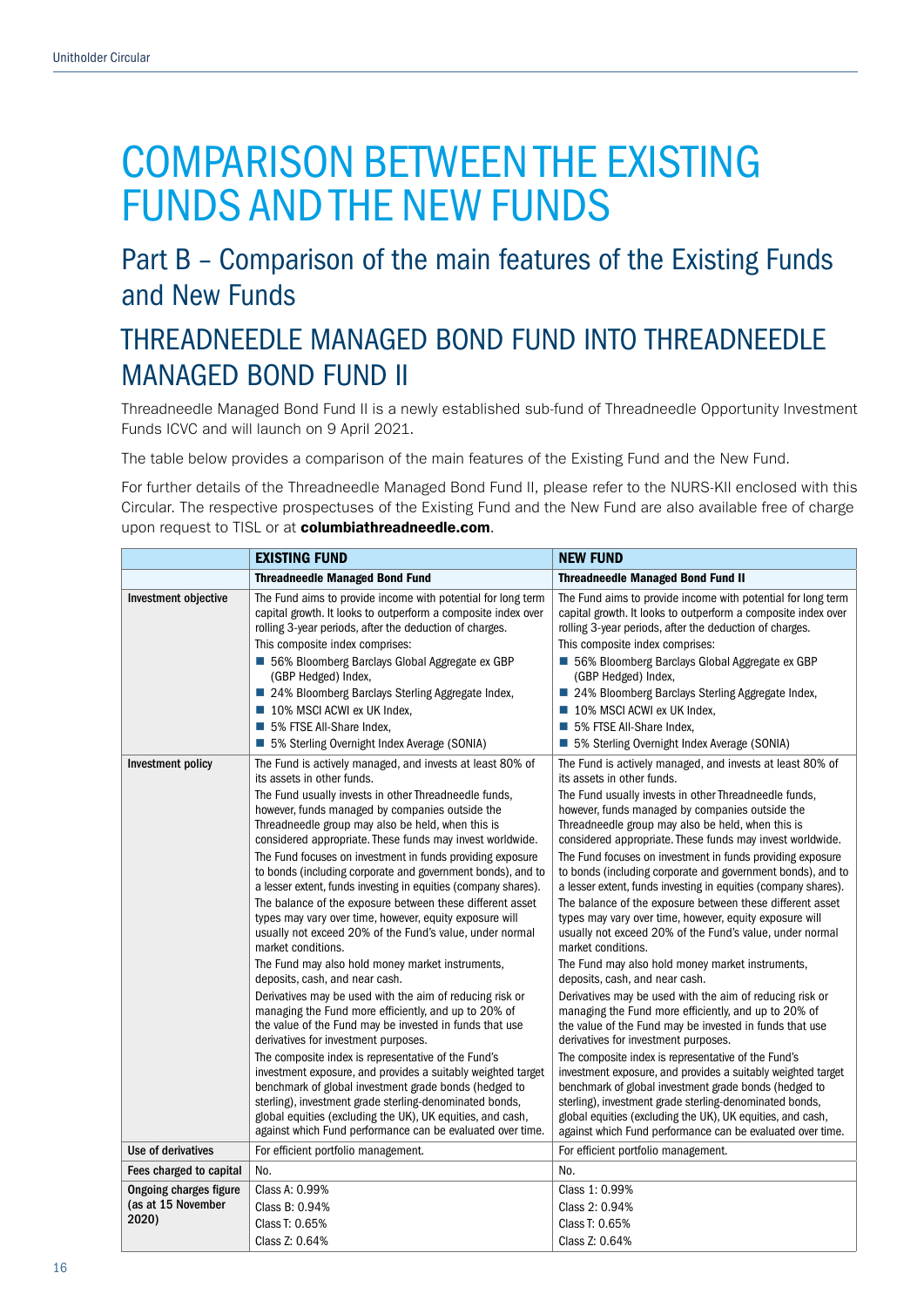|                                                                           | <b>EXISTING FUND</b>                                                                                        | <b>NEW FUND</b>                                                                                             |  |
|---------------------------------------------------------------------------|-------------------------------------------------------------------------------------------------------------|-------------------------------------------------------------------------------------------------------------|--|
|                                                                           | <b>Threadneedle Managed Bond Fund</b>                                                                       | <b>Threadneedle Managed Bond Fund II</b>                                                                    |  |
| <b>Charges, fees and expenses</b>                                         |                                                                                                             |                                                                                                             |  |
| <b>Redemption charge</b>                                                  | None                                                                                                        | None                                                                                                        |  |
| Switching charge                                                          | None                                                                                                        | None                                                                                                        |  |
| Initial charge                                                            | None                                                                                                        | None                                                                                                        |  |
| Annual management                                                         | Class A: 0.90%                                                                                              | Class 1: 0.90%                                                                                              |  |
| charge                                                                    | Class B: 0.85%                                                                                              | Class 2: 0.85%                                                                                              |  |
|                                                                           | Class T: 0.55%                                                                                              | Class T: 0.55%                                                                                              |  |
|                                                                           | Class Z: 0.55%                                                                                              | Class Z: 0.55%                                                                                              |  |
| Trustee/Depositary<br>charge                                              | 0.01%                                                                                                       | 0.01%                                                                                                       |  |
| Registrar's fee/<br><b>Operating Expenses</b>                             | N/A                                                                                                         | None                                                                                                        |  |
| Charges taken from<br>income?                                             | Yes                                                                                                         | Yes                                                                                                         |  |
| Classes of Units/                                                         | <b>Class A Accumulation units</b>                                                                           | <b>Class 1 Accumulation shares</b>                                                                          |  |
| <b>Shares offered</b>                                                     | Class B Accumulation units                                                                                  | Class 2 Accumulation shares                                                                                 |  |
|                                                                           | Class T Income units                                                                                        | Class T Income shares                                                                                       |  |
|                                                                           | Class Z Accumulation units                                                                                  | Class Z Accumulation shares                                                                                 |  |
| <b>Minimum investment amounts</b>                                         |                                                                                                             |                                                                                                             |  |
| Lump sum                                                                  | Class A - $£2,000$                                                                                          | Class 1 - £2,000                                                                                            |  |
|                                                                           | Class B - £5,000,000                                                                                        | Class 2 - £5,000,000                                                                                        |  |
|                                                                           | Class T - £2,000                                                                                            | Class T - £2,000                                                                                            |  |
|                                                                           | Class Z - £1,000,000                                                                                        | Class Z - £1,000,000                                                                                        |  |
| Top-up                                                                    | Class $A - £1,000$<br>Class B - £10,000                                                                     | Class $1 - £1,000$<br>Class 2 - £10,000                                                                     |  |
|                                                                           | Class $T - n/a$                                                                                             | Class $T - n/a$                                                                                             |  |
|                                                                           | Class Z - £50,000                                                                                           | Class Z - £50,000                                                                                           |  |
| Holding                                                                   | Class $A - £500$                                                                                            | Class 1 - £500                                                                                              |  |
|                                                                           | Class $B - £500$                                                                                            | Class 2 - £500                                                                                              |  |
|                                                                           | Class $T - £500$                                                                                            | Class $T - £500$                                                                                            |  |
|                                                                           | Class Z - £500,000                                                                                          | Class Z - £500,000                                                                                          |  |
| <b>Regular Savings</b>                                                    | Unavailable                                                                                                 | Unavailable                                                                                                 |  |
| <b>Regular Withdrawals</b>                                                | Unavailable                                                                                                 | Unavailable                                                                                                 |  |
| Deal cut off                                                              | 12.00 noon each Dealing Day                                                                                 | 12.00 noon each Dealing Day                                                                                 |  |
| <b>Valuation Point</b>                                                    | 12.00 noon each Dealing Day                                                                                 | 12.00 noon each Dealing Day                                                                                 |  |
| <b>Accounting periods end</b>                                             |                                                                                                             |                                                                                                             |  |
| Annual                                                                    | 15 May                                                                                                      | 25 May                                                                                                      |  |
| Interim                                                                   | 15 November                                                                                                 | 25 November                                                                                                 |  |
| Income payment dates                                                      |                                                                                                             |                                                                                                             |  |
| Annual/semi-annual                                                        | For Class A Units, Class B Units and Class Z Units: 15 July                                                 | For Class 1 Shares, Class 2 Shares and Class Z Shares:                                                      |  |
|                                                                           | For Class T Units: 15 July, 15 January                                                                      | 25 July                                                                                                     |  |
|                                                                           |                                                                                                             | For Class T Shares: 25 July, 25 January                                                                     |  |
| <b>XD</b> dates                                                           |                                                                                                             |                                                                                                             |  |
| Annual/semi-annual                                                        | For Class A Units, Class B Units and Class Z Units: 16 May                                                  | For Class 1 Shares, Class 2 Shares and Class Z Shares:                                                      |  |
|                                                                           | For Class T Shares: 16 May, 16 November                                                                     | 26 May                                                                                                      |  |
|                                                                           |                                                                                                             | For Class T Shares: 26 May, 26 November                                                                     |  |
| <b>Service providers</b>                                                  |                                                                                                             |                                                                                                             |  |
| <b>Authorised Fund</b><br>Manager/Authorised<br><b>Corporate Director</b> | Threadneedle Investment Services Limited                                                                    | Threadneedle Investment Services Limited                                                                    |  |
| Trustee/Depositary                                                        | Citibank Europe plc, UK branch                                                                              | Citibank Europe plc, UK branch                                                                              |  |
| Custodian                                                                 | Citibank N.A.                                                                                               | Citibank N.A.                                                                                               |  |
| Administrator                                                             | Citibank N.A.                                                                                               | Citibank N.A.                                                                                               |  |
| <b>Investment Manager</b>                                                 | Threadneedle Asset Management Limited                                                                       | Threadneedle Asset Management Limited                                                                       |  |
| Registrar                                                                 | Threadneedle Investment Services Limited, delegated to<br><b>SS&amp;C Financial Services Europe Limited</b> | Threadneedle Investment Services Limited, delegated to<br><b>SS&amp;C Financial Services Europe Limited</b> |  |
| Auditor                                                                   | PricewaterhouseCoopers LLP                                                                                  | PricewaterhouseCoopers LLP                                                                                  |  |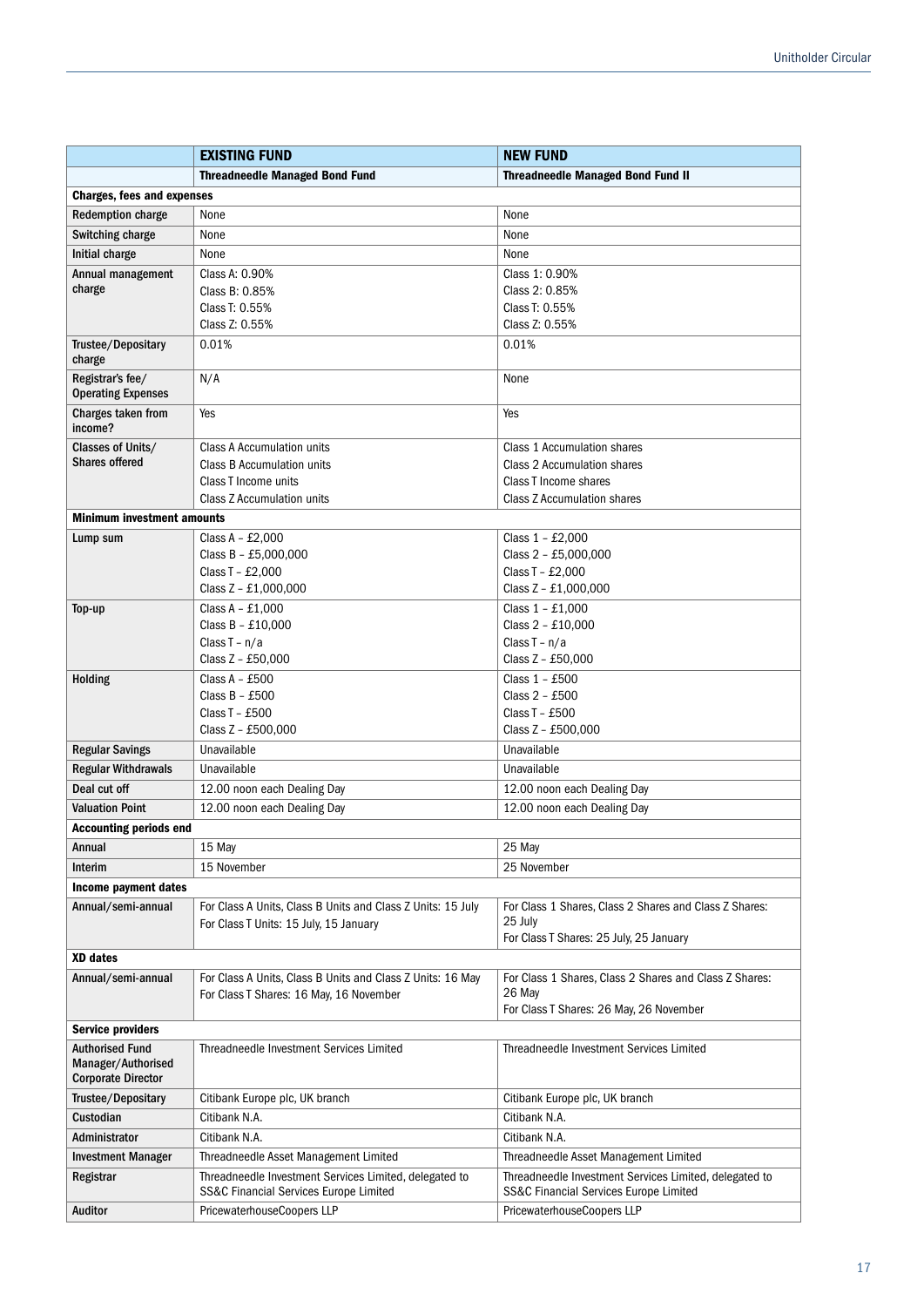## THREADNEEDLE MANAGED BOND FOCUSED FUND INTO THREADNEEDLE MANAGED BOND FOCUSED FUND II

Threadneedle Managed Bond Focused Fund II is a newly established sub-fund of Threadneedle Opportunity Investment Funds ICVC and will launch on 9 April 2021.

The table below provides a comparison of the main features of the Existing Fund and the New Fund.

For further details of the Threadneedle Managed Bond Focused Fund II, please refer to the NURS-KII enclosed with this Circular. The respective prospectuses of the Existing Fund and New Fund are also available free of charge upon request to TISL or at columbiathreadneedle.com.

|                                                              | <b>EXISTING FUND</b>                                                                                                                                                                                                                                                                                                                                                                                                                                                                                                                                                                                                                                                                                                                                                                                                                                                                                                                                                                                                                                                                                                                                                                                                                                                                                                                                                                                                                                           | <b>NEW FUND</b>                                                                                                                                                                                                                                                                                                                                                                                                                                                                                                                                                                                                                                                                                                                                                                                                                                                                                                                                                                                                                                                                                                                                                                                                                                                                                                                                                                                                                                                |
|--------------------------------------------------------------|----------------------------------------------------------------------------------------------------------------------------------------------------------------------------------------------------------------------------------------------------------------------------------------------------------------------------------------------------------------------------------------------------------------------------------------------------------------------------------------------------------------------------------------------------------------------------------------------------------------------------------------------------------------------------------------------------------------------------------------------------------------------------------------------------------------------------------------------------------------------------------------------------------------------------------------------------------------------------------------------------------------------------------------------------------------------------------------------------------------------------------------------------------------------------------------------------------------------------------------------------------------------------------------------------------------------------------------------------------------------------------------------------------------------------------------------------------------|----------------------------------------------------------------------------------------------------------------------------------------------------------------------------------------------------------------------------------------------------------------------------------------------------------------------------------------------------------------------------------------------------------------------------------------------------------------------------------------------------------------------------------------------------------------------------------------------------------------------------------------------------------------------------------------------------------------------------------------------------------------------------------------------------------------------------------------------------------------------------------------------------------------------------------------------------------------------------------------------------------------------------------------------------------------------------------------------------------------------------------------------------------------------------------------------------------------------------------------------------------------------------------------------------------------------------------------------------------------------------------------------------------------------------------------------------------------|
|                                                              | <b>Threadneedle Managed Bond Focused Fund</b>                                                                                                                                                                                                                                                                                                                                                                                                                                                                                                                                                                                                                                                                                                                                                                                                                                                                                                                                                                                                                                                                                                                                                                                                                                                                                                                                                                                                                  | <b>Threadneedle Managed Bond Focused Fund II</b>                                                                                                                                                                                                                                                                                                                                                                                                                                                                                                                                                                                                                                                                                                                                                                                                                                                                                                                                                                                                                                                                                                                                                                                                                                                                                                                                                                                                               |
| Investment objective                                         | The Fund aims to provide a combination of income and<br>long-term capital growth. It looks to outperform a composite<br>index over rolling 3-year periods, after the deduction of<br>charges.<br>This composite index comprises:<br>■ 47.5% Bloomberg Barclays Global Aggregate ex GBP<br>(GBP Hedged) Index,<br>■ 20% Bloomberg Barclays Sterling Aggregate Index;<br>20% MSCI ACWI ex UK Index,<br>7.5% FTSE All-Share Index.<br>■ 5% Sterling Overnight Index Average (SONIA)                                                                                                                                                                                                                                                                                                                                                                                                                                                                                                                                                                                                                                                                                                                                                                                                                                                                                                                                                                               | The Fund aims to provide a combination of income and<br>long-term capital growth. It looks to outperform a composite<br>index over rolling 3-year periods, after the deduction of<br>charges.<br>This composite index comprises:<br>■ 47.5% Bloomberg Barclays Global Aggregate ex GBP<br>(GBP Hedged) Index,<br>■ 20% Bloomberg Barclays Sterling Aggregate Index;<br>20% MSCI ACWI ex UK Index,<br>7.5% FTSE All-Share Index.<br>■ 5% Sterling Overnight Index Average (SONIA)                                                                                                                                                                                                                                                                                                                                                                                                                                                                                                                                                                                                                                                                                                                                                                                                                                                                                                                                                                               |
| Investment policy                                            | The Fund is actively managed, and invests at least 80% of its<br>assets in other funds.<br>The Fund usually invests in other Threadneedle funds,<br>however, funds managed by companies outside the<br>Threadneedle group may also be held, when this is<br>considered appropriate. These funds may invest worldwide.<br>The Fund focuses on investment in funds providing exposure<br>to bonds (including corporate and government bonds), and<br>to a lesser extent, funds investing in equities (company<br>shares), particularly the shares of UK companies.<br>The balance of the exposure between these different asset<br>types may vary over time, however, equity exposure will<br>usually not exceed 35% of the Fund's value, under normal<br>market conditions.<br>The Fund may also hold money market instruments, deposits,<br>cash, and near cash.<br>Derivatives may be used with the aim of reducing risk or<br>managing the Fund more efficiently, and up to 20% of<br>the value of the Fund may be invested in funds that use<br>derivatives for investment purposes.<br>The composite index is representative of the Fund's<br>investment exposure, and provides a suitably weighted target<br>benchmark of global investment grade bonds (hedged to<br>sterling), investment grade sterling-denominated bonds,<br>global equities (excluding the UK), UK equities, and cash,<br>against which Fund performance can be evaluated over time. | The Fund is actively managed, and invests at least 80% of its<br>assets in other funds.<br>The Fund usually invests in other Threadneedle funds,<br>however, funds managed by companies outside the<br>Threadneedle group may also be held, when this is<br>considered appropriate. These funds may invest worldwide.<br>The Fund focuses on investment in funds providing exposure<br>to bonds (including corporate and government bonds), and to<br>a lesser extent, funds investing in equities (company shares),<br>particularly the shares of UK companies.<br>The balance of the exposure between these different asset<br>types may vary over time, however, equity exposure will<br>usually not exceed 35% of the Fund's value, under normal<br>market conditions.<br>The Fund may also hold money market instruments, deposits,<br>cash, and near cash.<br>Derivatives may be used with the aim of reducing risk or<br>managing the Fund more efficiently, and up to 20% of<br>the value of the Fund may be invested in funds that use<br>derivatives for investment purposes.<br>The composite index is representative of the Fund's<br>investment exposure, and provides a suitably weighted target<br>benchmark of global investment grade bonds (hedged to<br>sterling), investment grade sterling-denominated bonds,<br>global equities (excluding the UK), UK equities, and cash,<br>against which Fund performance can be evaluated over time. |
| Use of derivatives                                           | For efficient portfolio management.                                                                                                                                                                                                                                                                                                                                                                                                                                                                                                                                                                                                                                                                                                                                                                                                                                                                                                                                                                                                                                                                                                                                                                                                                                                                                                                                                                                                                            | For efficient portfolio management.                                                                                                                                                                                                                                                                                                                                                                                                                                                                                                                                                                                                                                                                                                                                                                                                                                                                                                                                                                                                                                                                                                                                                                                                                                                                                                                                                                                                                            |
| Fees charged to capital                                      | No.                                                                                                                                                                                                                                                                                                                                                                                                                                                                                                                                                                                                                                                                                                                                                                                                                                                                                                                                                                                                                                                                                                                                                                                                                                                                                                                                                                                                                                                            | No.                                                                                                                                                                                                                                                                                                                                                                                                                                                                                                                                                                                                                                                                                                                                                                                                                                                                                                                                                                                                                                                                                                                                                                                                                                                                                                                                                                                                                                                            |
| <b>Ongoing charges figure</b><br>(as at 15 November<br>2020) | Class A: 1.19%<br>Class B: 0.99%<br>Class Z: 0.69%                                                                                                                                                                                                                                                                                                                                                                                                                                                                                                                                                                                                                                                                                                                                                                                                                                                                                                                                                                                                                                                                                                                                                                                                                                                                                                                                                                                                             | Class 1: 1.19%<br>Class 2: 0.99%<br>Class Z: 0.69%                                                                                                                                                                                                                                                                                                                                                                                                                                                                                                                                                                                                                                                                                                                                                                                                                                                                                                                                                                                                                                                                                                                                                                                                                                                                                                                                                                                                             |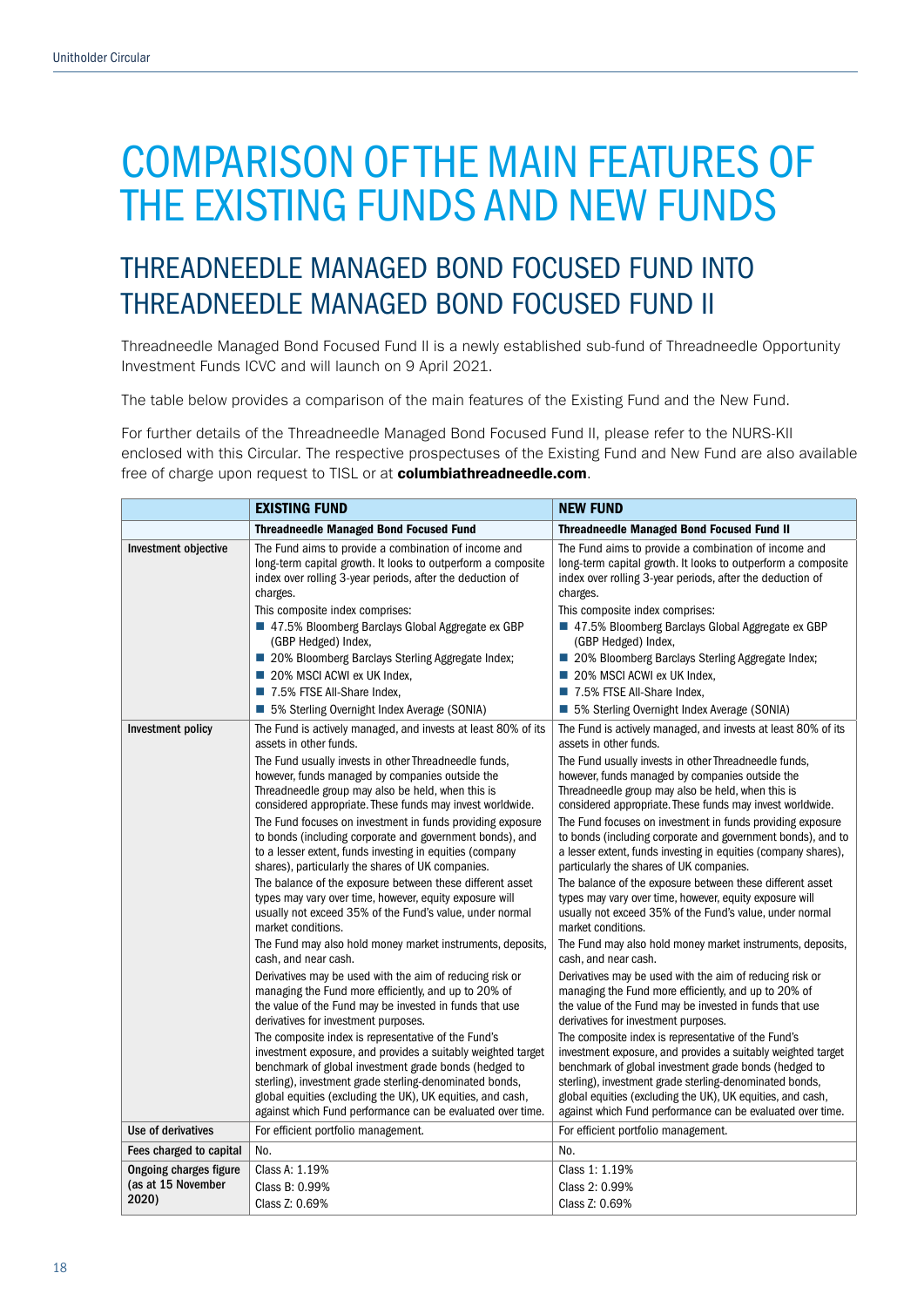|                                                 | <b>EXISTING FUND</b>                                                                                                                                                                                            | <b>NEW FUND</b>                                                    |  |
|-------------------------------------------------|-----------------------------------------------------------------------------------------------------------------------------------------------------------------------------------------------------------------|--------------------------------------------------------------------|--|
|                                                 | <b>Threadneedle Managed Bond Focused Fund</b><br><b>Threadneedle Managed Bond Focused Fund II</b>                                                                                                               |                                                                    |  |
| <b>Charges, fees and expenses</b>               |                                                                                                                                                                                                                 |                                                                    |  |
| <b>Redemption charge</b>                        | None<br>None                                                                                                                                                                                                    |                                                                    |  |
| Switching charge                                | None                                                                                                                                                                                                            | None                                                               |  |
| Initial charge                                  | None                                                                                                                                                                                                            | None                                                               |  |
| Annual management                               | Class A: 1.10%                                                                                                                                                                                                  | Class 1: 1.10%                                                     |  |
| charge                                          | Class B: 0.90%                                                                                                                                                                                                  | Class 2: 0.90%                                                     |  |
|                                                 | Class Z: 0.60%                                                                                                                                                                                                  | Class Z: 0.60%                                                     |  |
| Trustee/Depositary<br>charge                    | 0.01%                                                                                                                                                                                                           | 0.01%                                                              |  |
| Registrar's fee/<br><b>Operating Expenses</b>   | N/A                                                                                                                                                                                                             | None                                                               |  |
| Charges taken from<br>income?                   | Yes                                                                                                                                                                                                             | Yes                                                                |  |
| Classes of Units/                               | <b>Class A Accumulation units</b>                                                                                                                                                                               | Class 1 Accumulation shares                                        |  |
| <b>Shares offered</b>                           | Class A Income units                                                                                                                                                                                            | Class 1 Income Shares                                              |  |
|                                                 | Class B Accumulation units                                                                                                                                                                                      | Class 2 Accumulation shares                                        |  |
|                                                 | Class Z Accumulation units<br>Class Z Income units                                                                                                                                                              | <b>Class Z Accumulation shares</b><br><b>Class Z Income Shares</b> |  |
| <b>Minimum investment amounts</b>               |                                                                                                                                                                                                                 |                                                                    |  |
|                                                 | Class $A - £2,000$                                                                                                                                                                                              | Class 1 - £2,000                                                   |  |
| Lump sum                                        | Class B - £5,000,000                                                                                                                                                                                            | Class 2 - £5,000,000                                               |  |
|                                                 | Class Z - £1,000,000                                                                                                                                                                                            | Class Z - £1,000,000                                               |  |
| Top-up                                          | Class $A - £1,000$                                                                                                                                                                                              | Class 1 - £1,000                                                   |  |
|                                                 | Class B - £10,000                                                                                                                                                                                               | Class 2 - £10,000                                                  |  |
|                                                 | Class Z - £50,000                                                                                                                                                                                               | Class Z - £50,000                                                  |  |
| <b>Holding</b>                                  | Class $A - £500$                                                                                                                                                                                                | Class 1 - £500                                                     |  |
|                                                 | Class $B - £500$                                                                                                                                                                                                | Class 2 - £500                                                     |  |
|                                                 | Class Z - £500,000                                                                                                                                                                                              | Class Z - £500,000                                                 |  |
| <b>Regular Savings</b>                          | Unavailable                                                                                                                                                                                                     | Unavailable                                                        |  |
| <b>Regular Withdrawals</b>                      | Unavailable                                                                                                                                                                                                     | Unavailable                                                        |  |
| Deal cut off                                    | 12.00 noon each Dealing Day                                                                                                                                                                                     | 12.00 noon each Dealing Day                                        |  |
| <b>Valuation Point</b>                          | 12.00 noon each Dealing Day                                                                                                                                                                                     | 12.00 noon each Dealing Day                                        |  |
| <b>Accounting periods end</b>                   |                                                                                                                                                                                                                 |                                                                    |  |
| Annual                                          | 15 May                                                                                                                                                                                                          | 25 May                                                             |  |
| Interim                                         | 15 November                                                                                                                                                                                                     | 25 November                                                        |  |
| Income payment dates                            |                                                                                                                                                                                                                 |                                                                    |  |
| Annual                                          | 15 July                                                                                                                                                                                                         | 25 July                                                            |  |
| <b>XD</b> dates                                 |                                                                                                                                                                                                                 |                                                                    |  |
| Annual/semi-annual                              | 16 May                                                                                                                                                                                                          | 26 May                                                             |  |
| <b>Service providers</b>                        |                                                                                                                                                                                                                 |                                                                    |  |
| <b>Authorised Fund</b>                          | Threadneedle Investment Services Limited                                                                                                                                                                        | Threadneedle Investment Services Limited                           |  |
| Manager/Authorised<br><b>Corporate Director</b> |                                                                                                                                                                                                                 |                                                                    |  |
| Trustee/Depositary                              | Citibank Europe plc, UK branch                                                                                                                                                                                  | Citibank Europe plc, UK branch                                     |  |
| Custodian                                       | Citibank N.A.                                                                                                                                                                                                   | Citibank N.A.                                                      |  |
| Administrator                                   | Citibank N.A.                                                                                                                                                                                                   | Citibank N.A.                                                      |  |
|                                                 | Threadneedle Asset Management Limited                                                                                                                                                                           | Threadneedle Asset Management Limited                              |  |
| <b>Investment Manager</b>                       |                                                                                                                                                                                                                 |                                                                    |  |
| Registrar                                       | Threadneedle Investment Services Limited, delegated to<br>Threadneedle Investment Services Limited, delegated to<br>SS&C Financial Services Europe Limited<br><b>SS&amp;C Financial Services Europe Limited</b> |                                                                    |  |
| Auditor                                         | PricewaterhouseCoopers LLP                                                                                                                                                                                      | PricewaterhouseCoopers LLP                                         |  |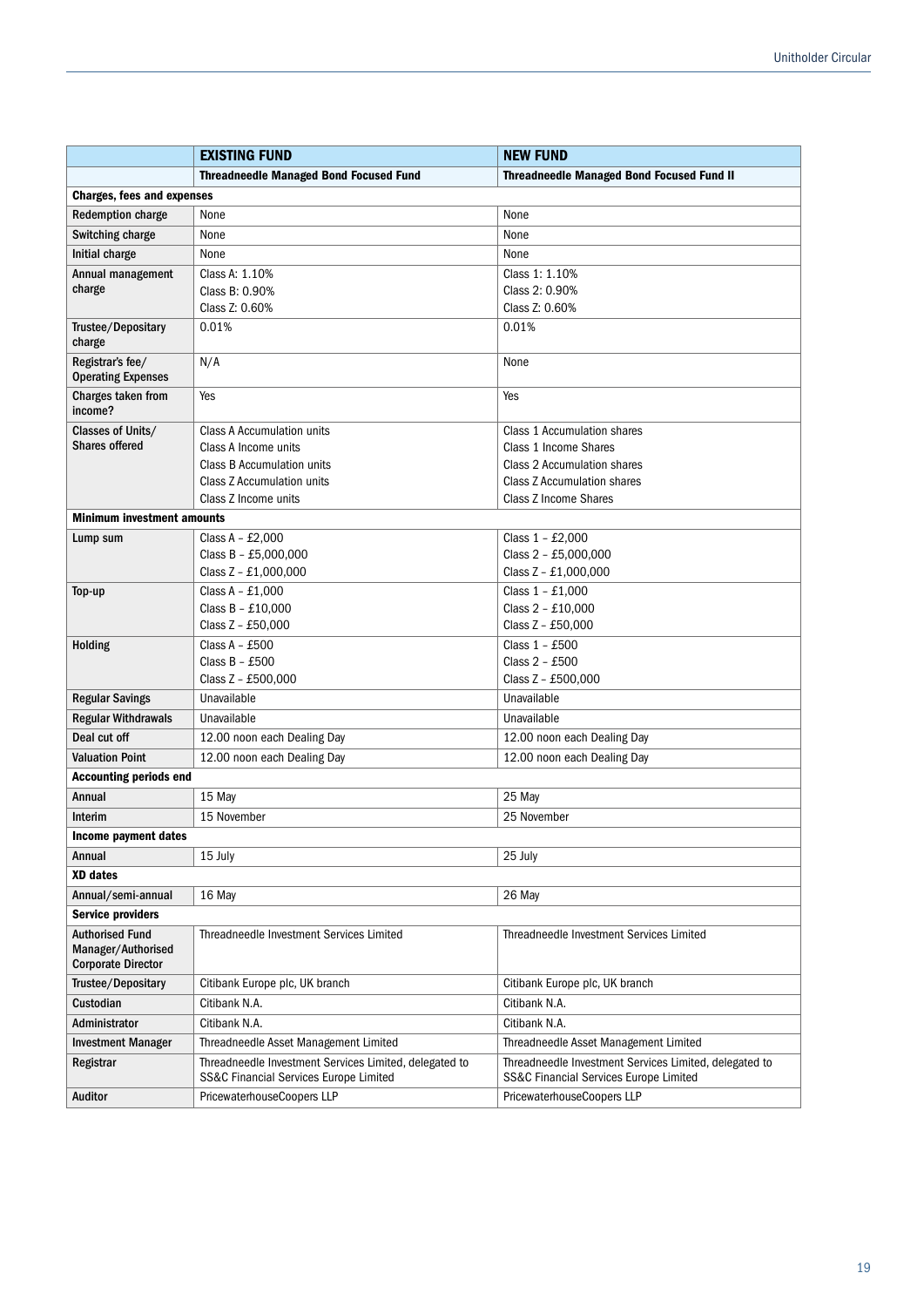## THREADNEEDLE MANAGED EQUITY & BOND FUND INTO THREADNEEDLE MANAGED EQUITY & BOND FUND II

Threadneedle Managed Equity & Bond Fund II is a newly established sub-fund of Threadneedle Opportunity Investment Funds ICVC and will launch on 9 April 2021.

The table below provides a comparison of the main features of the Existing Fund and the New Fund.

For further details of the Threadneedle Managed Equity & Bond Fund II, please refer to the NURS-KII enclosed with this Circular. The respective prospectuses of the Existing Fund and New Fund are also available free of charge upon request to TISL or at columbiathreadneedle.com.

|                                                       | <b>EXISTING FUND</b>                                                                                                                                                                                                                                                                                                                                                                                                                                                                                                                                                                                                                                                                                                                                                                                                                                                                                                                                                                                                                                                                                                                                                                                                                                                                                                                                                                                             | <b>NEW FUND</b>                                                                                                                                                                                                                                                                                                                                                                                                                                                                                                                                                                                                                                                                                                                                                                                                                                                                                                                                                                                                                                                                                                                                                                                                                                                                                                                                                 |  |
|-------------------------------------------------------|------------------------------------------------------------------------------------------------------------------------------------------------------------------------------------------------------------------------------------------------------------------------------------------------------------------------------------------------------------------------------------------------------------------------------------------------------------------------------------------------------------------------------------------------------------------------------------------------------------------------------------------------------------------------------------------------------------------------------------------------------------------------------------------------------------------------------------------------------------------------------------------------------------------------------------------------------------------------------------------------------------------------------------------------------------------------------------------------------------------------------------------------------------------------------------------------------------------------------------------------------------------------------------------------------------------------------------------------------------------------------------------------------------------|-----------------------------------------------------------------------------------------------------------------------------------------------------------------------------------------------------------------------------------------------------------------------------------------------------------------------------------------------------------------------------------------------------------------------------------------------------------------------------------------------------------------------------------------------------------------------------------------------------------------------------------------------------------------------------------------------------------------------------------------------------------------------------------------------------------------------------------------------------------------------------------------------------------------------------------------------------------------------------------------------------------------------------------------------------------------------------------------------------------------------------------------------------------------------------------------------------------------------------------------------------------------------------------------------------------------------------------------------------------------|--|
|                                                       | <b>Threadneedle Managed Equity &amp; Bond Fund</b>                                                                                                                                                                                                                                                                                                                                                                                                                                                                                                                                                                                                                                                                                                                                                                                                                                                                                                                                                                                                                                                                                                                                                                                                                                                                                                                                                               | <b>Threadneedle Managed Equity &amp; Bond Fund II</b>                                                                                                                                                                                                                                                                                                                                                                                                                                                                                                                                                                                                                                                                                                                                                                                                                                                                                                                                                                                                                                                                                                                                                                                                                                                                                                           |  |
| Investment objective                                  | The Fund aims to provide a combination of long-term<br>capital growth and income. It looks to outperform a<br>composite index over rolling 3-year periods, after the<br>deduction of charges.<br>This composite index comprises:<br>35% MSCI ACWI ex UK Index,<br>■ 31.5% Bloomberg Barclays Global Aggregate ex GBP<br>(GBP Hedged) Index,<br>15% FTSE All- Share Index,<br>■ 13.5% Bloomberg Barclays Sterling Aggregate Index,<br>■ 5% Sterling Overnight Index Average (SONIA)                                                                                                                                                                                                                                                                                                                                                                                                                                                                                                                                                                                                                                                                                                                                                                                                                                                                                                                               | The Fund aims to provide a combination of long-term<br>capital growth and income. It looks to outperform a<br>composite index over rolling 3-year periods, after the<br>deduction of charges.<br>This composite index comprises:<br>35% MSCI ACWI ex UK Index,<br>■ 31.5% Bloomberg Barclays Global Aggregate ex GBP<br>(GBP Hedged) Index,<br>15% FTSE All- Share Index,<br>■ 13.5% Bloomberg Barclays Sterling Aggregate Index,<br>■ 5% Sterling Overnight Index Average (SONIA)                                                                                                                                                                                                                                                                                                                                                                                                                                                                                                                                                                                                                                                                                                                                                                                                                                                                              |  |
| Investment policy                                     | The Fund is actively managed, and invests at least 80% of its<br>assets in other funds.<br>The Fund usually invests in other Threadneedle funds,<br>however, funds managed by companies outside the<br>Threadneedle group may also be held, when this is<br>considered appropriate. These funds may invest worldwide.<br>The Fund focuses on investment in funds providing exposure<br>to equities (company shares), and bonds (including<br>corporate and government bonds).<br>The balance of the exposure to these different asset types<br>may vary over time, however, equity exposure will usually not<br>exceed 60% of the Fund's value, with at least 30% exposure<br>maintained to bonds, under normal market conditions.<br>The Fund may also hold money market instruments, deposits,<br>cash, and near cash.<br>Derivatives may be used with the aim of reducing risk or<br>managing the Fund more efficiently, and up to 20% of<br>the value of the Fund may be invested in funds that use<br>derivatives for investment purposes.<br>The composite index is representative of the Fund's<br>investment exposure, and provides a suitably weighted target<br>benchmark of global equities (excluding the UK), investment<br>grade bonds (hedged to sterling), UK equities, investment<br>grade sterling-denominated bonds, and cash, against which<br>Fund performance will be evaluated over time. | The Fund is actively managed, and invests at least 80% of its<br>assets in other funds.<br>The Fund usually invests in other Threadneedle funds,<br>however, funds managed by companies outside the<br>Threadneedle group may also be held, when this is<br>considered appropriate. These funds may invest worldwide.<br>The Fund focuses on investment in funds providing exposure<br>to equities (company shares), and bonds (including corporate<br>and government bonds).<br>The balance of the exposure to these different asset types<br>may vary over time, however, equity exposure will usually not<br>exceed 60% of the Fund's value, with at least 30% exposure<br>maintained to bonds, under normal market conditions.<br>The Fund may also hold money market instruments, deposits,<br>cash, and near cash.<br>Derivatives may be used with the aim of reducing risk or<br>managing the Fund more efficiently, and up to 20% of<br>the value of the Fund may be invested in funds that use<br>derivatives for investment purposes.<br>The composite index is representative of the Fund's<br>investment exposure, and provides a suitably weighted target<br>benchmark of global equities (excluding the UK), investment<br>grade bonds (hedged to sterling), UK equities, investment<br>grade sterling denominated bonds, and cash, against which |  |
| Use of derivatives                                    | For efficient portfolio management.                                                                                                                                                                                                                                                                                                                                                                                                                                                                                                                                                                                                                                                                                                                                                                                                                                                                                                                                                                                                                                                                                                                                                                                                                                                                                                                                                                              | Fund performance will be evaluated over time.<br>For efficient portfolio management.                                                                                                                                                                                                                                                                                                                                                                                                                                                                                                                                                                                                                                                                                                                                                                                                                                                                                                                                                                                                                                                                                                                                                                                                                                                                            |  |
| Fees charged to capital                               | No.                                                                                                                                                                                                                                                                                                                                                                                                                                                                                                                                                                                                                                                                                                                                                                                                                                                                                                                                                                                                                                                                                                                                                                                                                                                                                                                                                                                                              | No.                                                                                                                                                                                                                                                                                                                                                                                                                                                                                                                                                                                                                                                                                                                                                                                                                                                                                                                                                                                                                                                                                                                                                                                                                                                                                                                                                             |  |
| Ongoing charges figure<br>(as at 15 November<br>2020) | Class A: 1.23%<br>Class B: 1.08%<br>Class T: 0.73%<br>Class Z: 0.74%                                                                                                                                                                                                                                                                                                                                                                                                                                                                                                                                                                                                                                                                                                                                                                                                                                                                                                                                                                                                                                                                                                                                                                                                                                                                                                                                             | Class 1: 1.23%<br>Class 2: 1.08%<br>Class T: 0.73%<br>Class Z: 0.74%                                                                                                                                                                                                                                                                                                                                                                                                                                                                                                                                                                                                                                                                                                                                                                                                                                                                                                                                                                                                                                                                                                                                                                                                                                                                                            |  |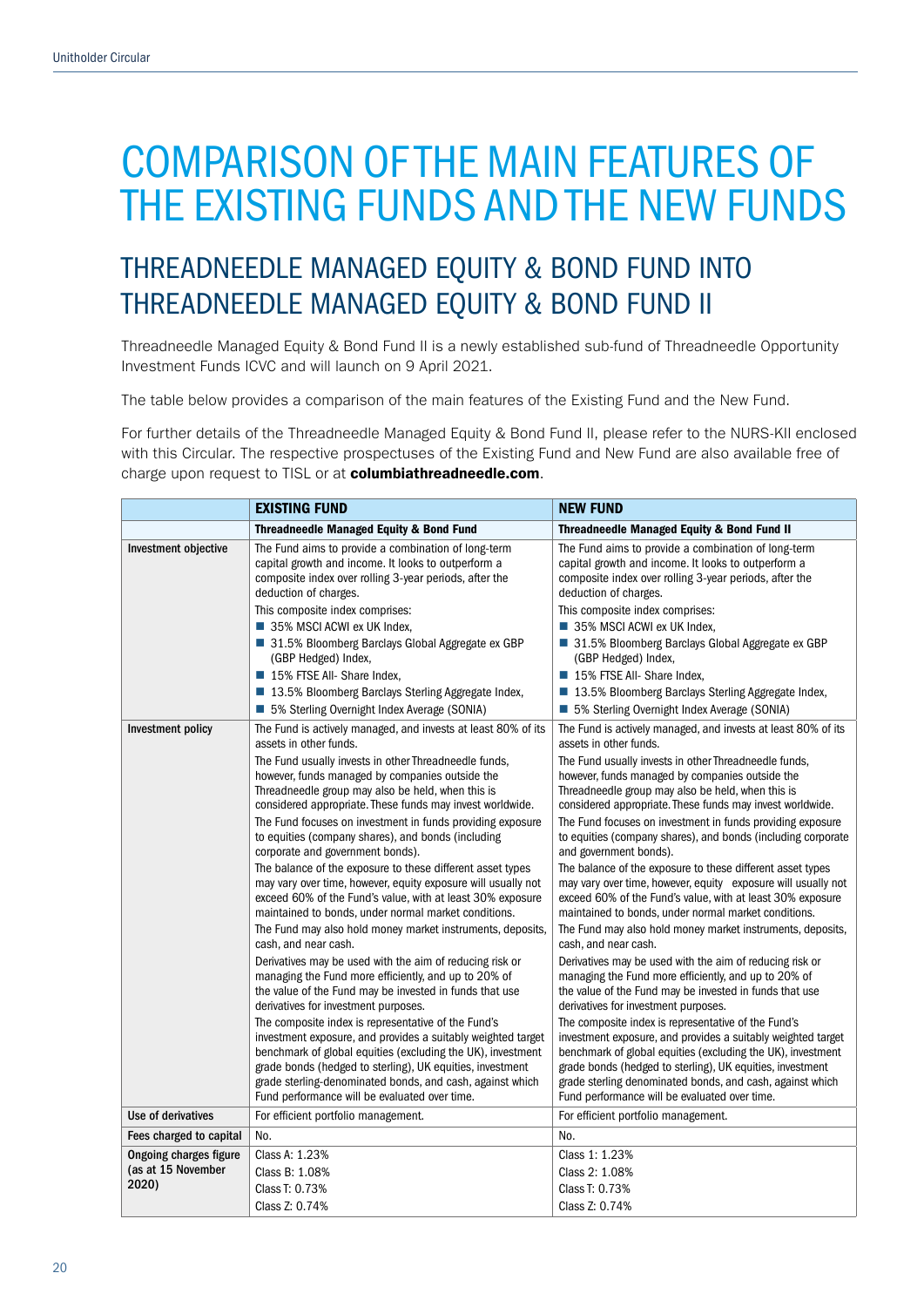|                                                                           | <b>EXISTING FUND</b>                                                                             | <b>NEW FUND</b>                                                                                             |  |
|---------------------------------------------------------------------------|--------------------------------------------------------------------------------------------------|-------------------------------------------------------------------------------------------------------------|--|
|                                                                           | <b>Threadneedle Managed Equity &amp; Bond Fund</b>                                               | Threadneedle Managed Equity & Bond Fund II                                                                  |  |
| <b>Charges, fees and expenses</b>                                         |                                                                                                  |                                                                                                             |  |
| <b>Redemption charge</b>                                                  | None                                                                                             | None                                                                                                        |  |
| Switching charge                                                          | None                                                                                             | None                                                                                                        |  |
| Initial charge                                                            | None                                                                                             | None                                                                                                        |  |
| Annual management                                                         | Class A: 1.15%                                                                                   | Class 1: 1.15%                                                                                              |  |
| charge                                                                    | Class B: 1.00%                                                                                   | Class 2: 1.00%                                                                                              |  |
|                                                                           | Class T: 0.65%                                                                                   | Class T: 0.65%                                                                                              |  |
|                                                                           | Class Z: 0.65%                                                                                   | Class Z: 0.65%                                                                                              |  |
| Trustee/Depositary<br>charge                                              | 0.01%                                                                                            | 0.01%                                                                                                       |  |
| Registrar's fee/<br><b>Operating Expenses</b>                             | N/A                                                                                              | None                                                                                                        |  |
| Charges taken from<br>income?                                             | Yes                                                                                              | Yes                                                                                                         |  |
| Classes of Units/                                                         | Class A Accumulation units                                                                       | Class 1 Accumulation shares                                                                                 |  |
| <b>Shares offered</b>                                                     | Class B Accumulation units                                                                       | Class 2 Accumulation shares                                                                                 |  |
|                                                                           | Class T Income units                                                                             | Class T Incomes shares                                                                                      |  |
|                                                                           | Class Z Accumulation units                                                                       | <b>Class Z Accumulation shares</b>                                                                          |  |
| <b>Minimum investment amounts</b>                                         |                                                                                                  |                                                                                                             |  |
| Lump sum                                                                  | Class A - $£2,000$                                                                               | Class 1 - £2,000                                                                                            |  |
|                                                                           | Class B - £5,000,000                                                                             | Class 2 - £5,000,000                                                                                        |  |
|                                                                           | Class T - £2,000                                                                                 | Class T - £2,000                                                                                            |  |
|                                                                           | Class Z - £1,000,000                                                                             | Class Z - £1,000,000                                                                                        |  |
| Top-up                                                                    | Class $A - £1,000$                                                                               | Class 1 - £1,000                                                                                            |  |
|                                                                           | Class B - £10,000                                                                                | Class 2 - £10,000                                                                                           |  |
|                                                                           | Class $T - n/a$                                                                                  | Class $T - n/a$                                                                                             |  |
|                                                                           | Class Z - £50,000                                                                                | Class Z - £50,000                                                                                           |  |
| Top-up                                                                    | Class $A - £500$                                                                                 | Class 1 - £500                                                                                              |  |
|                                                                           | Class $B - £500$<br>Class T - £500                                                               | Class 2 - £500<br>Class T - £500                                                                            |  |
|                                                                           | Class Z - £500,000                                                                               | Class Z - £500,000                                                                                          |  |
| <b>Regular Savings</b>                                                    | Unavailable                                                                                      | Unavailable                                                                                                 |  |
| <b>Regular Withdrawals</b>                                                | Unavailable                                                                                      | Unavailable                                                                                                 |  |
| Deal cut off                                                              | 12.00 noon each Dealing Day                                                                      | 12.00 noon each Dealing Day                                                                                 |  |
|                                                                           | 12.00 noon each Dealing Day                                                                      | 12.00 noon each Dealing Day                                                                                 |  |
| <b>Valuation Point</b>                                                    |                                                                                                  |                                                                                                             |  |
| <b>Accounting periods end</b>                                             |                                                                                                  |                                                                                                             |  |
| Annual                                                                    | 15 May                                                                                           | 25 May                                                                                                      |  |
| Interim                                                                   | 15 November                                                                                      | 25 November                                                                                                 |  |
| Income payment dates                                                      |                                                                                                  |                                                                                                             |  |
| Annual/semi-annual                                                        | For Class A Unit, Class B Units and Class Z Units: 15 July                                       | For Class 1 Shares, Class 2 Shares and Class Z Shares:                                                      |  |
|                                                                           | For Class T Units: 15 July, 15 January                                                           | 25 July                                                                                                     |  |
|                                                                           |                                                                                                  | For Class T Shares: 25 July, 25 January                                                                     |  |
| <b>XD</b> dates                                                           |                                                                                                  |                                                                                                             |  |
| Annual/semi-annual                                                        | For Class A Units, Class B Units and Class Z Units: 16 May                                       | For Class 1 Shares, Class 2 Shares and Class Z Shares:                                                      |  |
|                                                                           | For Class T Units: 16 May, 16 November                                                           | 26 May<br>For Class T Shares: 26 May, 26 November                                                           |  |
| <b>Service providers</b>                                                  |                                                                                                  |                                                                                                             |  |
|                                                                           |                                                                                                  |                                                                                                             |  |
| <b>Authorised Fund</b><br>Manager/Authorised<br><b>Corporate Director</b> | Threadneedle Investment Services Limited                                                         | Threadneedle Investment Services Limited                                                                    |  |
| Trustee/Depositary                                                        | Citibank Europe plc, UK branch                                                                   | Citibank Europe plc, UK branch                                                                              |  |
| Custodian                                                                 | Citibank N.A.                                                                                    | Citibank N.A.                                                                                               |  |
| Administrator                                                             | Citibank N.A.                                                                                    | Citibank N.A.                                                                                               |  |
| <b>Investment Manager</b>                                                 | Threadneedle Asset Management Limited                                                            | Threadneedle Asset Management Limited                                                                       |  |
| Registrar                                                                 | Threadneedle Investment Services Limited, delegated to<br>SS&C Financial Services Europe Limited | Threadneedle Investment Services Limited, delegated to<br><b>SS&amp;C Financial Services Europe Limited</b> |  |
| <b>Auditor</b>                                                            | PricewaterhouseCoopers LLP<br>PricewaterhouseCoopers LLP                                         |                                                                                                             |  |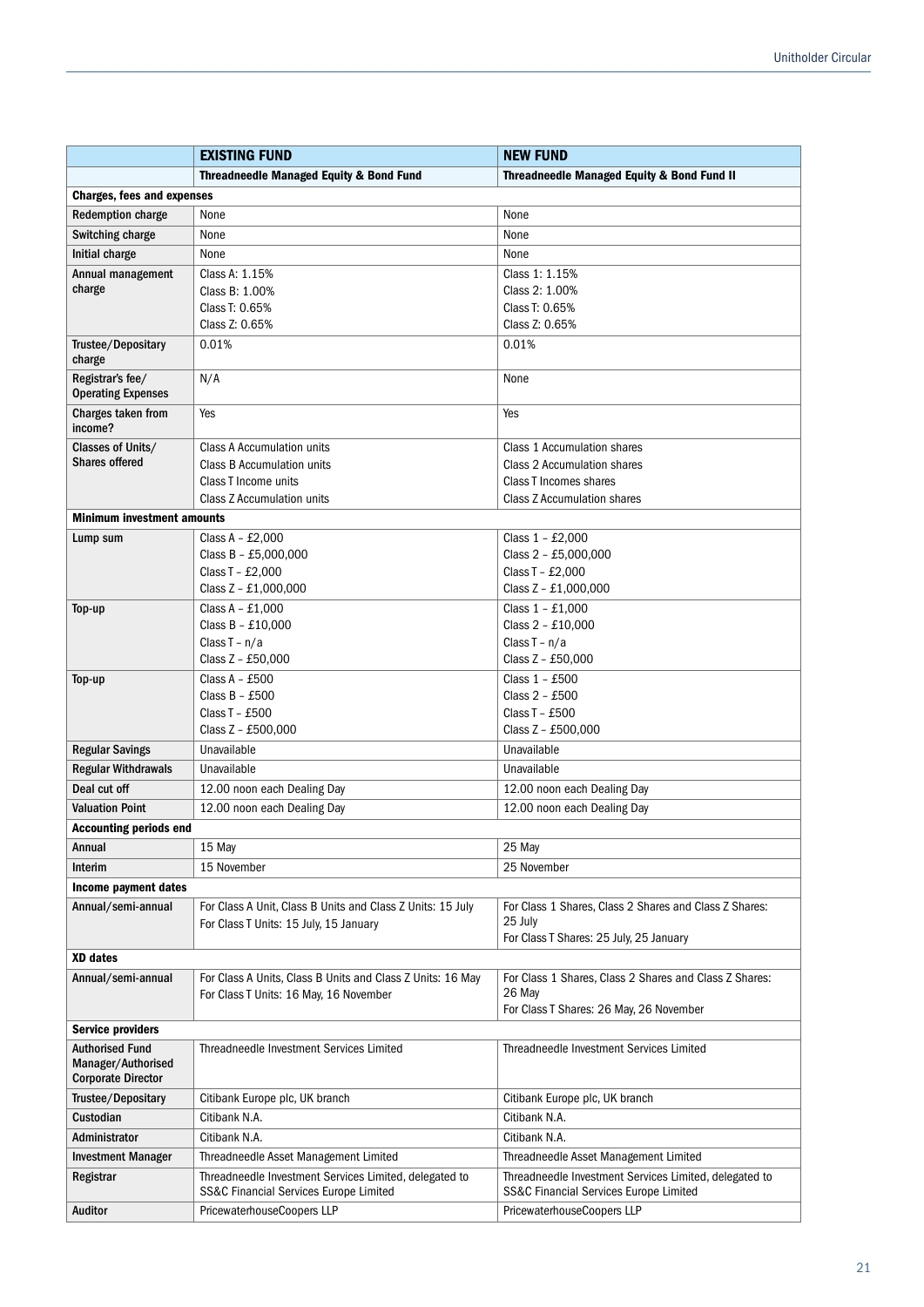## THREADNEEDLE MANAGED EQUITY FOCUSED FUND INTO THREADNEEDLE MANAGED EQUITY FOCUSED FUND II

Threadneedle Managed Equity Focused Fund II is a newly established sub-fund of Threadneedle Opportunity Investment Funds ICVC and will launch on 9 April 2021.

The table below provides a comparison of the main features of the Existing Fund and the New Fund.

For further details of the Threadneedle Managed Equity Focused Fund II, please refer to the NURS-KII enclosed with this Circular. The respective prospectuses of the Existing Fund and New Fund are also available free of charge upon request to TISL or at columbiathreadneedle.com.

| <b>EXISTING FUND</b>                                         |                                                                                                                                                                                                                                                                                                                                                                                                                                                                                                                                                                                                                                                                                                                                                                                                                                                                                                                                                                                                                                                                                                                                                                                                                                              | <b>NEW FUND</b>                                                                                                                                                                                                                                                                                                                                                                                                                                                                                                                                                                                                                                                                                                                                                                                                                                                                                                                                                                                                                                                                                                                                                                                                                              |  |
|--------------------------------------------------------------|----------------------------------------------------------------------------------------------------------------------------------------------------------------------------------------------------------------------------------------------------------------------------------------------------------------------------------------------------------------------------------------------------------------------------------------------------------------------------------------------------------------------------------------------------------------------------------------------------------------------------------------------------------------------------------------------------------------------------------------------------------------------------------------------------------------------------------------------------------------------------------------------------------------------------------------------------------------------------------------------------------------------------------------------------------------------------------------------------------------------------------------------------------------------------------------------------------------------------------------------|----------------------------------------------------------------------------------------------------------------------------------------------------------------------------------------------------------------------------------------------------------------------------------------------------------------------------------------------------------------------------------------------------------------------------------------------------------------------------------------------------------------------------------------------------------------------------------------------------------------------------------------------------------------------------------------------------------------------------------------------------------------------------------------------------------------------------------------------------------------------------------------------------------------------------------------------------------------------------------------------------------------------------------------------------------------------------------------------------------------------------------------------------------------------------------------------------------------------------------------------|--|
|                                                              | <b>Threadneedle Managed Equity Focused Fund</b>                                                                                                                                                                                                                                                                                                                                                                                                                                                                                                                                                                                                                                                                                                                                                                                                                                                                                                                                                                                                                                                                                                                                                                                              | <b>Threadneedle Managed Equity Focused Fund II</b>                                                                                                                                                                                                                                                                                                                                                                                                                                                                                                                                                                                                                                                                                                                                                                                                                                                                                                                                                                                                                                                                                                                                                                                           |  |
| Investment objective                                         | The Fund aims to provide a combination of long term<br>capital growth and some income. It looks to outperform<br>a composite index over rolling 3-year periods, after the<br>deduction of charges.<br>This composite index comprises:<br>50% MSCI ACWI ex UK Index,<br>22.5% FTSE All-Share Index,<br>■ 15.5% Bloomberg Barclays Global Aggregate ex GBP<br>(GBP Hedged) Index,<br>7% Bloomberg Barclays Sterling Aggregate Index<br>■ 5% Sterling Overnight Index Average (SONIA)                                                                                                                                                                                                                                                                                                                                                                                                                                                                                                                                                                                                                                                                                                                                                           | The Fund aims to provide a combination of long term<br>capital growth and some income. It looks to outperform<br>a composite index over rolling 3-year periods, after the<br>deduction of charges.<br>This composite index comprises:<br>50% MSCI ACWI ex UK Index,<br>22.5% FTSE All-Share Index,<br>■ 15.5% Bloomberg Barclays Global Aggregate ex GBP<br>(GBP Hedged) Index,<br>7% Bloomberg Barclays Sterling Aggregate Index<br>■ 5% Sterling Overnight Index Average (SONIA)                                                                                                                                                                                                                                                                                                                                                                                                                                                                                                                                                                                                                                                                                                                                                           |  |
| Investment policy                                            | The Fund is actively managed, and invests at least 80% of its<br>assets in other funds.                                                                                                                                                                                                                                                                                                                                                                                                                                                                                                                                                                                                                                                                                                                                                                                                                                                                                                                                                                                                                                                                                                                                                      | The Fund is actively managed, and invests at least 80% of its<br>assets in other funds.                                                                                                                                                                                                                                                                                                                                                                                                                                                                                                                                                                                                                                                                                                                                                                                                                                                                                                                                                                                                                                                                                                                                                      |  |
|                                                              | The Fund usually invests in other Threadneedle funds,<br>however, funds managed by companies outside the<br>Threadneedle group may also be held, when this is<br>considered appropriate. These funds may invest worldwide.<br>The Fund focuses on investment in funds providing exposure<br>to equities (company shares), but also has some exposure to<br>bonds (including corporate and government bonds).<br>The balance of the exposure to these different asset types<br>may vary over time, however, equity exposure is usually<br>between 50-85% of the Fund's value, under normal market<br>conditions.<br>The Fund may also hold money market instruments, deposits,<br>cash, and near cash.<br>Derivatives may be used with the aim of reducing risk or<br>managing the Fund more efficiently, and up to 20% of<br>the value of the Fund may be invested in funds that use<br>derivatives for investment purposes.<br>The composite index is representative of the Fund's<br>investment exposure, and provides a suitably weighted target<br>benchmark of global equities (excluding the UK), UK equities,<br>investment grade bonds (hedged to sterling), investment<br>grade sterling-denominated bonds, and cash, against which | The Fund usually invests in other Threadneedle funds,<br>however, funds managed by companies outside the<br>Threadneedle group may also be held, when this is<br>considered appropriate. These funds may invest worldwide.<br>The Fund focuses on investment in funds providing exposure<br>to equities (company shares), but also has some exposure to<br>bonds (including corporate and government bonds).<br>The balance of the exposure to these different asset types<br>may vary over time, however, equity exposure is usually<br>between 50-85% of the Fund's value, under normal market<br>conditions.<br>The Fund may also hold money market instruments, deposits,<br>cash, and near cash.<br>Derivatives may be used with the aim of reducing risk or<br>managing the Fund more efficiently, and up to 20% of<br>the value of the Fund may be invested in funds that use<br>derivatives for investment purposes.<br>The composite index is representative of the Fund's<br>investment exposure, and provides a suitably weighted target<br>benchmark of global equities (excluding the UK), UK equities,<br>investment grade bonds (hedged to sterling), investment<br>grade sterling denominated bonds, and cash, against which |  |
| Use of derivatives                                           | Fund performance will be evaluated over time.<br>For efficient portfolio management.                                                                                                                                                                                                                                                                                                                                                                                                                                                                                                                                                                                                                                                                                                                                                                                                                                                                                                                                                                                                                                                                                                                                                         | Fund performance will be evaluated over time.<br>For efficient portfolio management.                                                                                                                                                                                                                                                                                                                                                                                                                                                                                                                                                                                                                                                                                                                                                                                                                                                                                                                                                                                                                                                                                                                                                         |  |
| Fees charged to capital                                      | No.                                                                                                                                                                                                                                                                                                                                                                                                                                                                                                                                                                                                                                                                                                                                                                                                                                                                                                                                                                                                                                                                                                                                                                                                                                          | No.                                                                                                                                                                                                                                                                                                                                                                                                                                                                                                                                                                                                                                                                                                                                                                                                                                                                                                                                                                                                                                                                                                                                                                                                                                          |  |
| <b>Ongoing charges figure</b><br>(as at 15 November<br>2020) | Class A: 1.33%<br>Class B: 1.13%<br>Class Z: 0.78%                                                                                                                                                                                                                                                                                                                                                                                                                                                                                                                                                                                                                                                                                                                                                                                                                                                                                                                                                                                                                                                                                                                                                                                           | Class 1: 1.33%<br>Class 2: 1.13%<br>Class Z: 0.78%                                                                                                                                                                                                                                                                                                                                                                                                                                                                                                                                                                                                                                                                                                                                                                                                                                                                                                                                                                                                                                                                                                                                                                                           |  |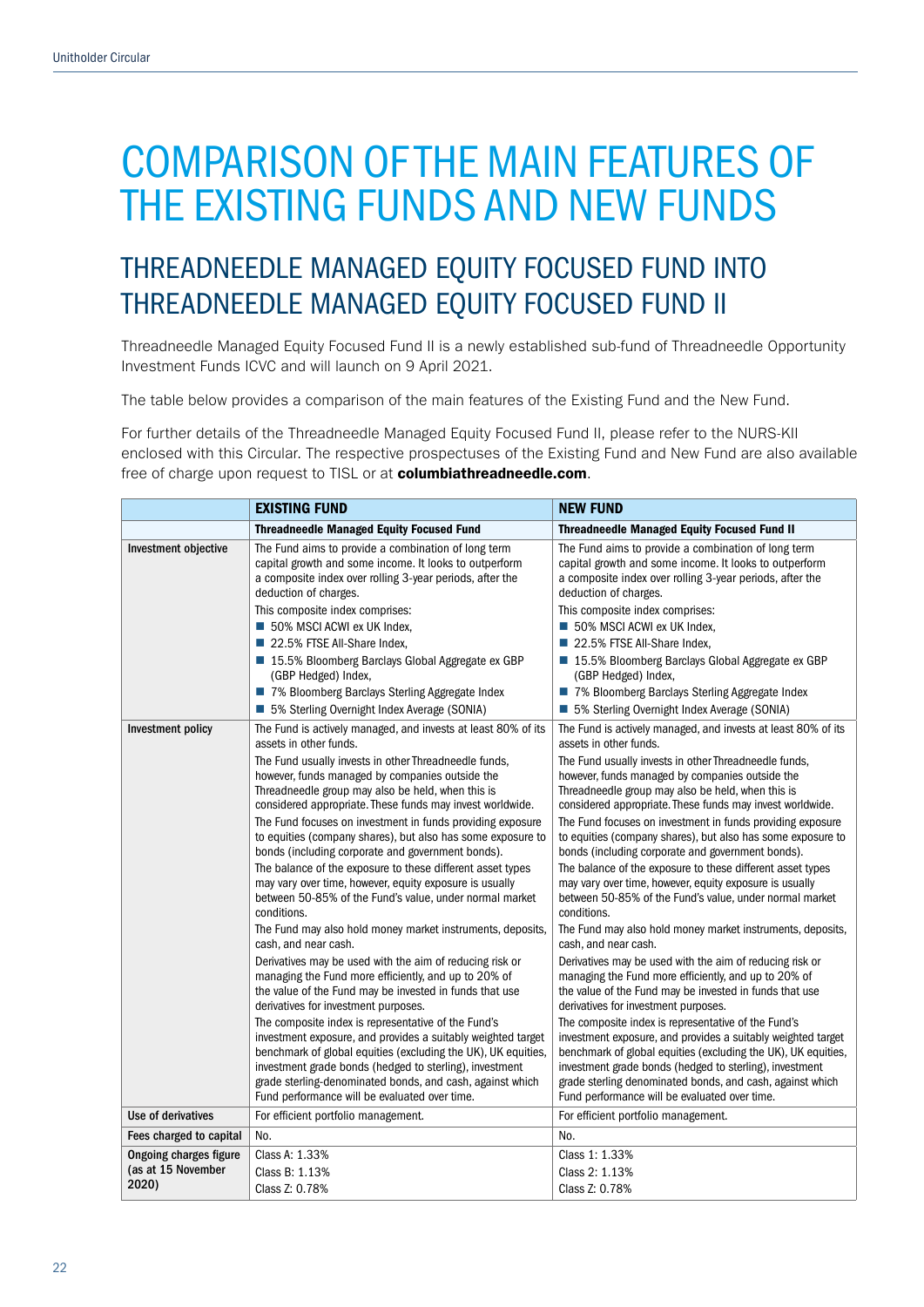|                                               | <b>EXISTING FUND</b>                                                                             | <b>NEW FUND</b>                                                                                  |  |
|-----------------------------------------------|--------------------------------------------------------------------------------------------------|--------------------------------------------------------------------------------------------------|--|
|                                               | <b>Threadneedle Managed Equity Focused Fund</b>                                                  | <b>Threadneedle Managed Equity Focused Fund II</b>                                               |  |
| <b>Charges, fees and expenses</b>             |                                                                                                  |                                                                                                  |  |
| <b>Redemption charge</b>                      | None<br>None                                                                                     |                                                                                                  |  |
| Switching charge                              | None                                                                                             | None                                                                                             |  |
| Initial charge                                | None                                                                                             | None                                                                                             |  |
| Annual management                             | Class A: 1.25%                                                                                   | Class 1: 1.25%                                                                                   |  |
| charge                                        | Class B: 1.05%                                                                                   | Class 2: 1.05%                                                                                   |  |
|                                               | Class Z: 0.70%                                                                                   | Class Z: 0.70%                                                                                   |  |
| Trustee/Depositary<br>charge                  | 0.01%                                                                                            | 0.01%                                                                                            |  |
| Registrar's fee/<br><b>Operating Expenses</b> | N/A                                                                                              | None                                                                                             |  |
| Charges taken from<br>income                  | Yes                                                                                              | Yes                                                                                              |  |
| Classes of Units/                             | Class A Accumulation units                                                                       | Class 1 Accumulation shares                                                                      |  |
| <b>Shares offered</b>                         | Class B Accumulation units                                                                       | Class 2 Accumulation shares                                                                      |  |
|                                               | Class Z Accumulation units                                                                       | <b>Class Z Accumulation shares</b>                                                               |  |
| <b>Minimum investment amounts</b>             |                                                                                                  |                                                                                                  |  |
| Lump sum                                      | Class A - £2,000                                                                                 | Class 1 - £2,000                                                                                 |  |
|                                               | Class B - £5,000,000<br>Class Z - £1,000,000                                                     | Class 2 - £5,000,000<br>Class Z - £1,000,000                                                     |  |
|                                               |                                                                                                  |                                                                                                  |  |
| Top-up                                        | Class $A - £1,000$<br>Class B - £10,000                                                          | Class 1 - £1,000<br>Class 2 - £10,000                                                            |  |
|                                               | Class Z - £50,000                                                                                | Class Z - £50,000                                                                                |  |
| Holding                                       | Class $A - £500$                                                                                 | Class 1 - £500                                                                                   |  |
|                                               | Class $B - £500$                                                                                 | Class 2 - £500                                                                                   |  |
|                                               | Class Z - £500,000                                                                               | Class Z - £500,000                                                                               |  |
| <b>Regular Savings</b>                        | Unavailable                                                                                      | Unavailable                                                                                      |  |
| <b>Regular Withdrawals</b>                    | Unavailable                                                                                      | Unavailable                                                                                      |  |
| Deal cut off                                  | 12.00 noon each Dealing Day                                                                      | 12.00 noon each Dealing Day                                                                      |  |
| <b>Valuation Point</b>                        | 12.00 noon each Dealing Day                                                                      | 12.00 noon each Dealing Day                                                                      |  |
| <b>Accounting periods end</b>                 |                                                                                                  |                                                                                                  |  |
| Annual                                        | 15 May                                                                                           | 25 May                                                                                           |  |
| Interim                                       | 15 November                                                                                      | 25 November                                                                                      |  |
| Income payment dates                          |                                                                                                  |                                                                                                  |  |
| Annual                                        | 15 July                                                                                          | 25 July                                                                                          |  |
| XD dates                                      |                                                                                                  |                                                                                                  |  |
| Annual/semi-annual                            | 16 May                                                                                           | 26 May                                                                                           |  |
| <b>Service providers</b>                      |                                                                                                  |                                                                                                  |  |
| <b>Authorised Fund</b><br>Manager/Authorised  | Threadneedle Investment Services Limited                                                         | Threadneedle Investment Services Limited                                                         |  |
| <b>Corporate Director</b>                     |                                                                                                  |                                                                                                  |  |
| Trustee/Depositary                            | Citibank Europe plc, UK branch<br>Citibank Europe plc, UK branch                                 |                                                                                                  |  |
| Custodian                                     | Citibank N.A.                                                                                    | Citibank N.A.                                                                                    |  |
| Administrator                                 | Citibank N.A.                                                                                    | Citibank N.A.                                                                                    |  |
| <b>Investment Manager</b>                     | Threadneedle Asset Management Limited                                                            | Threadneedle Asset Management Limited                                                            |  |
| Registrar                                     | Threadneedle Investment Services Limited, delegated to<br>SS&C Financial Services Europe Limited | Threadneedle Investment Services Limited, delegated to<br>SS&C Financial Services Europe Limited |  |
| Auditor                                       | PricewaterhouseCoopers LLP<br>PricewaterhouseCoopers LLP                                         |                                                                                                  |  |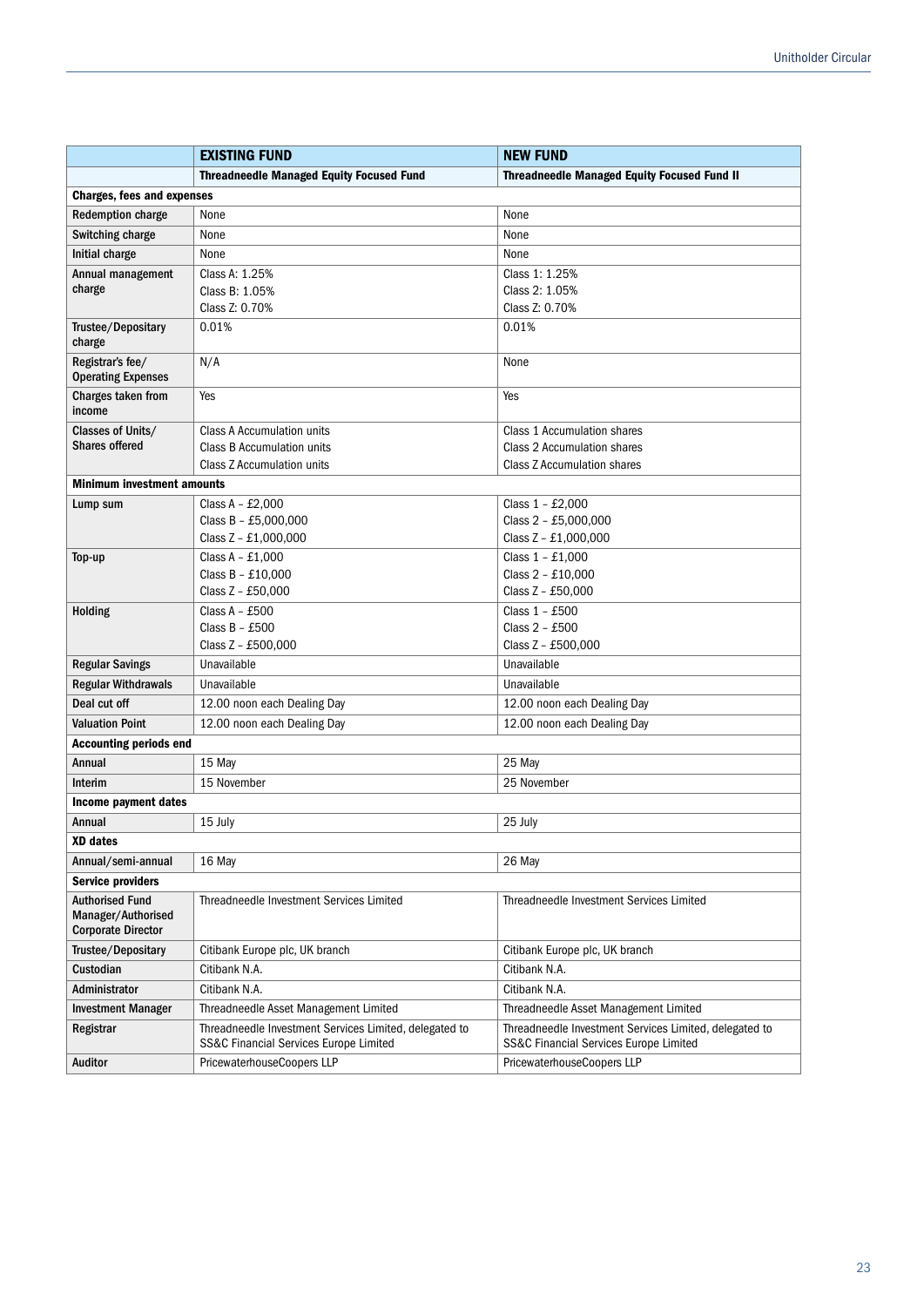## THREADNEEDLE MANAGED EQUITY FUND INTO THREADNEEDLE MANAGED EQUITY FUND II

Threadneedle Managed Equity Fund II is a newly established sub-fund of Threadneedle Opportunity Investment Funds ICVC and will launch on 9 April 2021.

The table below provides a comparison of the main features of the Existing Fund and the New Fund.

For further details of the Threadneedle Managed Equity Fund II, please refer to the NURS-KII enclosed with this Circular. The respective prospectuses of the Existing Fund and New Fund are also available free of charge upon request to TISL or at columbiathreadneedle.com.

| <b>EXISTING FUND</b>                                                                                                                                                                 |                                                                                                                                                                                                                                                                                                                                                                                                      | <b>NEW FUND</b>                                                                                                                                                                                                                                                                                                                                               |  |
|--------------------------------------------------------------------------------------------------------------------------------------------------------------------------------------|------------------------------------------------------------------------------------------------------------------------------------------------------------------------------------------------------------------------------------------------------------------------------------------------------------------------------------------------------------------------------------------------------|---------------------------------------------------------------------------------------------------------------------------------------------------------------------------------------------------------------------------------------------------------------------------------------------------------------------------------------------------------------|--|
|                                                                                                                                                                                      | <b>Threadneedle Managed Equity Fund</b>                                                                                                                                                                                                                                                                                                                                                              | <b>Threadneedle Managed Equity Fund II</b>                                                                                                                                                                                                                                                                                                                    |  |
| Investment objective                                                                                                                                                                 | The Fund aims to achieve long term capital growth. It looks<br>to outperform a composite index over rolling 3-year periods,<br>after the deduction of charges.<br>This composite index comprises:                                                                                                                                                                                                    | The Fund aims to achieve long term capital growth. It looks<br>to outperform a composite index over rolling 3-year periods,<br>after the deduction of charges.<br>This composite index comprises:                                                                                                                                                             |  |
|                                                                                                                                                                                      | 60% MSCI ACWI ex UK Index,                                                                                                                                                                                                                                                                                                                                                                           | 60% MSCI ACWI ex UK Index,                                                                                                                                                                                                                                                                                                                                    |  |
|                                                                                                                                                                                      | 25% FTSE All-Share Index,                                                                                                                                                                                                                                                                                                                                                                            | 25% FTSE All-Share Index,                                                                                                                                                                                                                                                                                                                                     |  |
|                                                                                                                                                                                      | 7% Bloomberg Barclays Global Aggregate ex GBP<br>(GBP Hedged) Index,                                                                                                                                                                                                                                                                                                                                 | 7% Bloomberg Barclays Global Aggregate ex GBP<br>(GBP Hedged) Index,                                                                                                                                                                                                                                                                                          |  |
|                                                                                                                                                                                      | ■ 3% Bloomberg Barclays Sterling Aggregate Index,<br>5% Sterling Overnight Index Average (SONIA)                                                                                                                                                                                                                                                                                                     | ■ 3% Bloomberg Barclays Sterling Aggregate Index,<br>5% Sterling Overnight Index Average (SONIA)                                                                                                                                                                                                                                                              |  |
| Investment policy                                                                                                                                                                    | The Fund is actively managed, and invests at least 80% of its<br>assets in other funds.                                                                                                                                                                                                                                                                                                              | The Fund is actively managed, and invests at least 80% of its<br>assets in other funds.                                                                                                                                                                                                                                                                       |  |
|                                                                                                                                                                                      | The Fund usually invests in other Threadneedle funds,<br>however, funds managed by companies outside the<br>Threadneedle group may also be held, when this is<br>considered appropriate. These funds may invest worldwide.                                                                                                                                                                           | The Fund usually invests in other Threadneedle funds,<br>however, funds managed by companies outside the<br>Threadneedle group may also be held, when this is<br>considered appropriate. These funds may invest worldwide.                                                                                                                                    |  |
| The Fund focuses on investment in funds providing exposure<br>to equities (company shares), with only limited exposure<br>taken to bonds (including corporate and government bonds). |                                                                                                                                                                                                                                                                                                                                                                                                      | The Fund focuses on investment in funds providing exposure<br>to equities (company shares), with only limited exposure<br>taken to bonds (including corporate and government bonds).                                                                                                                                                                          |  |
|                                                                                                                                                                                      | The balance of the exposure to these different asset types<br>The balance of the exposure to these different asset types<br>may vary over time, however, equity exposure usually<br>may vary over time, however, equity exposure usually<br>exceeds two-thirds of the Fund's value, under normal market<br>exceeds two-thirds of the Fund's value, under normal market<br>conditions.<br>conditions. |                                                                                                                                                                                                                                                                                                                                                               |  |
|                                                                                                                                                                                      | The Fund may also hold money market instruments, deposits,<br>cash, and near cash.                                                                                                                                                                                                                                                                                                                   | The Fund may also hold money market instruments, deposits,<br>cash, and near cash.                                                                                                                                                                                                                                                                            |  |
|                                                                                                                                                                                      | Derivatives may be used with the aim of reducing risk or<br>managing the Fund more efficiently, and up to 20% of<br>the value of the Fund may be invested in funds that use<br>derivatives for investment purposes.                                                                                                                                                                                  | Derivatives may be used with the aim of reducing risk or<br>managing the Fund more efficiently, and up to 20% of<br>the value of the Fund may be invested in funds that use<br>derivatives for investment purposes.                                                                                                                                           |  |
|                                                                                                                                                                                      | The composite index is representative of the Fund's<br>investment exposure, and provides a suitably weighted target<br>benchmark of global equities (excluding the UK), UK equities,<br>investment grade bonds (hedged to sterling), investment<br>grade sterling-denominated bonds, and cash, against which<br>Fund performance will be evaluated over time.                                        | The composite index is representative of the Fund's<br>investment exposure, and provides a suitably weighted target<br>benchmark of global equities (excluding the UK), UK equities,<br>investment grade bonds (hedged to sterling), investment<br>grade sterling denominated bonds, and cash, against which<br>Fund performance will be evaluated over time. |  |
| Use of derivatives                                                                                                                                                                   | For efficient portfolio management.                                                                                                                                                                                                                                                                                                                                                                  | For efficient portfolio management.                                                                                                                                                                                                                                                                                                                           |  |
| Fees charged to capital                                                                                                                                                              | No.                                                                                                                                                                                                                                                                                                                                                                                                  | No.                                                                                                                                                                                                                                                                                                                                                           |  |
| <b>Ongoing charges figure</b>                                                                                                                                                        | Class A: 1.39%                                                                                                                                                                                                                                                                                                                                                                                       | Class 1: 1.39%                                                                                                                                                                                                                                                                                                                                                |  |
| (as at 15 November<br>2020)                                                                                                                                                          | Class B: 1.19%                                                                                                                                                                                                                                                                                                                                                                                       | Class 2: 1.19%                                                                                                                                                                                                                                                                                                                                                |  |
|                                                                                                                                                                                      | Class T: 0.85%                                                                                                                                                                                                                                                                                                                                                                                       | Class T: 0.85%                                                                                                                                                                                                                                                                                                                                                |  |
|                                                                                                                                                                                      | Class Z: 0.84%                                                                                                                                                                                                                                                                                                                                                                                       | Class Z: 0.84%                                                                                                                                                                                                                                                                                                                                                |  |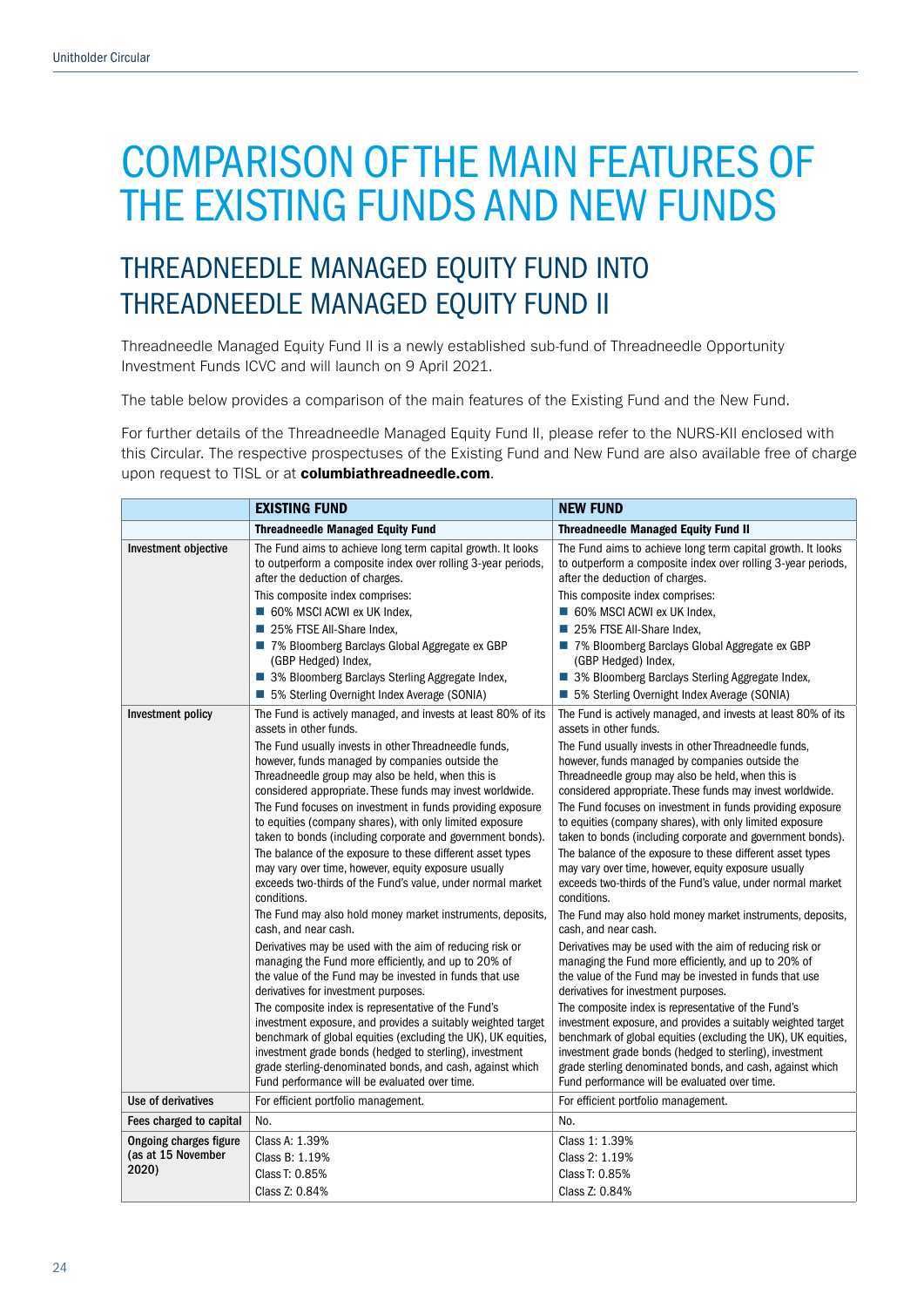|                                                                           | <b>EXISTING FUND</b>                                                                             | <b>NEW FUND</b>                                                                                             |  |
|---------------------------------------------------------------------------|--------------------------------------------------------------------------------------------------|-------------------------------------------------------------------------------------------------------------|--|
|                                                                           | <b>Threadneedle Managed Equity Fund</b>                                                          | <b>Threadneedle Managed Equity Fund II</b>                                                                  |  |
| <b>Charges, fees and expenses</b>                                         |                                                                                                  |                                                                                                             |  |
| <b>Redemption charge</b>                                                  | None                                                                                             | None                                                                                                        |  |
| Switching charge                                                          | None                                                                                             | None                                                                                                        |  |
| Initial charge                                                            | None                                                                                             | None                                                                                                        |  |
| Annual management                                                         | Class A: 1.30%                                                                                   | Class A: 1.30%                                                                                              |  |
| charge                                                                    | Class B: 1.10%                                                                                   | Class B: 1.10%                                                                                              |  |
|                                                                           | Class T: 0.75%                                                                                   | Class T: 0.75%                                                                                              |  |
|                                                                           | Class Z: 0.75%                                                                                   | Class Z: 0.75%                                                                                              |  |
| Trustee/Depositary<br>charge                                              | 0.01%                                                                                            | 0.01%                                                                                                       |  |
| Registrar's fee/<br><b>Operating Expenses</b>                             | N/A                                                                                              | None                                                                                                        |  |
| Charges taken from<br>income?                                             | Yes                                                                                              | Yes                                                                                                         |  |
| Classes of Units/                                                         | Class A Accumulation units                                                                       | Class 1 Accumulation shares                                                                                 |  |
| <b>Shares offered</b>                                                     | Class B Accumulation units                                                                       | Class 2 Accumulation shares                                                                                 |  |
|                                                                           | Class T Income units                                                                             | Class T Income shares                                                                                       |  |
|                                                                           | Class Z Accumulation units                                                                       | <b>Class Z Accumulation shares</b>                                                                          |  |
| <b>Minimum investment amounts</b>                                         |                                                                                                  |                                                                                                             |  |
| Lump sum                                                                  | Class A - $£2,000$                                                                               | Class 1 - £2,000                                                                                            |  |
|                                                                           | Class B - £5,000,000                                                                             | Class 2 - £5,000,000                                                                                        |  |
|                                                                           | Class T - £2,000                                                                                 | Class T - £2,000                                                                                            |  |
|                                                                           | Class Z - £1,000,000                                                                             | Class Z - £1,000,000                                                                                        |  |
| Top-up                                                                    | Class $A - £1,000$                                                                               | Class 1 - £1,000                                                                                            |  |
|                                                                           | Class B - £10,000                                                                                | Class 2 - £10,000                                                                                           |  |
|                                                                           | Class $T - n/a$                                                                                  | Class $T - n/a$                                                                                             |  |
|                                                                           | Class Z - £50,000                                                                                | Class Z - £50,000                                                                                           |  |
| Holding                                                                   | Class $A - £500$<br>Class $B - £500$                                                             | Class 1 - £500<br>Class 2 - £500                                                                            |  |
|                                                                           | Class T - £500                                                                                   | Class T - £500                                                                                              |  |
|                                                                           | Class Z - £500,000                                                                               | Class Z - £500,000                                                                                          |  |
| <b>Regular Savings</b>                                                    | Unavailable                                                                                      | Unavailable                                                                                                 |  |
| <b>Regular Withdrawals</b>                                                | Unavailable                                                                                      | Unavailable                                                                                                 |  |
| Deal cut off                                                              | 12.00 noon each Dealing Day                                                                      | 12.00 noon each Dealing Day                                                                                 |  |
| <b>Valuation Point</b>                                                    | 12.00 noon each Dealing Day                                                                      | 12.00 noon each Dealing Day                                                                                 |  |
| <b>Accounting periods end</b>                                             |                                                                                                  |                                                                                                             |  |
| Annual                                                                    |                                                                                                  |                                                                                                             |  |
|                                                                           | 15 May                                                                                           | 25 May                                                                                                      |  |
| Interim                                                                   | 15 November                                                                                      | 25 November                                                                                                 |  |
| Income payment dates                                                      |                                                                                                  |                                                                                                             |  |
| Annual/semi-annual                                                        | For Class A Units, Class B Units and Class Z Units: 15 July                                      | For Class 1 Shares, Class 2 Shares and Class Z Shares:<br>25 July                                           |  |
|                                                                           | For Class T Units: 15 July, 15 January                                                           | For Class T Shares: 25 July, 25 January                                                                     |  |
| <b>XD</b> dates                                                           |                                                                                                  |                                                                                                             |  |
| Annual/semi-annual                                                        | For Class A Units, Class B Units and Class Z Units: 16 May                                       | For Class 1 Shares, Class 2 Shares and Class Z Shares:                                                      |  |
|                                                                           | For Class T Units: 16 May, 16 November                                                           | 26 May                                                                                                      |  |
|                                                                           |                                                                                                  | For Class T Shares: 26 May, 26 November                                                                     |  |
| <b>Service providers</b>                                                  |                                                                                                  |                                                                                                             |  |
| <b>Authorised Fund</b><br>Manager/Authorised<br><b>Corporate Director</b> | Threadneedle Investment Services Limited                                                         | Threadneedle Investment Services Limited                                                                    |  |
| Trustee/Depositary                                                        | Citibank Europe plc, UK branch                                                                   | Citibank Europe plc, UK branch                                                                              |  |
| Custodian                                                                 | Citibank N.A.                                                                                    | Citibank N.A.                                                                                               |  |
| Administrator                                                             | Citibank N.A.                                                                                    | Citibank N.A.                                                                                               |  |
|                                                                           |                                                                                                  |                                                                                                             |  |
| <b>Investment Manager</b>                                                 | Threadneedle Asset Management Limited                                                            | Threadneedle Asset Management Limited                                                                       |  |
| Registrar                                                                 | Threadneedle Investment Services Limited, delegated to<br>SS&C Financial Services Europe Limited | Threadneedle Investment Services Limited, delegated to<br><b>SS&amp;C Financial Services Europe Limited</b> |  |
| Auditor                                                                   | PricewaterhouseCoopers LLP                                                                       | PricewaterhouseCoopers LLP                                                                                  |  |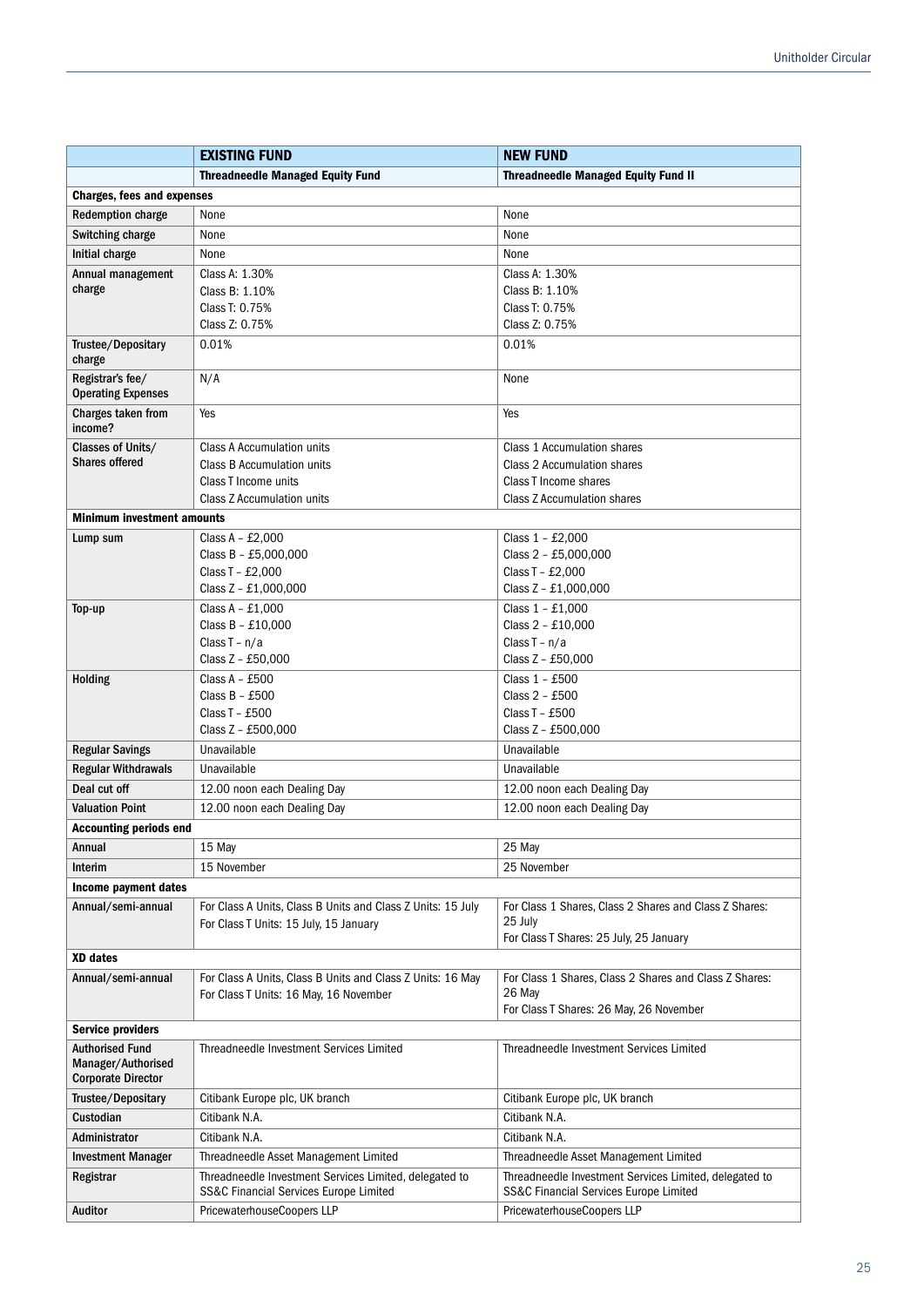## THREADNEEDLE MANAGED EQUITY INCOME FUND INTO THREADNEEDLE MANAGED EQUITY INCOME FUND II

Threadneedle Managed Equity Income Fund II is a newly established sub-fund of Threadneedle Opportunity Investment Funds ICVC and will launch on 9 April 2021.

The table below provides a comparison of the main features of the Existing Fund and the New Fund.

For further details of the Threadneedle Managed Equity Income Fund II, please refer to the NURS-KII that is enclosed with this Circular. The respective prospectuses of the Existing Fund and New Fund are also available free of charge upon request to TISL or at columbiathreadneedle.com.

| <b>EXISTING FUND</b>                                |                                                                                                                                                                                                                                                                                                                                                                                                                                                                                                                                                                                   | <b>NEW FUND</b>                                                                                                                                                                                                                                                                                                                                                                                                                                                                                                                                                                                                                                                                                                                                                                                                                                                                                                                                                                                                                                                                                                                                                                                                                                                                                                                                                                                          |  |
|-----------------------------------------------------|-----------------------------------------------------------------------------------------------------------------------------------------------------------------------------------------------------------------------------------------------------------------------------------------------------------------------------------------------------------------------------------------------------------------------------------------------------------------------------------------------------------------------------------------------------------------------------------|----------------------------------------------------------------------------------------------------------------------------------------------------------------------------------------------------------------------------------------------------------------------------------------------------------------------------------------------------------------------------------------------------------------------------------------------------------------------------------------------------------------------------------------------------------------------------------------------------------------------------------------------------------------------------------------------------------------------------------------------------------------------------------------------------------------------------------------------------------------------------------------------------------------------------------------------------------------------------------------------------------------------------------------------------------------------------------------------------------------------------------------------------------------------------------------------------------------------------------------------------------------------------------------------------------------------------------------------------------------------------------------------------------|--|
|                                                     | <b>Threadneedle Managed Equity Income Fund</b>                                                                                                                                                                                                                                                                                                                                                                                                                                                                                                                                    | <b>Threadneedle Managed Equity Income Fund II</b>                                                                                                                                                                                                                                                                                                                                                                                                                                                                                                                                                                                                                                                                                                                                                                                                                                                                                                                                                                                                                                                                                                                                                                                                                                                                                                                                                        |  |
| Investment objective                                | To provide a growing income with potential for capital<br>growth.                                                                                                                                                                                                                                                                                                                                                                                                                                                                                                                 | The Fund aims to provide income with the prospect of<br>some capital growth over the long term. It looks to achieve<br>an income yield higher than a composite index over rolling<br>3-year periods, after the deduction of charges.<br>This composite index comprises:<br>60% FTSE All-Share Index,<br>■ 15% Iboxx Sterling Non-Gilts Index,<br>■ 10% MSCI Europe Index,<br>10% MSCI ACWI Index,<br>■ 5% ICA BofA Euro High Yield (GBP hedged) Index                                                                                                                                                                                                                                                                                                                                                                                                                                                                                                                                                                                                                                                                                                                                                                                                                                                                                                                                                    |  |
| Investment policy                                   | The Fund will invest at least two-thirds of its assets in funds<br>managed or operated<br>by companies in the Threadneedle group. These funds may<br>invest worldwide.<br>The Fund will invest at least two-thirds of its assets in funds<br>that invest in company shares, but will also have some<br>exposure to fixed income securities.<br>The Fund may also hold cash, near cash and money market<br>instruments.<br>Up to 20% of the value of the Fund may be invested in funds<br>that invest in<br>derivatives for purposes other than Efficient Portfolio<br>Management. | The Fund is actively managed, and invests at least 70% of its<br>assets in other Funds.<br>The Fund usually invests in other Threadneedle funds,<br>however, funds managed by companies outside the<br>Threadneedle group may also be held, when this is<br>considered appropriate. These funds may invest worldwide.<br>The Fund focuses on investment in funds providing exposure<br>to equities (company shares), but also has some exposure<br>to bonds (which may include both corporate and government<br>bonds).<br>The balance of the exposure to these different asset types<br>may vary over time, however, equity exposure is usually<br>between 70-90% of the Fund's value, under normal market<br>conditions.<br>The Fund may also hold money market instruments, deposits,<br>cash, and near cash.<br>Derivatives may be used with the aim of reducing risk or<br>managing the Fund more efficiently, and up to 20% of<br>the value of the Fund may be invested in funds that use<br>derivatives for investment purposes.<br>The composite index is representative of the Fund's<br>investment exposure, and provides a suitably weighted target<br>benchmark of global equities (excluding the UK), UK equities,<br>investment grade bonds (hedged to sterling), investment<br>grade sterling denominated bonds, and cash, against which<br>Fund performance will be evaluated over time. |  |
| Use of derivatives                                  | For efficient portfolio management.                                                                                                                                                                                                                                                                                                                                                                                                                                                                                                                                               | For efficient portfolio management.                                                                                                                                                                                                                                                                                                                                                                                                                                                                                                                                                                                                                                                                                                                                                                                                                                                                                                                                                                                                                                                                                                                                                                                                                                                                                                                                                                      |  |
| Fees charged to capital                             | Yes                                                                                                                                                                                                                                                                                                                                                                                                                                                                                                                                                                               | Yes                                                                                                                                                                                                                                                                                                                                                                                                                                                                                                                                                                                                                                                                                                                                                                                                                                                                                                                                                                                                                                                                                                                                                                                                                                                                                                                                                                                                      |  |
| Ongoing charges figure<br>(as at 25 August<br>2020) | Class A: 1.41%<br>Class B: 1.26%<br>Class Z: 0.86%                                                                                                                                                                                                                                                                                                                                                                                                                                                                                                                                | Class A: 1.41%<br>Class B: 1.26%<br>Class Z: 0.86%                                                                                                                                                                                                                                                                                                                                                                                                                                                                                                                                                                                                                                                                                                                                                                                                                                                                                                                                                                                                                                                                                                                                                                                                                                                                                                                                                       |  |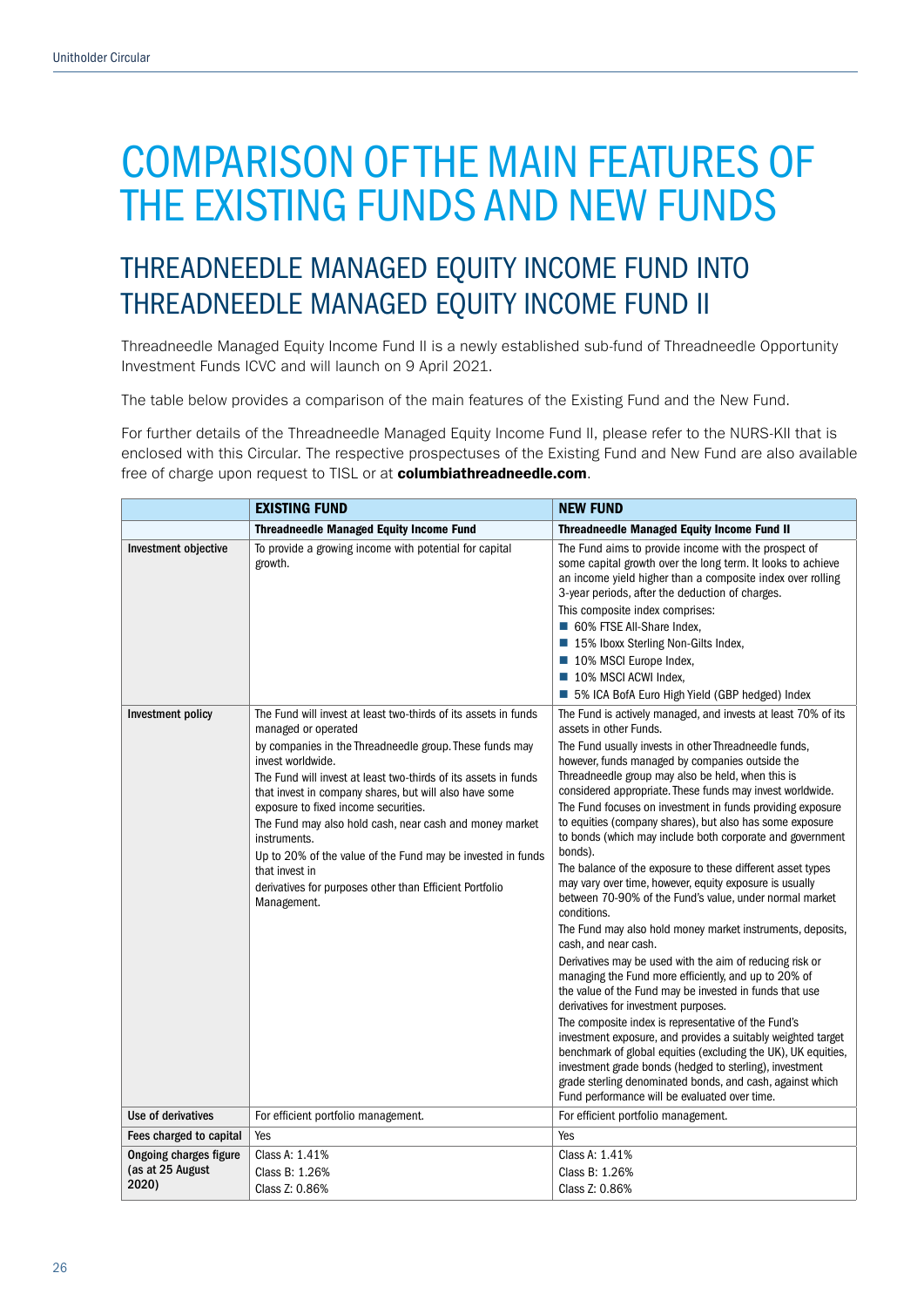|                                                                           | <b>EXISTING FUND</b>                                                                                | <b>NEW FUND</b>                                        |  |
|---------------------------------------------------------------------------|-----------------------------------------------------------------------------------------------------|--------------------------------------------------------|--|
|                                                                           | <b>Threadneedle Managed Equity Income Fund</b><br><b>Threadneedle Managed Equity Income Fund II</b> |                                                        |  |
| <b>Charges, fees and expenses</b>                                         |                                                                                                     |                                                        |  |
| <b>Redemption charge</b>                                                  | None<br>None                                                                                        |                                                        |  |
| Switching charge                                                          | None<br>None                                                                                        |                                                        |  |
| Initial charge                                                            | None<br>None                                                                                        |                                                        |  |
| Annual management                                                         | Class A: 1.25%                                                                                      | Class 1: 1.25%                                         |  |
| charge                                                                    | Class B: 1.10%                                                                                      | Class 2: 1.10%                                         |  |
|                                                                           | Class Z: 0.70%                                                                                      | Class Z: 0.70%                                         |  |
| Trustee/Depositary<br>charge                                              | 0.01%                                                                                               | 0.01%                                                  |  |
| Registrar's fee/<br><b>Operating Expenses</b>                             | N/A                                                                                                 | None                                                   |  |
| Charges taken from<br>income?                                             | No                                                                                                  | No                                                     |  |
| <b>Classes of Shares</b>                                                  | Class A Income units                                                                                | Class 1 Income shares                                  |  |
| offered                                                                   | Class B Income units                                                                                | Class 2 Income shares                                  |  |
|                                                                           | Class Z Income units                                                                                | Class Z Income shares                                  |  |
| <b>Minimum investment amounts</b>                                         |                                                                                                     |                                                        |  |
| Lump sum                                                                  | Class $A - £2,000$                                                                                  | Class 1 - £2,000                                       |  |
|                                                                           | Class B - £5,000,000                                                                                | Class 2 - £5,000,000                                   |  |
|                                                                           | Class Z - £1,000,000                                                                                | Class Z - £1,000,000                                   |  |
| Top-up                                                                    | Class $A - £1,000$<br>Class B - £10,000                                                             | Class 1 - £1,000<br>Class 2 - £10,000                  |  |
|                                                                           | Class Z - £50,000                                                                                   | Class Z - £50,000                                      |  |
| <b>Holding</b>                                                            | Class $A - £500$                                                                                    | Class 1 - £500                                         |  |
|                                                                           | Class $B - £500$                                                                                    | Class 2 - £500                                         |  |
|                                                                           | Class Z - £500,000<br>Class Z - £500,000                                                            |                                                        |  |
| <b>Regular Savings</b>                                                    | Unavailable                                                                                         | Unavailable                                            |  |
| <b>Regular Withdrawals</b>                                                | Unavailable                                                                                         | Unavailable                                            |  |
| Deal cut off                                                              | 12.00 noon each Dealing Day                                                                         | 12.00 noon each Dealing Day                            |  |
| <b>Valuation Point</b>                                                    | 12.00 noon each Dealing Day                                                                         | 12.00 noon each Dealing Day                            |  |
| <b>Accounting periods end</b>                                             |                                                                                                     |                                                        |  |
| Annual                                                                    | 25 February                                                                                         | 25 May                                                 |  |
| Interim                                                                   | 25 August                                                                                           | 25 November                                            |  |
| Income payment dates                                                      |                                                                                                     |                                                        |  |
| <b>Monthly</b>                                                            | 26th day of each month                                                                              | 26th day of each month                                 |  |
| XD dates                                                                  |                                                                                                     |                                                        |  |
| <b>Monthly</b>                                                            | 26th day of each month                                                                              | 26th day of each month                                 |  |
| <b>Service providers</b>                                                  |                                                                                                     |                                                        |  |
| <b>Authorised Fund</b><br>Manager/Authorised<br><b>Corporate Director</b> | Threadneedle Investment Services Limited                                                            | Threadneedle Investment Services Limited               |  |
| Trustee/Depositary                                                        | Citibank Europe plc, UK branch                                                                      | Citibank Europe plc, UK branch                         |  |
| Custodian                                                                 | Citibank N.A.                                                                                       | Citibank N.A.                                          |  |
| Administrator                                                             | Citibank N.A.                                                                                       | Citibank N.A.                                          |  |
| <b>Investment Manager</b>                                                 | Threadneedle Asset Management Limited                                                               | Threadneedle Asset Management Limited                  |  |
| Registrar                                                                 | Threadneedle Investment Services Limited, delegated to                                              | Threadneedle Investment Services Limited, delegated to |  |
|                                                                           | SS&C Financial Services Europe Limited                                                              | <b>SS&amp;C Financial Services Europe Limited</b>      |  |
| Auditor                                                                   | PricewaterhouseCoopers LLP<br>PricewaterhouseCoopers LLP                                            |                                                        |  |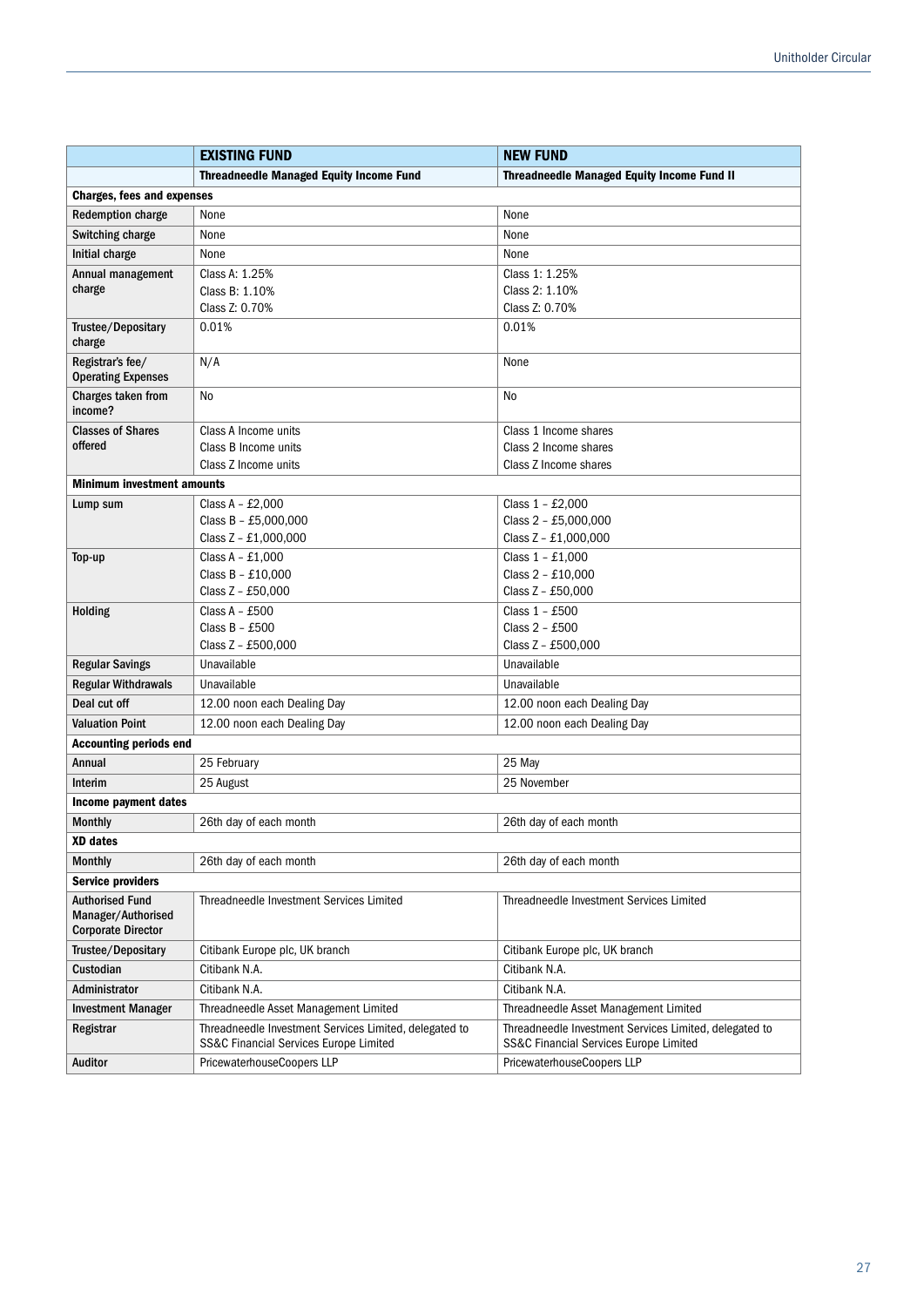# COMPARISON BETWEEN THE EXISTING FUNDS AND THE NEW FUNDS

## Part C – ISIN codes

There are some differences in the unit class ISIN codes of the Existing Funds and the share class ISIN codes of the New Funds. The full list is provided in the tables below.

| <b>Existing Units (unit class type)</b>                   |                                   | <b>New Shares (share class type)</b> |                                                                        |                                    |              |
|-----------------------------------------------------------|-----------------------------------|--------------------------------------|------------------------------------------------------------------------|------------------------------------|--------------|
| <b>Threadneedle</b><br><b>Managed Bond</b><br><b>Fund</b> | <b>Class A Accumulation Units</b> | GB0032010042                         | <b>Threadneedle</b><br><b>Managed Bond</b><br>Fund II                  | <b>Class 1 Accumulation Shares</b> | GB00BMGRVR29 |
|                                                           | <b>Class B Accumulation Units</b> | GB00B0882P42                         |                                                                        | <b>Class 2 Accumulation Shares</b> | GB00BMGRVS36 |
|                                                           | Class T Income Units              | GB00BYTLGH01                         |                                                                        | <b>Class T Income Shares</b>       | GB00BMGRVT43 |
|                                                           | <b>Class Z Accumulation Units</b> | GB00BRTM3L73                         |                                                                        | <b>Class Z Accumulation Shares</b> | GB00BMGRVV64 |
| <b>Threadneedle</b>                                       | <b>Class A Accumulation Units</b> | GB0032009937                         | <b>Threadneedle</b>                                                    | <b>Class 1 Accumulation Shares</b> | GB00BMGRH304 |
| <b>Managed Bond</b><br><b>Focused Fund</b>                | Class A Income                    | GB00BYZHVY41                         | <b>Managed Bond</b><br><b>Focused Fund II</b>                          | Class 1 Income                     | GB00BMGRVM73 |
|                                                           | <b>Class B Accumulation</b>       | GB00B0882058                         |                                                                        | Class 2 Accumulation               | GB00BMGRVN80 |
|                                                           | <b>Class Z Accumulation</b>       | GB00BRTM3K66                         |                                                                        | <b>Class Z Accumulation</b>        | GB00BMGRVP05 |
|                                                           | Class Z Income                    | GB00BLLXH478                         |                                                                        | Class Z Income                     | GB00BMGRVO12 |
| <b>Threadneedle</b>                                       | <b>Class A Accumulation Units</b> | GB0001439834                         | <b>Threadneedle</b><br><b>Managed Equity</b><br>& Bond Fund II         | <b>Class 1 Accumulation Shares</b> | GB00BMGRVW71 |
| <b>Managed Equity</b><br>& Bond Fund                      | <b>Class B Accumulation Units</b> | GB00B0882R65                         |                                                                        | <b>Class 2 Accumulation Shares</b> | GB00BMGRVX88 |
|                                                           | Class T Income Units              | GB00BYTLGJ25                         |                                                                        | <b>Class T Income Shares</b>       | GB00BMGRVY95 |
|                                                           | <b>Class Z Accumulation Units</b> | GB00BRTM3J51                         |                                                                        | <b>Class Z Accumulation Shares</b> | GB00BMGRVZ03 |
| <b>Threadneedle</b>                                       | <b>Class A Accumulation Units</b> | GB0001439727                         | <b>Threadneedle</b><br><b>Managed Equity</b><br><b>Focused Fund II</b> | <b>Class 1 Accumulation Shares</b> | GB00BMGRW022 |
| <b>Managed Equity</b><br><b>Focused Fund</b>              | <b>Class B Accumulation Units</b> | GB00B0882T89                         |                                                                        | <b>Class 2 Accumulation Shares</b> | GB00BMGRW139 |
|                                                           | <b>Class Z Accumulation Units</b> | GB00BRTM3H38                         |                                                                        | <b>Class Z Accumulation Shares</b> | GB00BMGRW246 |
| <b>Threadneedle</b>                                       | <b>Class A Accumulation Units</b> | GB0001448892                         | <b>Threadneedle</b>                                                    | <b>Class 1 Accumulation Shares</b> | GB00BMGRW352 |
| <b>Managed Equity</b><br><b>Fund</b>                      | <b>Class B Accumulation Units</b> | GB00B0882V02                         | <b>Managed Equity</b><br>Fund II                                       | <b>Class 2 Accumulation Shares</b> | GB00BMGRW469 |
|                                                           | <b>Class T Income Units</b>       | GB00BYTLGK30                         |                                                                        | <b>Class T Income Shares</b>       | GB00BMGRW576 |
|                                                           | <b>Class Z Accumulation Units</b> | GB00BRTM3G21                         |                                                                        | <b>Class Z Accumulation Shares</b> | GB00BMGRW683 |
| <b>Threadneedle</b>                                       | Class A Income Units              | GB0001449197                         | <b>Threadneedle</b>                                                    | Class 1 Income Shares              | GB00BMGRW790 |
| <b>Managed Equity</b><br><b>Income Fund</b>               | Class B Income Units              | GB00B0882Y33                         | <b>Managed Equity</b><br><b>Income Fund II</b>                         | Class 2 Income Shares              | GB00BMGRW808 |
|                                                           | Class Z Income Units              | GB00BRTM3M80                         |                                                                        | Class Z Income Shares              | GB00BMGRW915 |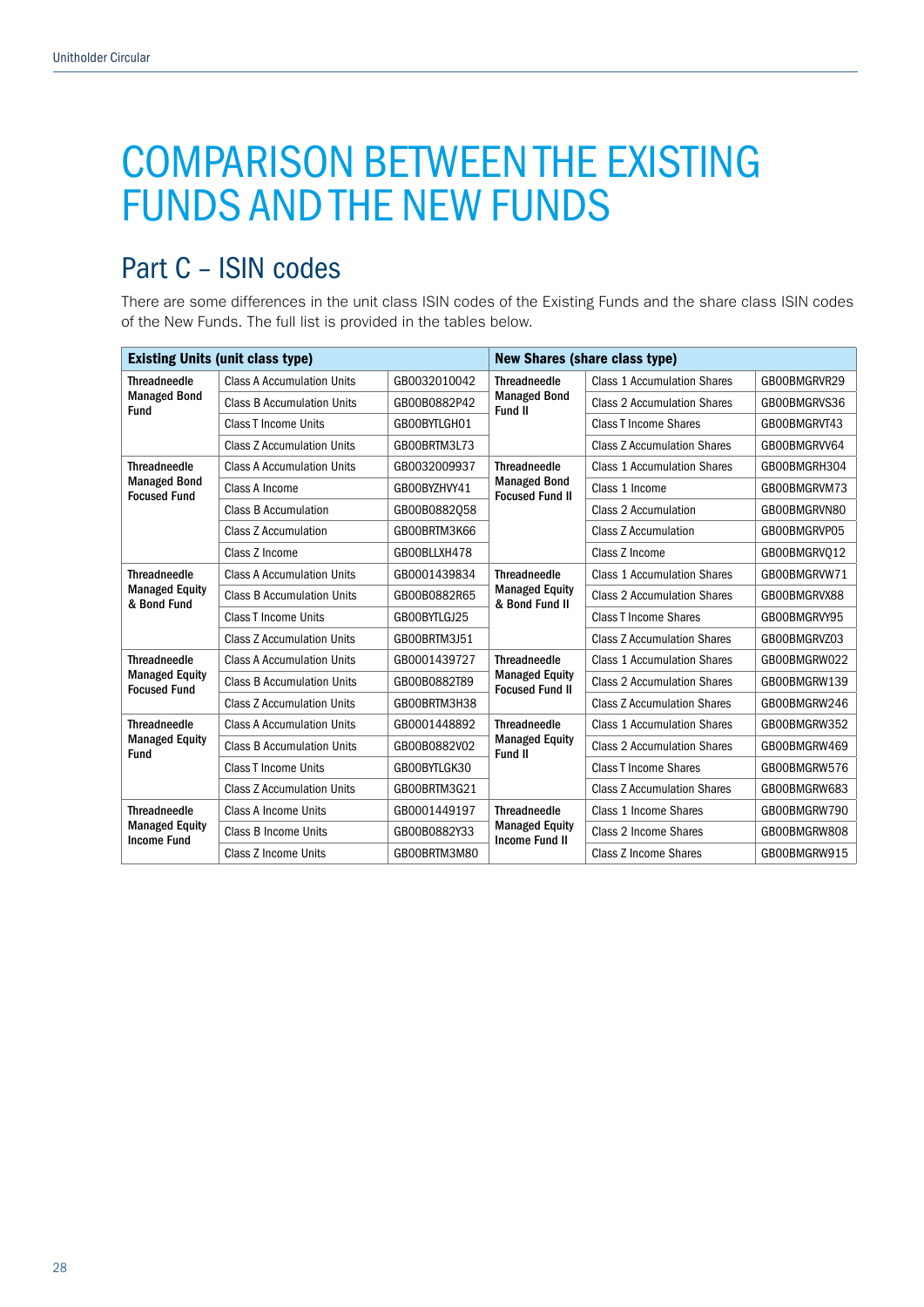## APPENDIX 2 SCHEMES OF ARRANGEMENT FOR THE MERGERS OF THE EXISTING FUNDS INTO THE NEW FUNDS

### 1. Definition and interpretation

- 1.1 In this Appendix 2, unless the context otherwise requires, the terms shall have the meaning set out in the Glossary of Terms at the beginning of this document.
- 1.2 In addition, where relevant in the context, terms which are defined in the FCA Rules shall have the same meaning in this Scheme.
- 1.3 References to paragraphs are to paragraphs of the Scheme set out in this Appendix.
- 1.4 If there is any conflict between the Scheme and the Trust Deed or Prospectus of the Existing Fund, then the Scheme will prevail. If there is any conflict between the Scheme and the FCA Rules, then the FCA Rules will prevail.
- 1.5 This Scheme applies separately to each Existing Fund.

### 2. Meeting of Unitholders of the Existing Fund

- 2.1 The Scheme, and the transfer of the assets of the Existing Fund into the New Fund that the Scheme involves, is conditional on the passing of the Extraordinary Resolution at the Meeting of Unitholders of the Existing Fund by which the Unitholders approve the Scheme in relation to the Existing Fund and instruct TISL and Citibank UK to implement the Scheme.
- 2.2 If the Extraordinary Resolution is passed at the Meeting, the Scheme will be binding on all Unitholders in the Existing Fund (whether or not they voted in favour of it, or voted at all) and the Scheme will be implemented in relation to the Existing Fund as set out in the following paragraphs.

### 3. Suspension of dealings in the Existing Fund

- 3.1 To facilitate implementation of the transfer under the Scheme, if the Extraordinary Resolution is passed, dealing in Units in the Existing Fund will be suspended immediately after 12 noon on the date set out in the Timetable for each of the Existing Funds.
- 3.2 On implementation of the Scheme, a Shareholder may transfer or sell all or some of his/her New Shares on and from the first Dealing Day in accordance with the Prospectus of the Company.

### 4. Income allocation arrangements

- 4.1 Any income available for allocation to income Units from the end of the previous accounting period to the Effective Date will be transferred to the distribution account of the Existing Fund and will be distributed to holders of income Units within 3 months of the Effective Date. In the case of accumulation Units, income allocated will be accumulated and reflected in the value of those Units before the Merger is implemented.
- 4.2 For Unitholders who have chosen to have their income reinvested rather than being paid out as distributions, TISL will purchase additional Shares in the relevant New Fund in respect of the income distribution on the pay date.

### 5. Calculation of the value of the Existing Fund

- 5.1 The Existing Fund's value shall be calculated as at 12 noon on the Effective Date and in accordance with the basis of valuation set out in the Trust Deed.
- 5.2 This valuation shall be used in the calculation of the number of New Shares to be issued to each relevant Unitholder under paragraph 6 below.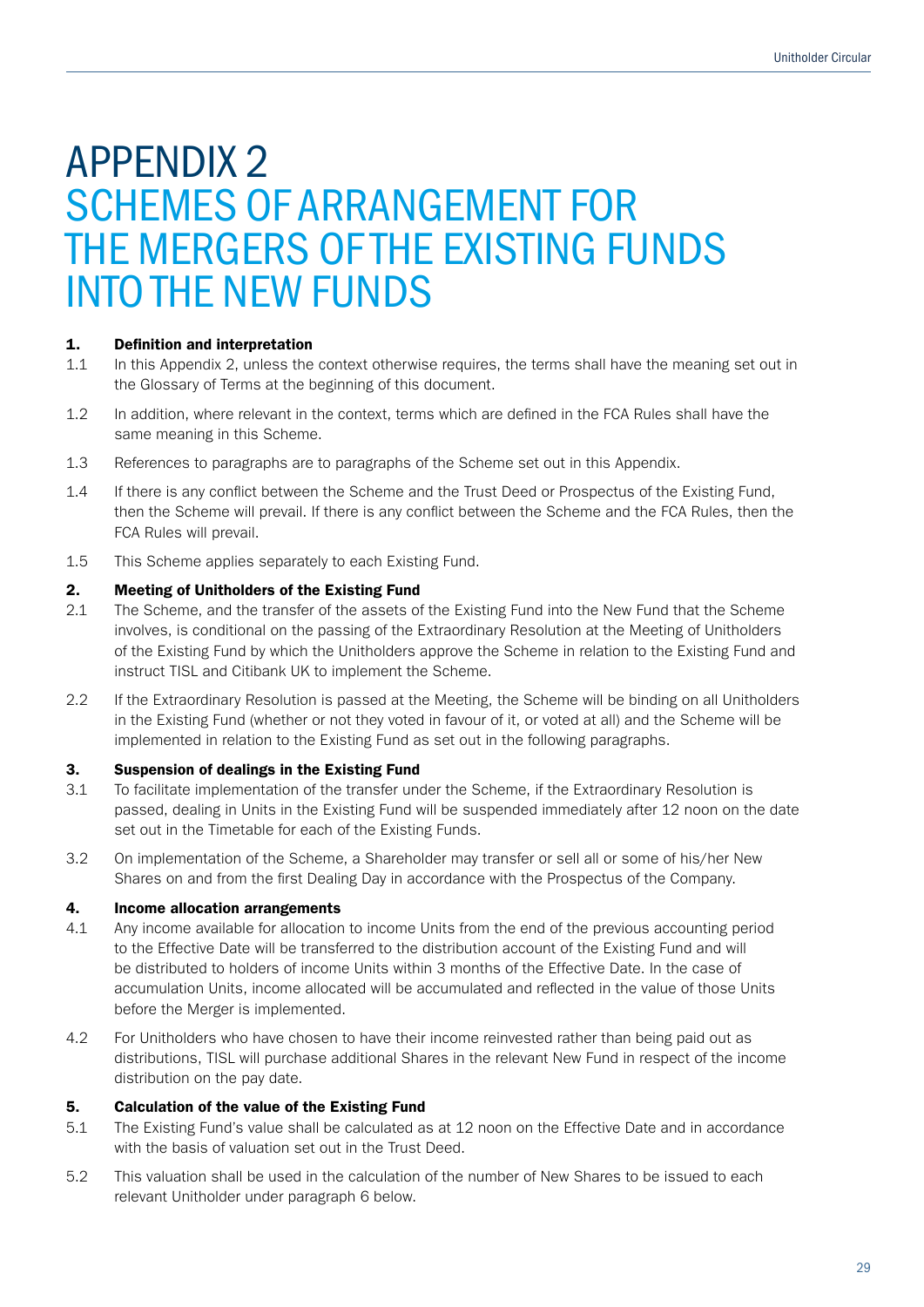### 6. Transfer of property of the Existing Fund to the New Fund and issue of New Shares

- 6.1 The property of the Existing Fund will become part of the property of the New Fund in exchange and in full payment for the issue of New Shares. Citibank UK shall cease to hold the property of the Existing Fund less the Retained Amount as attributable to the Existing Fund, and shall hold the property as attributable to the New Fund and Citibank UK shall make or ensure the making of such transfers and re-designations as may be necessary as a result.
- 6.2 All Units in the Existing Fund will be deemed to be cancelled and will cease to be of any value immediately after 12:01pm on the Effective Date.
- 6.3 Shareholders will be treated as exchanging their Units in the Existing Fund for New Shares in the New Fund free from any initial charge.

### 7. Basis for the issue of New Shares

- 7.1 Unitholders will receive New Shares in the New Fund in place of the Units they hold in the corresponding Existing Fund on a "one for one" basis.
- 7.2 New Shares of the appropriate class and type will be issued to each Unitholder invested in the Existing Fund in proportion to that Unitholder's individual entitlement to the Existing Fund value on the Effective Date.

### 8. Notification of the New Shares

- 8.1 Certificates will not be issued in respect of New Shares.
- 8.2 TISL will send details of the number of New Shares issued to each Shareholder (or, in the case of joint holders, the first named of such holders in the register of holders of the Existing Fund) within 14 days of the Effective Date.

### 9. Winding-up of the Existing Fund

- 9.1 On the Scheme becoming effective, TISL shall proceed to wind-up the Existing Fund in accordance with the terms of the Existing Fund's Trust Deed and Prospectus, the Scheme and the Regulations. TISL has given the required notice to the FCA of the proposal to make the alterations to the Trust Deed and Prospectus required for the winding-up of the Existing Fund.
- 9.2 Citibank UK shall hold cash and other assets out of the property of the Existing Fund (the "Retained Amount"), which will be utilised by Citibank UK to pay outstanding liabilities of the Existing Fund in accordance with the provisions of the Trust Deed and the Regulations.
- 9.3 If there are any surplus monies remaining in the Existing Fund on completion of the winding-up they, together with any income arising therefrom, shall be transferred to the New Fund to be held by Citibank UK as attributable to that New Fund but no further issue of shares in the New Fund shall be made as a result.
- 9.4 If the Retained Amount is insufficient to meet all the liabilities of the Existing Fund, such excess liabilities shall be paid in accordance with the Instrument of Incorporation of the Company and the Regulations. Any such liabilities which cannot properly be paid out of the property of the New Fund shall be paid by TISL.
- 9.5 On completion of the winding-up of the Existing Fund, Citibank UK shall be fully discharged from all obligations and liabilities in respect of the Existing Fund (other than those arising from any breach prior to such time).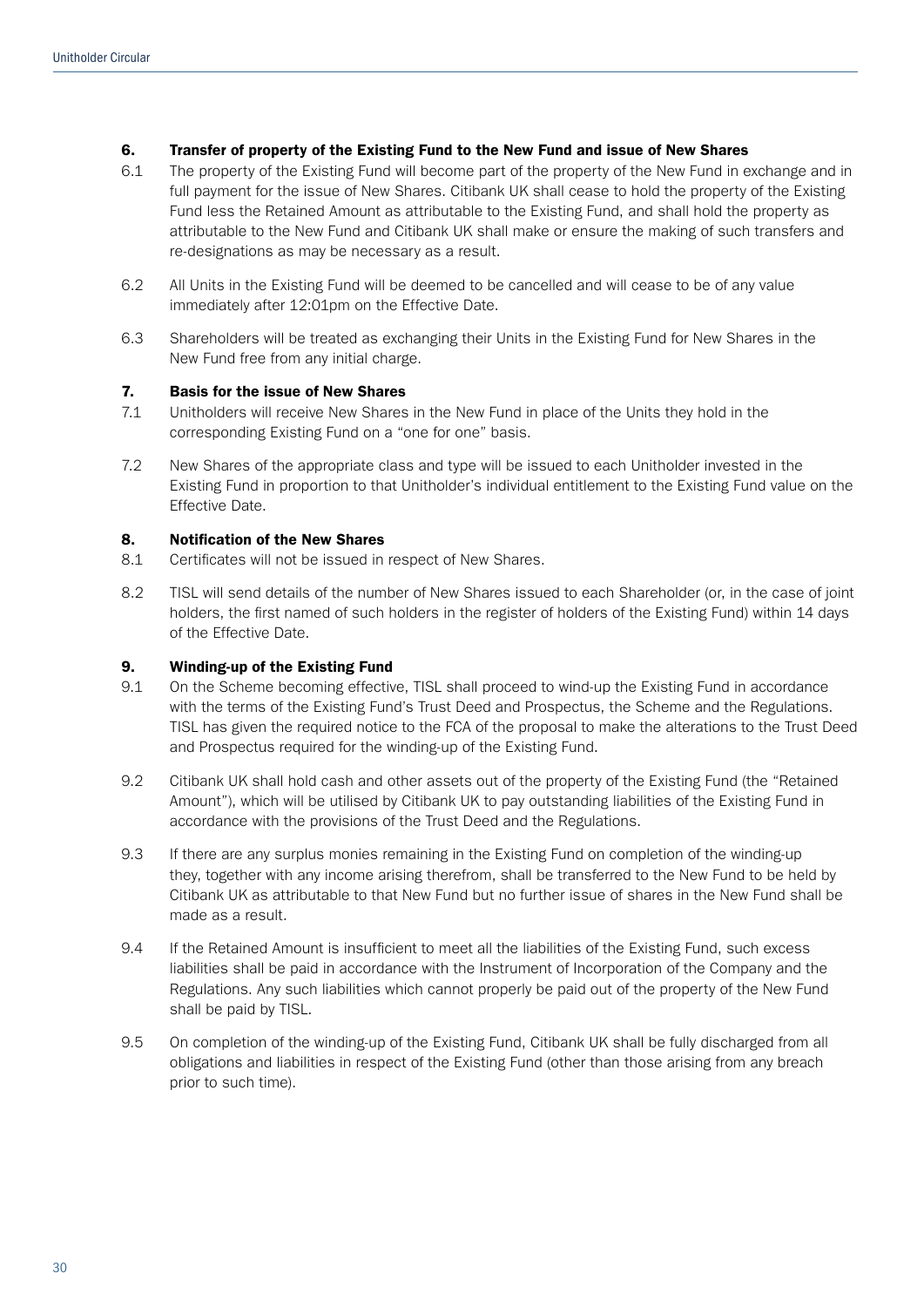### 10. Costs, charges and expenses of the Scheme

- 10.1 TISL and Citibank UK shall continue to receive their usual fees and expenses for respectively managing and being trustee of the Existing Fund insofar as these are attributable to the Existing Fund out of the property of the Existing Fund which accrues prior to the Effective Date. or, in the case of expenses of Citibank UK properly incurred in connection with the Scheme on the winding-up of the Existing Fund, after the Effective Date.
- 10.2 The costs of preparing and implementing the transfer under the Scheme, including:
	- the costs of convening and holding the Meeting (and any adjourned meetings) of the Existing Fund; the fees and expenses payable to professional advisers in connection with the transfer and the Scheme;
	- any non-UK tax liabilities, including transfer taxes, re-designation and registration fees and transaction costs,

will be payable by TISL and not by the Existing Fund.

- 10.3 The costs associated with the subsequent winding-up of the Existing Fund will be borne by TISL.
- 10.4 No initial charge or switching charge shall be taken by TISL on the issue of the New Shares.

### 11. TISL and Citibank UK to rely on register and certificates

TISL and Citibank UK shall each be entitled to assume that all information contained in the registers of Unitholders of the Existing Fund on and immediately prior to the Effective Date is correct, and to utilise the same in calculating the number of New Shares in the New Fund to be issued and registered pursuant to the Scheme. TISL and Citibank UK may each act and rely upon any certificate, opinion, evidence or information furnished to it by the other or by its respective professional advisers of the Scheme, and shall not be liable or responsible for any resulting loss.

### 12. Alterations to the Scheme

- 12.1 TISL and Citibank UK may agree that the Effective Date is to be a different date than that detailed in this Circular and if they do so, such consequential adjustments shall be made to the other elements in the Timetable of the Scheme as they consider appropriate.
- 12.2 The terms of the Scheme may be amended as agreed by TISL and Citibank UK.

### 13. Governing law

The Scheme shall be governed by and shall be construed in accordance with the law of England and Wales.

Dated: 11 February 2021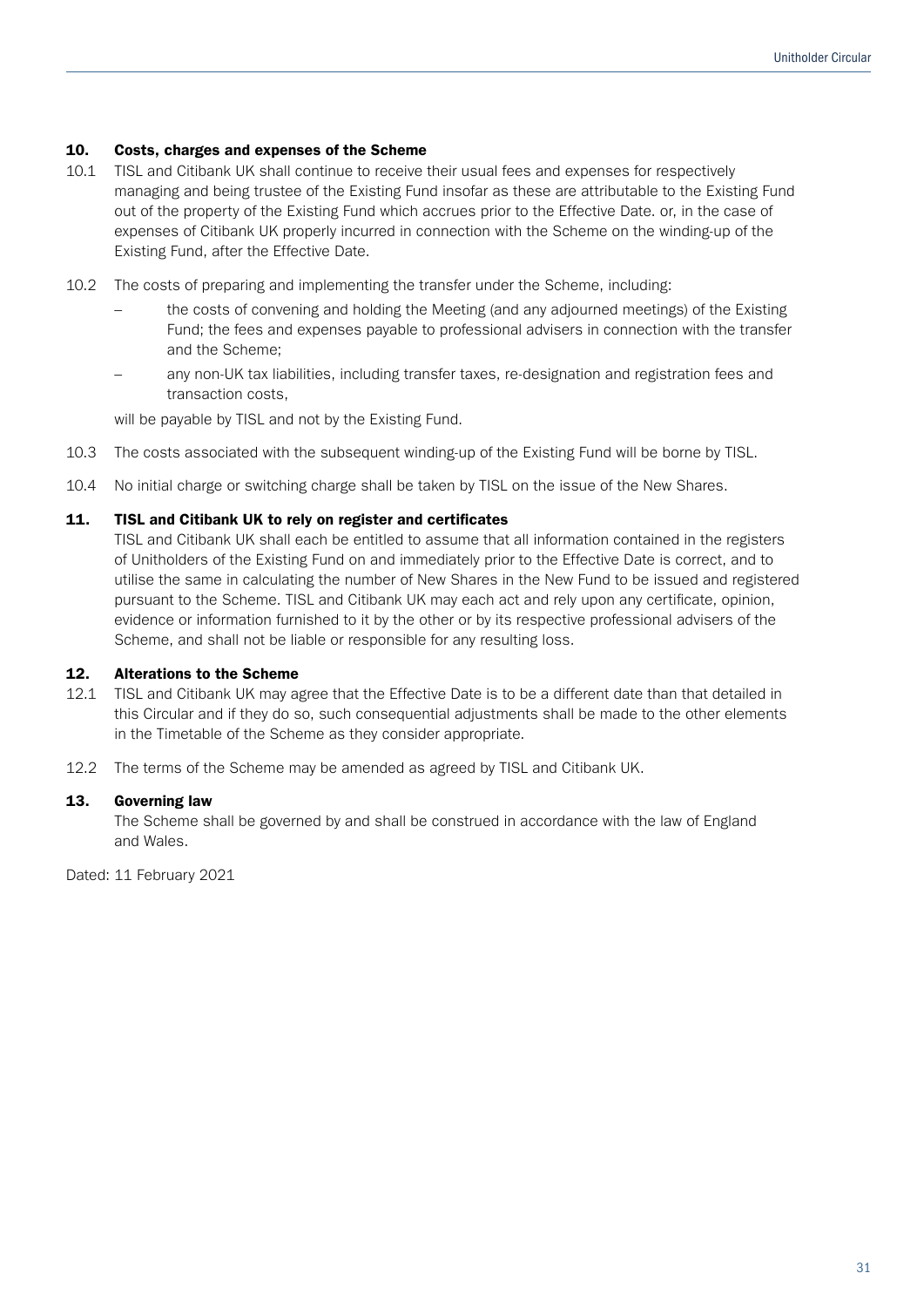## APPENDIX 3 PROCEDURE FOR THE UNITHOLDER MEETINGS

The notices of the Meeting (the "Notice") of Unitholders in the Existing Funds setting out the Extraordinary Resolutions to approve the proposed schemes of arrangement in respect of the Existing Funds, is set out in Appendix 5.

The quorum for the Meetings is two Unitholders present by proxy. If no quorum is present by proxy at any of the Meetings, that Meeting will be adjourned to a date and time at least 7 days later. Citibank UK has appointed Richard Vincent or other such employee of TISL or person as Citibank UK nominates to be chair of the Meeting.

The resolutions will be proposed as an "extraordinary resolution" and must be carried by a majority in favour of at least 75% of the total number of votes cast at the Meetings. Persons who are Unitholders in the Existing Funds on the date 10 days before the Notice is sent out, but excluding persons who are known to TISL not to be Unitholders at the time of the Meetings, are entitled to vote and be counted in the quorum.

Once passed, an Extraordinary Resolution is binding on all Unitholders in the Existing Fund.

TISL is only entitled to be counted in the quorum and vote at the Meetings in respect of Units which it holds on behalf of or jointly with a person who, being the registered Unitholder, would be entitled to vote and from whom TISL has received voting instructions.

Associates of TISL are entitled to be counted in a quorum. They may vote at the Meetings in respect of Units which they hold on behalf of or jointly with a person who, being the registered holder, would be entitled to vote and from whom they have received voting instructions.

In view of the importance of the Proposal, the chair of the Meeting will order a poll to be taken in respect of the resolutions. On a poll, each Unitholder may vote by proxy. The voting rights attaching to each Unit of the Existing Funds are weighted according to the value of the Units in issue at the date 10 days before the Notice is sent out. A Unitholder entitled to more than one vote on a poll need not, if he or she votes, use all votes or cast all votes in the same way.

The quorum at any adjourned meeting is one or more Unitholders present by proxy, whatever their number and the number and the value of Units held by them. Any Forms of Proxy returned as required for the Meeting will remain valid, unless otherwise instructed, for the adjourned meeting.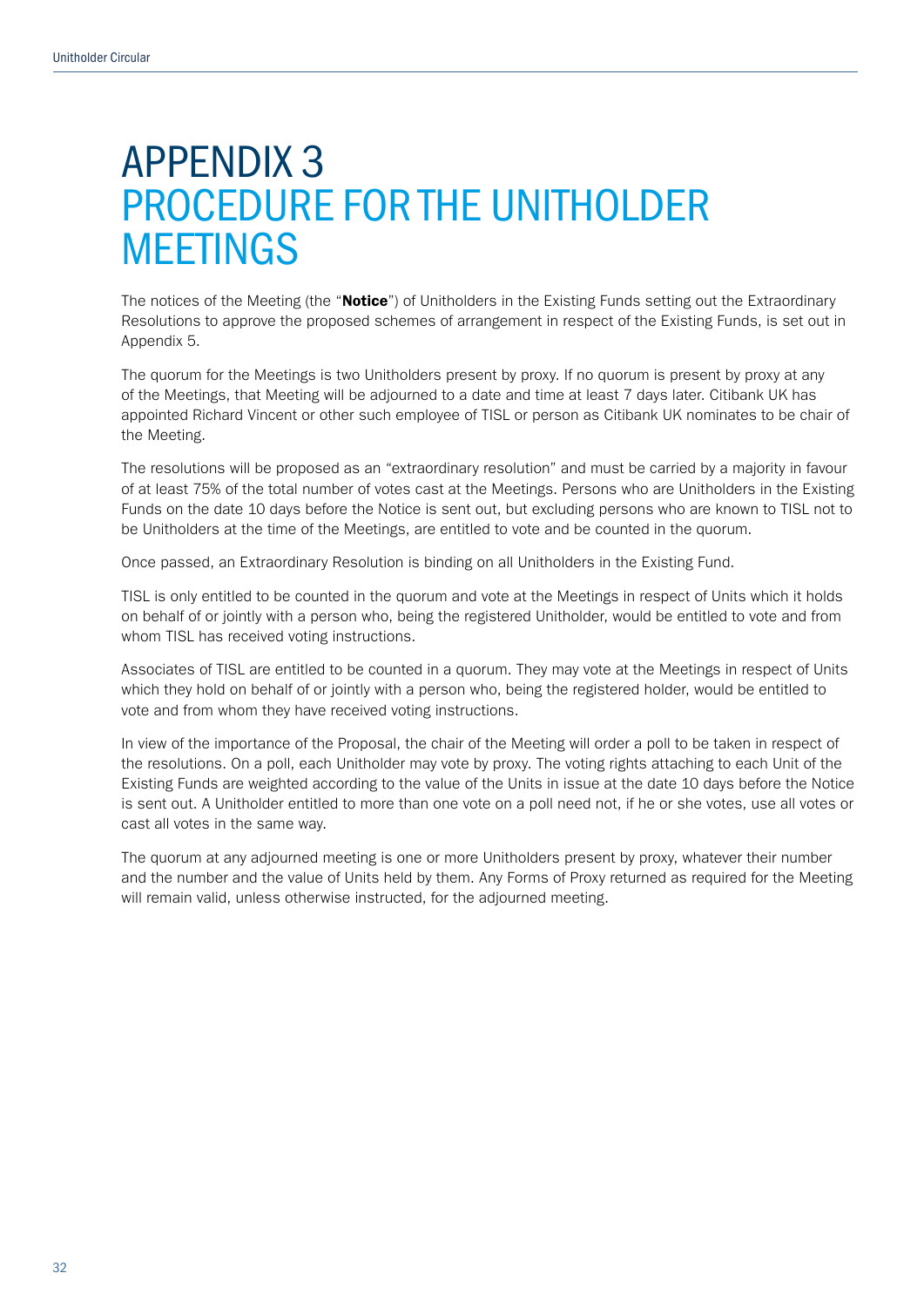# APPENDIX 4 CONSENTS AND CLEARANCES

### THREADNEEDLE INVESTMENT SERVICES LIMITED (TISL)

TISL, as authorised fund manager, confirms in relation to the Existing Funds that in its opinion the Schemes are not likely to result in any material prejudice to Shareholders in any other sub-funds of the Company.

TISL, as ACD of the New Funds, has confirmed that the receipt of property under the Schemes by the New Funds, is consistent with the objectives of the New Funds and can be effected without any breach of the relevant legislation.

### CITIBANK UK

Citibank UK has informed TISL that, while expressing no opinion as to the merits of the Schemes and not having been responsible for the preparation of this document and not offering any opinion on the fairness or merits of the Schemes, which are matters for the judgement of each Unitholder in the Existing Funds, they consent to the references made to them in this document in the form and context in which they appear.

### FINANCIAL CONDUCT AUTHORITY (FCA)

The FCA has confirmed in a letter to Eversheds Sutherland (International) LLP, solicitors for TISL in respect of the Mergers, that:

- the receipt of assets by the New Funds will not affect the ongoing authorisation of the Company; and
- subject to approval of the Mergers at the Meetings, TISL may commence wind-up of the Existing Funds.

### TAX CLEARANCES

HM Revenue & Customs has confirmed by letter to Eversheds Sutherland (International) LLP that section 103K of the Taxation of Chargeable Gains Act 1992 should not apply to the Schemes and consequently section 103H of that Act may apply whatever the size of holding. Accordingly, the Schemes should not involve a disposal of Units in the Existing Funds for the purposes of tax on capital gains. The New Shares will have the same acquisition cost and acquisition date for capital gains tax purposes for each UK Shareholder as their Existing Units.

HM Revenue & Customs has also given clearance by letter under section 701 of the Income Tax Act 2007 and section 748 of the Corporation Tax Act 2010 that the Schemes do not create a tax advantage which should be cancelled.

### DOCUMENTS AVAILABLE FOR INSPECTION

Copies of the following documents are available on request by contacting TISL (please see contact details below) from 11 February 2021 until the date of the Meetings (or the adjournment of any of them):

- 1. The Trust Deed or Instrument and the Prospectus of the Existing Funds and the New Funds;
- 2. The Key Investor Information Documents of the Existing Funds and example NURS-KIIs of the New Funds;
- 3. The letter to TISL from Citibank UK referred to under "Citibank UK" above;
- 4. The letter to TISL from the FCA referred to under "Financial Conduct Authority" above; and
- 5. The letter from HM Revenue & Customs referred to under "Tax Clearances (United Kingdom)" above.

In addition, following the Mergers, Citibank UK's Report will be available on request by contacting TISL on 0800 953 0134\* for Shareholders located in the UK or on 0044 1268 444 321 for Shareholders located outside of the UK between 9:00am and 5:00pm UK time (calls may be recorded).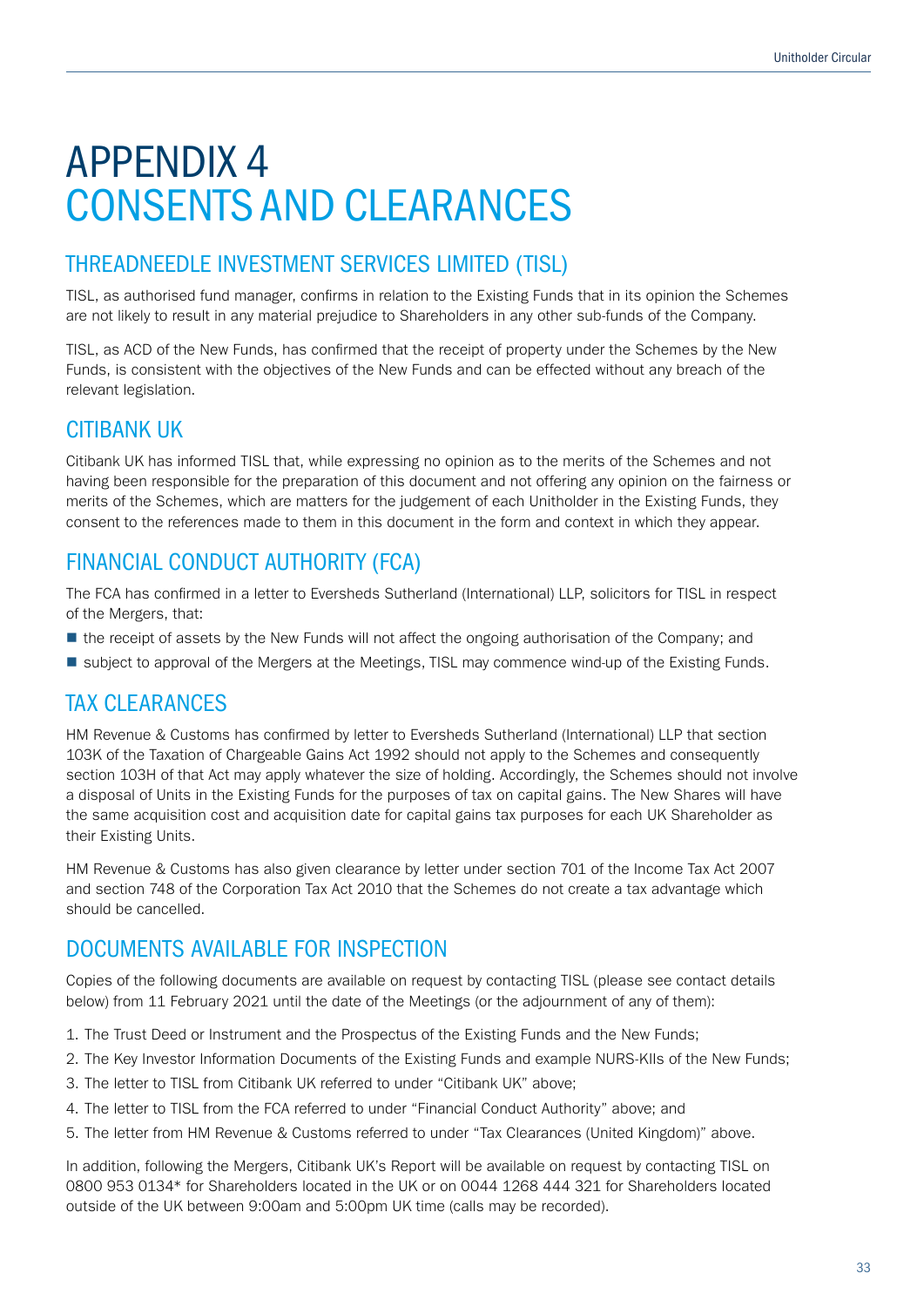## APPENDIX 5 NOTICE OF MEETING

### THREADNEEDLE MANAGED BOND FUND

NOTICE IS HEREBY GIVEN that TISL will hold an extraordinary general meeting of the Unitholders of Threadneedle Managed Bond Fund to be held virtually through the Microsoft Teams conferencing platform at 10:00am on 10 March 2021. nvestors should join the meeting using the dial-in details set out below:

Dial in number: +44 (0)203 821 1176

Then, when prompted, please enter the following conference ID to enable you to join the meeting:

703 747 915#

The Chair will take any questions.

The purpose of the Meeting is to consider and, if thought fit, to pass the resolution below as an EXTRAORDINARY RESOLUTION:

### RESOLUTION

#### THAT:

The scheme of arrangement (the "Scheme") for the transfer of the Existing Fund into Threadneedle Managed Bond Fund II, a sub-fund of Threadneedle Opportunity Investment Funds ICVC, the terms of which are set out in a document dated 11 February 2021 and addressed by Threadneedle Investment Services Limited ("TISL") to Unitholders in the Existing Fund, is hereby approved and that TISL and Citibank Europe plc, UK Branch are hereby instructed to implement the Scheme in accordance with its terms.

Richard Vincent Director for and on behalf of Threadneedle Investment Services Limited

(as authorised fund manager of Threadneedle Managed Bond Fund).

11 February 2021

#### NOTES:

- (1) An extraordinary resolution must be carried by a majority in favour of at least 75% of the total votes cast at the Meeting in order to be passed.
- (2) To be valid, Forms of Proxy and the power of attorney or other authority under which they are signed (or a notarially certified copy thereof) (if any) must be deposited with Civica Election Services Ltd, The Election Centre, 33 Clarendon Road, London N8 0NW, United Kingdom. Forms of Proxy should arrive no less than 48 hours before the time of the Meeting.

(3) On a poll, votes may be given by proxy, and the voting rights attached to each Unit shall be such proportion of the voting rights attached to all of the Units in issue as the price of the Units bears to the aggregate price(s) of all of the Units in issue on the date 10 days before the Notice of Meeting is sent out.

(4) A Unitholder entitled to more than one vote on a poll need not, if they vote, use all their votes or cast all the votes they use in the same manner.

(5) The quorum for the Meeting is two Unitholders present by proxy. If no quorum is present by proxy, the Meeting will be adjourned to a date and time at least 7 days later. The quorum at an adjourned meeting is one Unitholder present by proxy.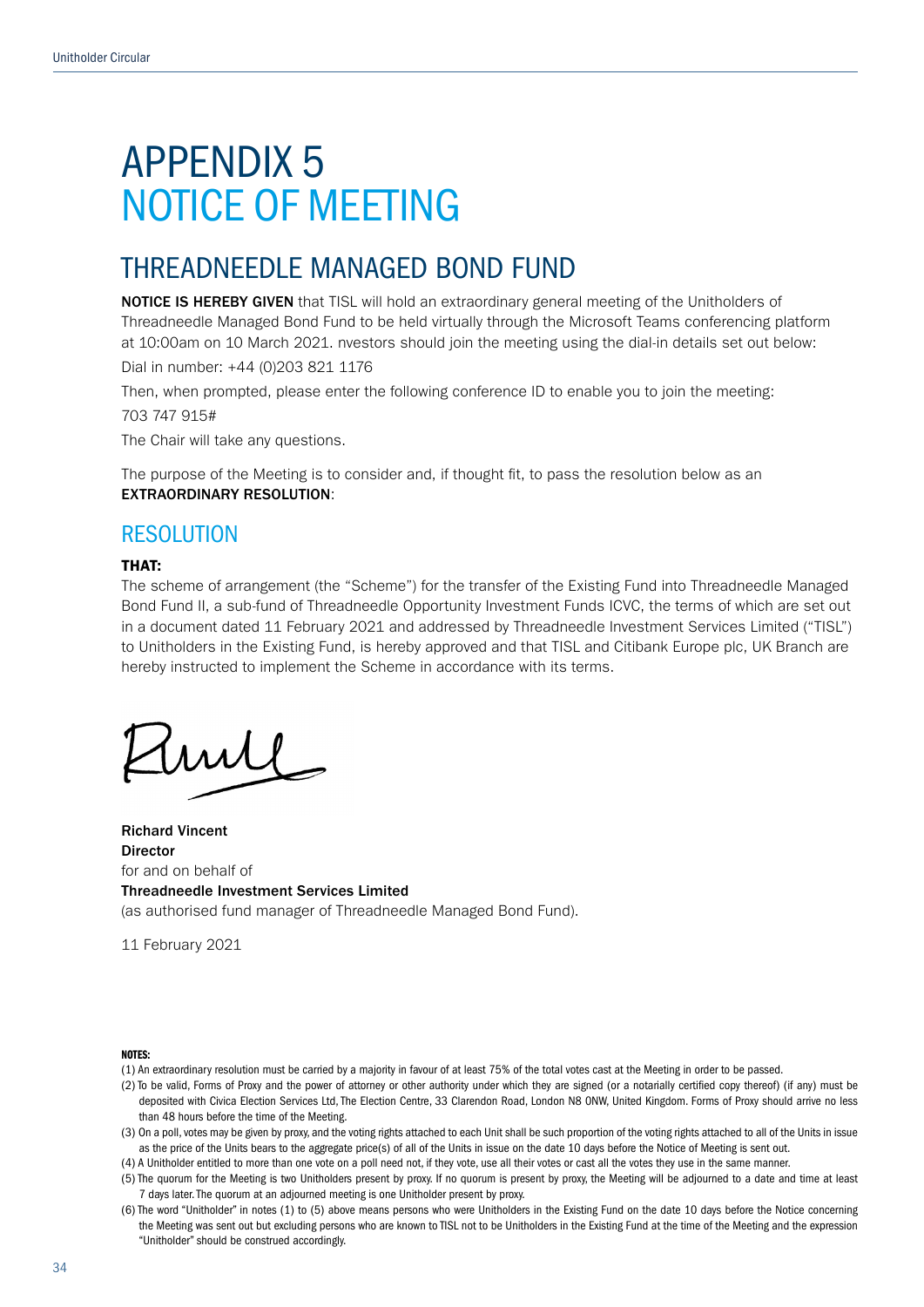## THREADNEEDLE MANAGED BOND FOCUSED FUND

NOTICE IS HEREBY GIVEN that TISL will hold an extraordinary general meeting of the Unitholders of Threadneedle Managed Bond Focused Fund to be held virtually through the Microsoft Teams conferencing platform at 10:20am on 10 March 2021. Investors should join the meeting using the dial-in details set out below:

Dial in number: +44 (0)203 821 1176

Then, when prompted, please enter the following security code to enable you to join the meeting:

761 740 902#

The Chair will take any questions.

The purpose of the Meeting is to consider and, if thought fit, to pass the resolution below as an EXTRAORDINARY RESOLUTION:

### RESOLUTION

### THAT:

The scheme of arrangement (the "Scheme") for the transfer of the Existing Fund into Threadneedle Managed Bond Focused Fund II, a sub-fund of Threadneedle Opportunity Investment Funds ICVC, the terms of which are set out in a document dated 11 February 2021 and addressed by Threadneedle Investment Services Limited ("TISL") to Unitholders in the Existing Fund, is hereby approved and that TISL and Citibank Europe plc, UK Branch are hereby instructed to implement the Scheme in accordance with its terms.

 $mll$ 

Richard Vincent Director for and on behalf of Threadneedle Investment Services Limited (as authorised fund manager of Threadneedle Managed Bond Focused Fund).

11 February 2021

#### NOTES:

- (1) An extraordinary resolution must be carried by a majority in favour of at least 75% of the total votes cast at the Meeting in order to be passed.
- (2) To be valid, Forms of Proxy and the power of attorney or other authority under which they are signed (or a notarially certified copy thereof) (if any) must be deposited with Civica Election Services Ltd, The Election Centre, 33 Clarendon Road, London N8 0NW, United Kingdom. Forms of Proxy should arrive no less than 48 hours before the time of the Meeting.

(3) On a poll, votes may be given by proxy, and the voting rights attached to each Unit shall be such proportion of the voting rights attached to all of the Units in issue as the price of the Units bears to the aggregate price(s) of all of the Units in issue on the date 10 days before the Notice of Meeting is sent out.

(4) A Unitholder entitled to more than one vote on a poll need not, if they vote, use all their votes or cast all the votes they use in the same manner.

(5) The quorum for the Meeting is two Unitholders present by proxy. If no quorum is present by proxy, the Meeting will be adjourned to a date and time at least 7 days later. The quorum at an adjourned meeting is one Unitholder present by proxy.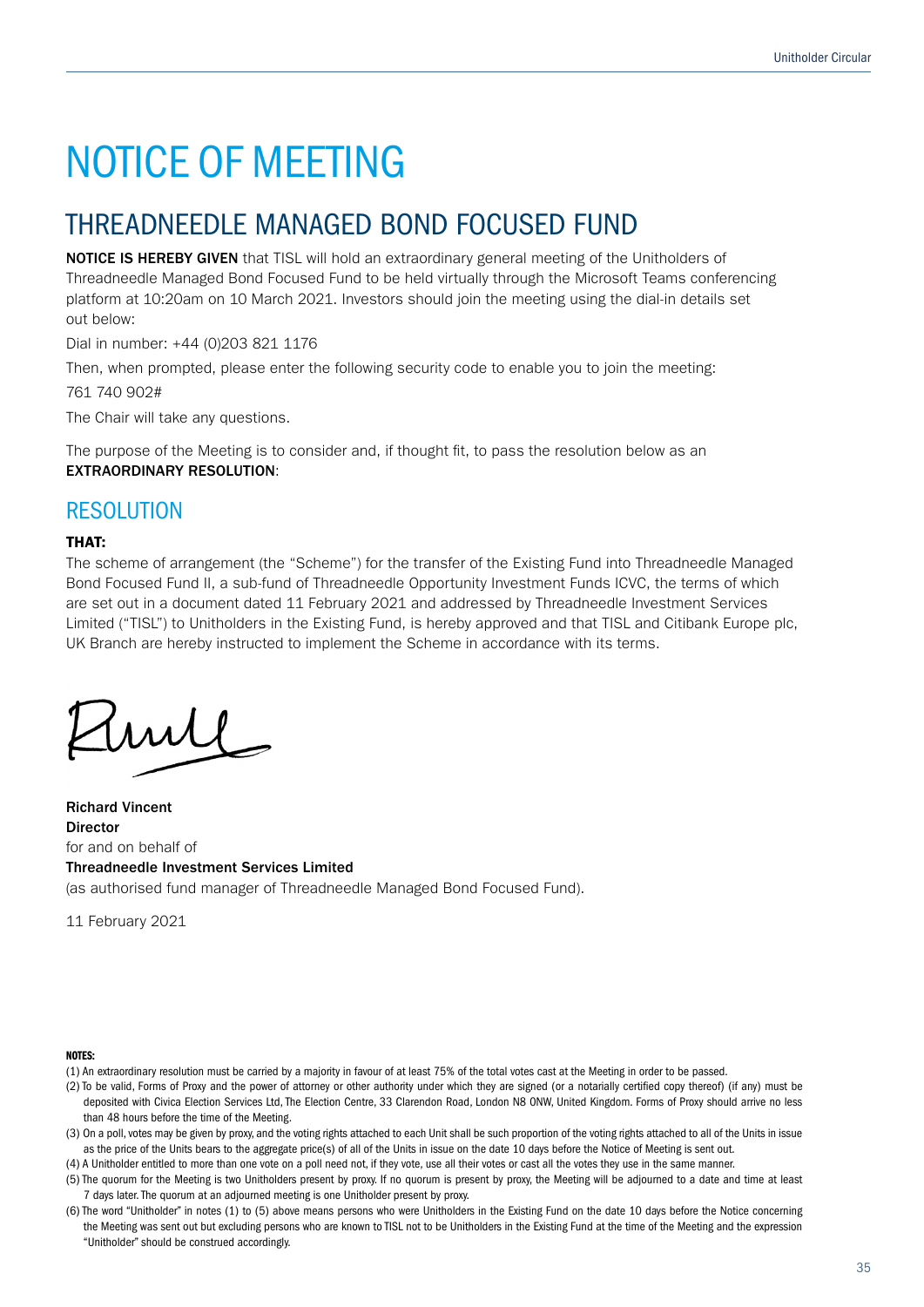## THREADNEEDLE MANAGED EQUITY & BOND FUND

NOTICE IS HEREBY GIVEN that TISL will hold an extraordinary general meeting of the Unitholders of Threadneedle Managed Equity & Bond Fund to be held virtually through the Microsoft Teams conferencing platform at 10:40am on 10 March 2021. Investors should join the meeting using the dial-in details set out below:

Dial in number: +44 (0)203 821 1176

Then, when prompted, please enter the following security code to enable you to join the meeting:

626 330 939#

The Chair will take any questions.

The purpose of the Meeting is to consider and, if thought fit, to pass the resolution below as an EXTRAORDINARY RESOLUTION:

### RESOLUTION

### THAT:

The scheme of arrangement (the "Scheme") for the transfer of the Existing Fund into Threadneedle Managed Equity & Bond Fund II, a sub-fund of Threadneedle Opportunity Investment Funds ICVC, the terms of which are set out in a document dated 11 February 2021 and addressed by Threadneedle Investment Services Limited ("TISL") to Unitholders in the Existing Fund, is hereby approved and that TISL and Citibank Europe plc, UK Branch are hereby instructed to implement the Scheme in accordance with its terms.

wll

Richard Vincent **Director** for and on behalf of Threadneedle Investment Services Limited (as authorised fund manager of Threadneedle Managed Equity & Bond Fund).

11 February 2021

#### NOTES:

- (1) An extraordinary resolution must be carried by a majority in favour of at least 75% of the total votes cast at the Meeting in order to be passed.
- (2) To be valid, Forms of Proxy and the power of attorney or other authority under which they are signed (or a notarially certified copy thereof) (if any) must be deposited with Civica Election Services Ltd, The Election Centre, 33 Clarendon Road, London N8 ONW, United Kingdom. Forms of Proxy should arrive no less than 48 hours before the time of the Meeting.
- (3) On a poll, votes may be given by proxy, and the voting rights attached to each Unit shall be such proportion of the voting rights attached to all of the Units in issue as the price of the Units bears to the aggregate price(s) of all of the Units in issue on the date 10 days before the Notice of Meeting is sent out.
- (4) A Unitholder entitled to more than one vote on a poll need not, if they vote, use all their votes or cast all the votes they use in the same manner.
- (5) The quorum for the Meeting is two Unitholders present by proxy. If no quorum is present by proxy, the Meeting will be adjourned to a date and time at least 7 days later. The quorum at an adjourned meeting is one Unitholder present by proxy.
- (6) The word "Unitholder" in notes (1) to (5) above means persons who were Unitholders in the Existing Fund on the date 10 days before the Notice concerning the Meeting was sent out but excluding persons who are known to TISL not to be Unitholders in the Existing Fund at the time of the Meeting and the expression "Unitholder" should be construed accordingly.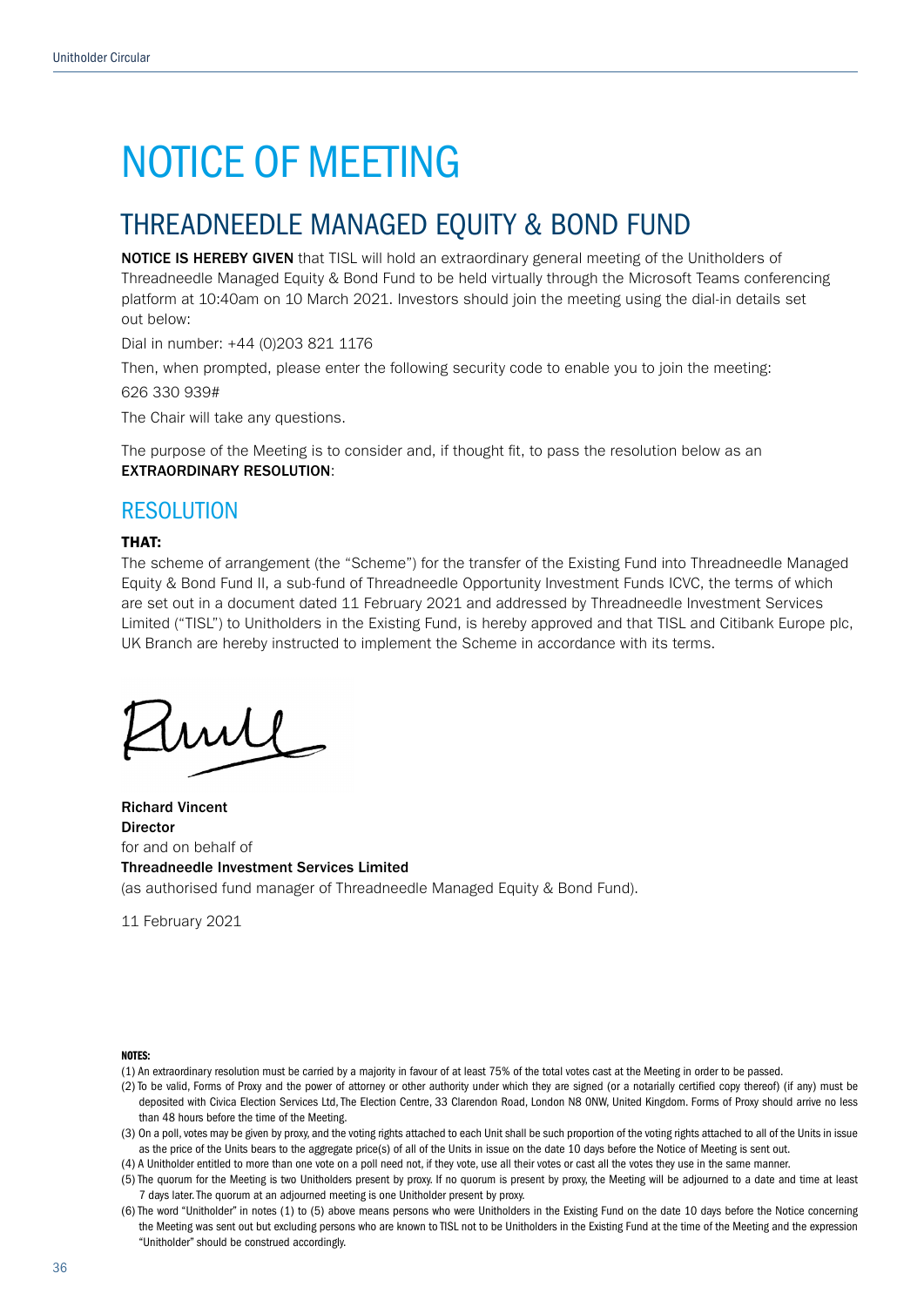## THREADNEEDLE MANAGED EQUITY FOCUSED FUND

NOTICE IS HEREBY GIVEN that TISL will hold an extraordinary general meeting of the Unitholders of Threadneedle Managed Equity Focused Fund to be held virtually through the Microsoft Teams conferencing platform at 11:00am on 10 March 2021. Investors should join the meeting using the dial-in details set out below:

Dial in number: +44 (0)203 821 1176

Then, when prompted, please enter the following security code to enable you to join the meeting:

948 785 286#

The Chair will take any questions.

The purpose of the Meeting is to consider and, if thought fit, to pass the resolution below as an EXTRAORDINARY RESOLUTION:

### RESOLUTION

### THAT:

The scheme of arrangement (the "Scheme") for the transfer of the Existing Fund into Threadneedle Managed Equity Focused Fund II, a sub-fund of Threadneedle Opportunity Investment Funds ICVC, the terms of which are set out in a document dated 11 February 2021 and addressed by Threadneedle Investment Services Limited ("TISL") to Unitholders in the Existing Fund, is hereby approved and that TISL and Citibank Europe plc, UK Branch are hereby instructed to implement the Scheme in accordance with its terms.

 $mll$ 

Richard Vincent Director for and on behalf of Threadneedle Investment Services Limited (as authorised fund manager of Threadneedle Managed Equity Focused Fund).

11 February 2021

#### NOTES:

- (1) An extraordinary resolution must be carried by a majority in favour of at least 75% of the total votes cast at the Meeting in order to be passed.
- (2) To be valid, Forms of Proxy and the power of attorney or other authority under which they are signed (or a notarially certified copy thereof) (if any) must be deposited with Civica Election Services Ltd, The Election Centre, 33 Clarendon Road, London N8 ONW, United Kingdom. Forms of Proxy should arrive no less than 48 hours before the time of the Meeting.

(3) On a poll, votes may be given by proxy, and the voting rights attached to each Unit shall be such proportion of the voting rights attached to all of the Units in issue as the price of the Units bears to the aggregate price(s) of all of the Units in issue on the date 10 days before the Notice of Meeting is sent out.

(4) A Unitholder entitled to more than one vote on a poll need not, if they vote, use all their votes or cast all the votes they use in the same manner.

(5) The quorum for the Meeting is two Unitholders present by proxy. If no quorum is present by proxy, the Meeting will be adjourned to a date and time at least 7 days later. The quorum at an adjourned meeting is one Unitholder present by proxy.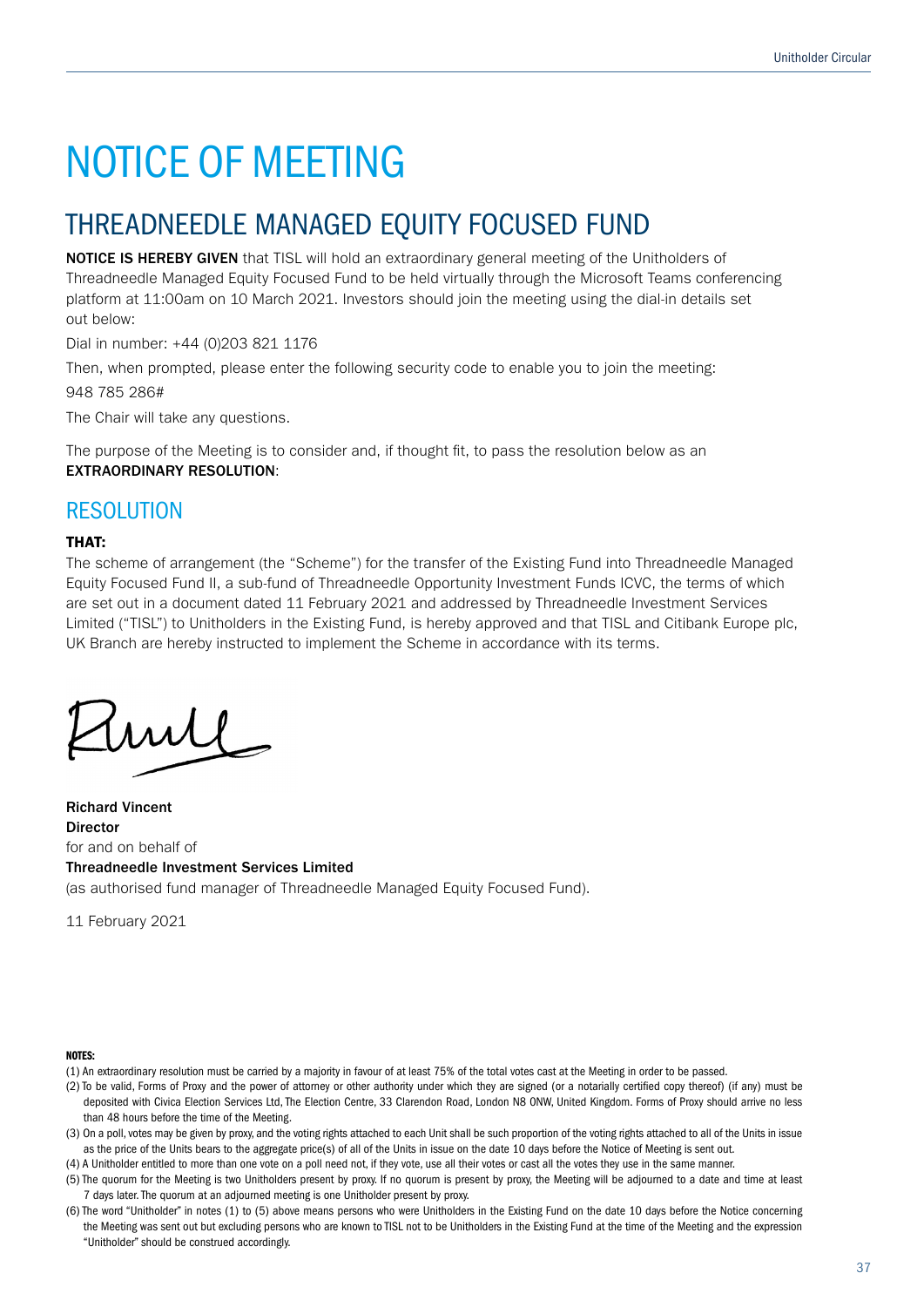## THREADNEEDLE MANAGED EQUITY FUND

NOTICE IS HEREBY GIVEN that TISL will hold an extraordinary general meeting of the Unitholders of Threadneedle Managed Equity Fund to be held virtually through the Microsoft Teams conferencing platform at 11:20am on 10 March 2021. Investors should join the meeting using the dial-in details set out below:

Dial in number: +44 (0)203 821 1176

Then, when prompted, please enter the following security code to enable you to join the meeting: 822 606 914#

The Chair will take any questions.

The purpose of the Meeting is to consider and, if thought fit, to pass the resolution below as an EXTRAORDINARY RESOLUTION:

### RESOLUTION

### THAT:

The scheme of arrangement (the "Scheme") for the transfer of the Existing Fund into Threadneedle Managed Equity Fund II, a sub-fund of Threadneedle Opportunity Investment Funds ICVC, the terms of which are set out in a document dated 11 February 2021 and addressed by Threadneedle Investment Services Limited ("TISL") to Unitholders in the Existing Fund, is hereby approved and that TISL and Citibank Europe plc, UK Branch are hereby instructed to implement the Scheme in accordance with its terms.

my

Richard Vincent Director for and on behalf of Threadneedle Investment Services Limited (as authorised fund manager of Threadneedle Managed Equity Fund).

11 February 2021

#### NOTES:

- (1) An extraordinary resolution must be carried by a majority in favour of at least 75% of the total votes cast at the Meeting in order to be passed.
- (2) To be valid, Forms of Proxy and the power of attorney or other authority under which they are signed (or a notarially certified copy thereof) (if any) must be deposited with Civica Election Services Ltd, The Election Centre, 33 Clarendon Road, London N8 0NW, United Kingdom. Forms of Proxy should arrive no less than 48 hours before the time of the Meeting.
- (3) On a poll, votes may be given by proxy, and the voting rights attached to each Unit shall be such proportion of the voting rights attached to all of the Units in issue as the price of the Units bears to the aggregate price(s) of all of the Units in issue on the date 10 days before the Notice of Meeting is sent out.

(4) A Unitholder entitled to more than one vote on a poll need not, if they vote, use all their votes or cast all the votes they use in the same manner.

(5) The quorum for the Meeting is two Unitholders present by proxy. If no quorum is present by proxy, the Meeting will be adjourned to a date and time at least 7 days later. The quorum at an adjourned meeting is one Unitholder present by proxy.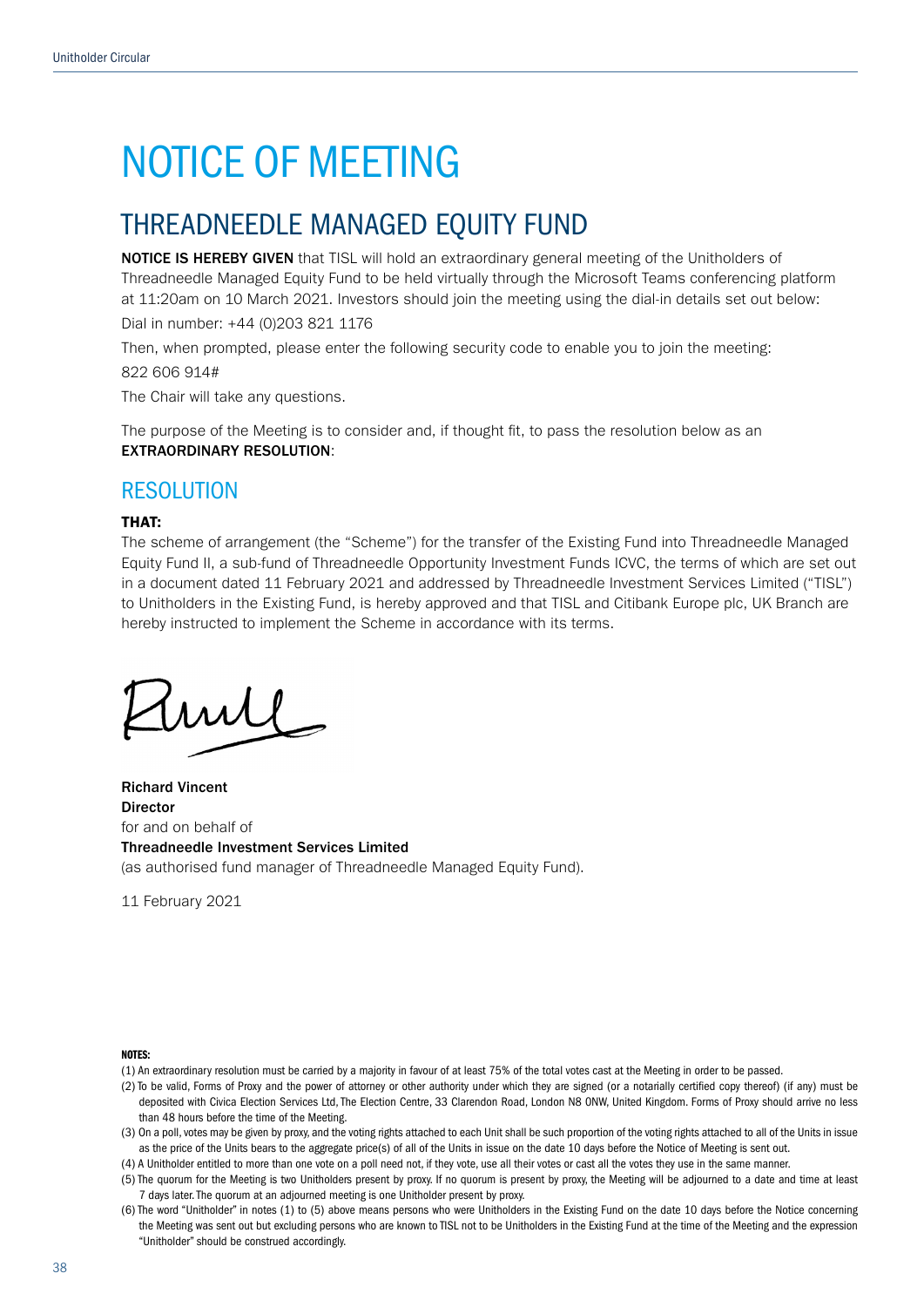## THREADNEEDLE MANAGED EQUITY INCOME FUND

NOTICE IS HEREBY GIVEN that TISL will hold an extraordinary general meeting of the Unitholders of Threadneedle Managed Equity Income Fund to be held virtually through the Microsoft Teams conferencing platform at 11:40am on 10 March 2021. Investors should join the meeting using the dial-in details set out below:

Dial in number: +44 (0)203 821 1176

Then, when prompted, please enter the following security code to enable you to join the meeting:

375 741 957#

The Chair will take any questions.

The purpose of the Meeting is to consider and, if thought fit, to pass the resolution below as an EXTRAORDINARY RESOLUTION:

### RESOLUTION

### THAT:

The scheme of arrangement (the "Scheme") for the transfer of the Existing Fund into Threadneedle Managed Equity Income Fund II, a sub-fund of Threadneedle Opportunity Investment Funds ICVC, the terms of which are set out in a document dated 11 February 2021 and addressed by Threadneedle Investment Services Limited ("TISL") to Unitholders in the Existing Fund, is hereby approved and that TISL and Citibank Europe plc, UK Branch are hereby instructed to implement the Scheme in accordance with its terms.

 $mll$ 

Richard Vincent Director for and on behalf of Threadneedle Investment Services Limited (as authorised fund manager of Threadneedle Managed Equity Income Fund).

11 February 2021

#### NOTES:

- (1) An extraordinary resolution must be carried by a majority in favour of at least 75% of the total votes cast at the Meeting in order to be passed.
- (2) To be valid, Forms of Proxy and the power of attorney or other authority under which they are signed (or a notarially certified copy thereof) (if any) must be deposited with Civica Election Services Ltd, The Election Centre, 33 Clarendon Road, London N8 ONW, United Kingdom. Forms of Proxy should arrive no less than 48 hours before the time of the Meeting.

(3) On a poll, votes may be given by proxy, and the voting rights attached to each Unit shall be such proportion of the voting rights attached to all of the Units in issue as the price of the Units bears to the aggregate price(s) of all of the Units in issue on the date 10 days before the Notice of Meeting is sent out.

(4) A Unitholder entitled to more than one vote on a poll need not, if they vote, use all their votes or cast all the votes they use in the same manner.

(5) The quorum for the Meeting is two Unitholders present by proxy. If no quorum is present by proxy, the Meeting will be adjourned to a date and time at least 7 days later. The quorum at an adjourned meeting is one Unitholder present by proxy.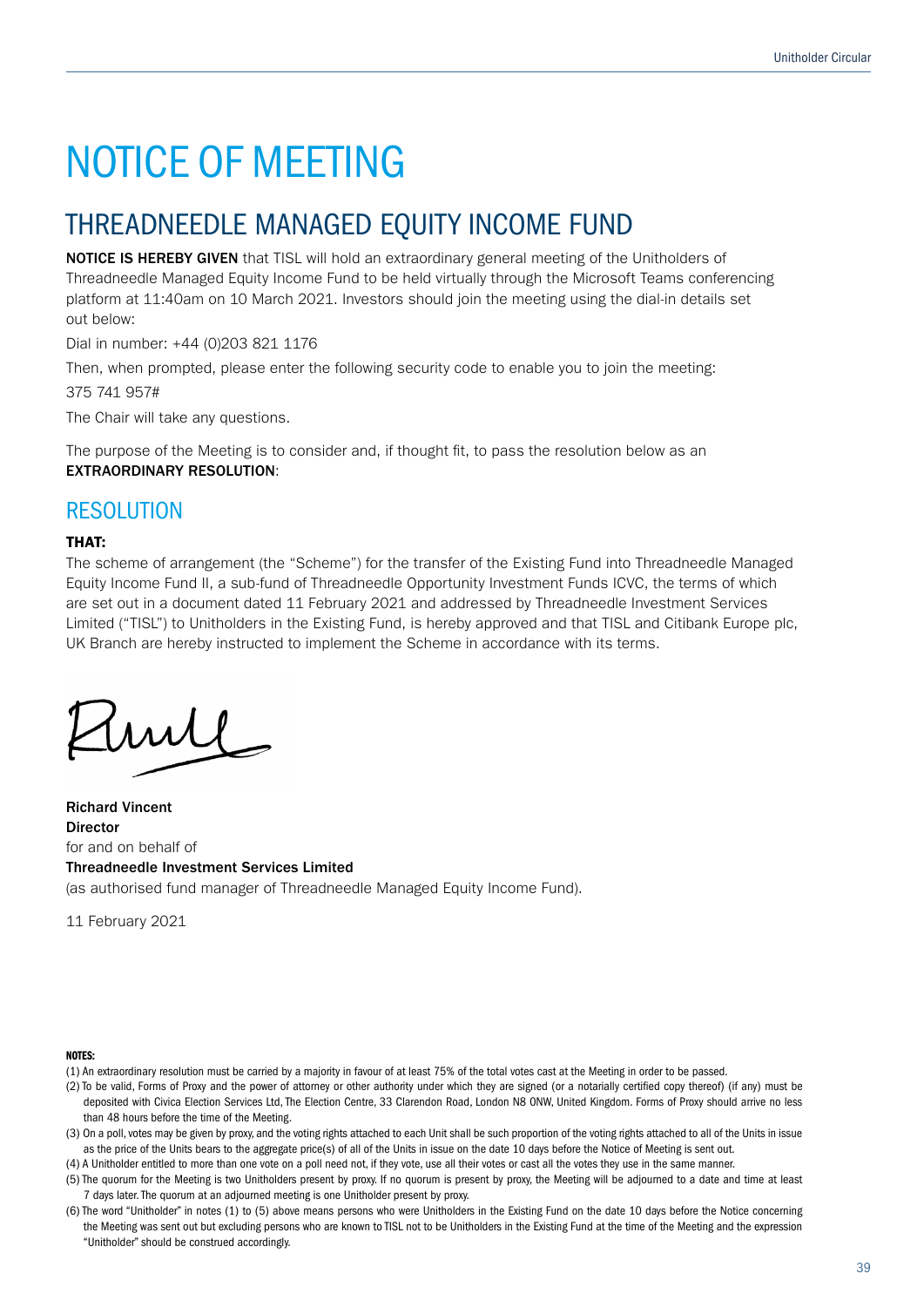| Notes |                          |
|-------|--------------------------|
|       |                          |
|       |                          |
|       |                          |
|       |                          |
|       |                          |
|       |                          |
|       |                          |
|       |                          |
|       |                          |
|       |                          |
|       |                          |
|       |                          |
|       |                          |
|       |                          |
|       |                          |
|       |                          |
|       |                          |
|       |                          |
|       | $\overline{\phantom{0}}$ |
|       | $\overline{\phantom{0}}$ |
|       | $\overline{\phantom{0}}$ |
|       | $\overline{\phantom{0}}$ |
|       | $\overline{\phantom{0}}$ |
|       |                          |
|       |                          |
|       |                          |